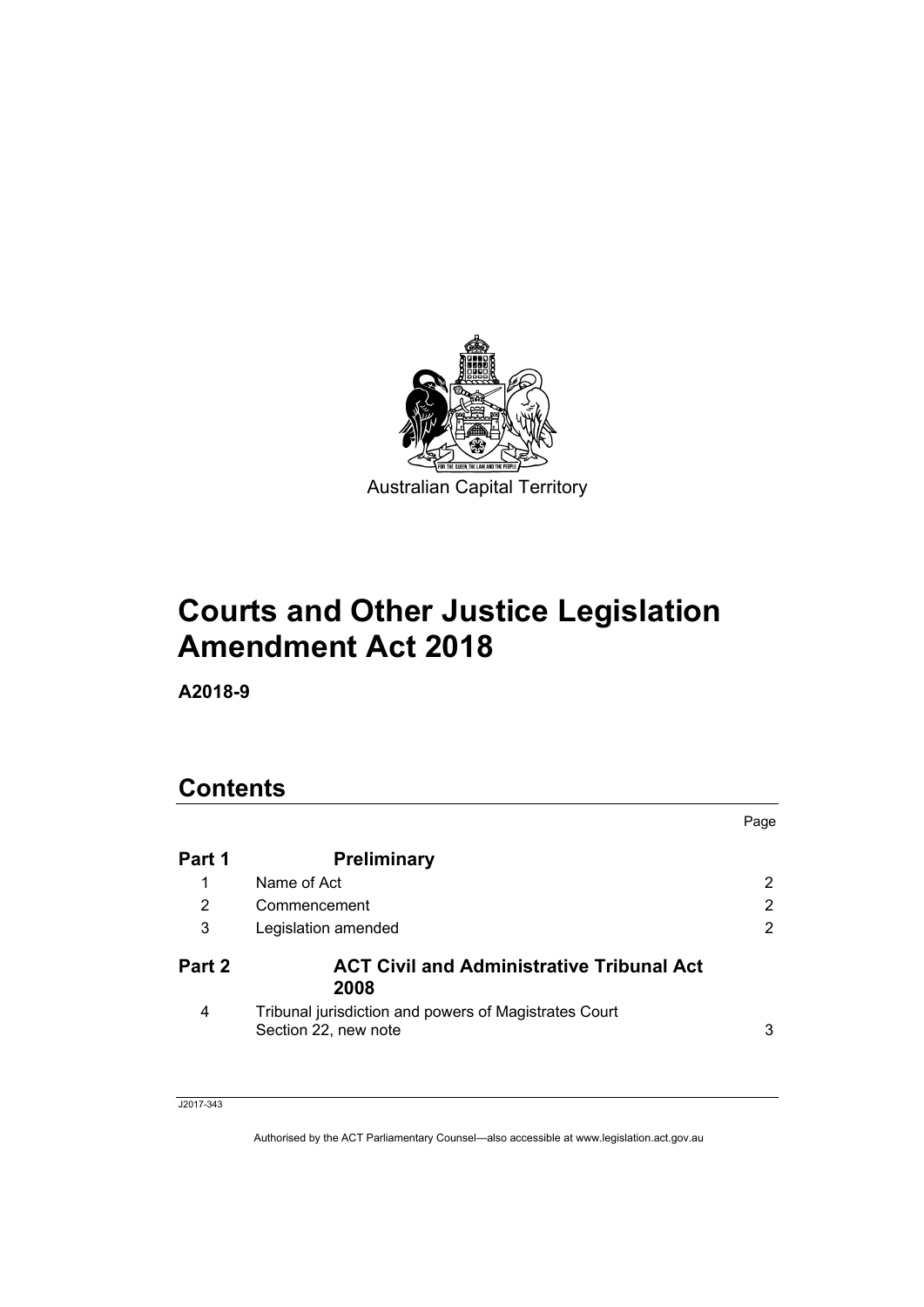| . .<br>×<br>۰.<br>× |
|---------------------|
|---------------------|

| 5          | Powers in relation to witnesses etc<br>New section 41 (7)                                                  | 3       |
|------------|------------------------------------------------------------------------------------------------------------|---------|
| 6          | Procedure in absence of party<br>Section 44, new note                                                      | 3       |
| 7          | Costs of proceedings<br>Section 48 (1)                                                                     | 4       |
| 8          | Section 48 (2), new note                                                                                   | 4       |
| 9          | Other actions by tribunal<br>Section 56 (c) (i), new note                                                  | 4       |
| 10         | New section 69A                                                                                            | 4       |
| 11         | Section 71                                                                                                 | 5       |
| 12         | Faulty filed orders referred back to tribunal<br>Section 72 (1)                                            | 6       |
| 13         | Section 72 (2)                                                                                             | 6       |
| 14         | Fixed faulty orders<br>Section 73 (2)                                                                      | 6       |
| 15         | Dictionary, new definition of appropriate court                                                            | 6       |
| Part 3     | <b>ACT Civil and Administrative Tribunal</b><br><b>Regulation 2009</b>                                     |         |
| 16         | Maximum amount payable under occupational discipline order-Act,<br>$s66(2)$ (h)<br>Section $4$ (a) and (b) | 7       |
| 17         | Appointment of senior and ordinary members of the tribunal-Act, s 96<br>Section $6(2)$ to $(5)$ and note   | 7       |
| 18         | Table 6.1 heading                                                                                          | 8       |
| 19         | Table 6.2 and example and note                                                                             | 8       |
| Part 4     | <b>Children and Young People Act 2008</b>                                                                  |         |
| 20         | Appearance at disciplinary hearing by audiovisual or audio link<br>Section 335 (1) (b)                     | 9       |
| Part 5     | <b>Coroners Act 1997</b>                                                                                   |         |
| 21         | Control and release of body of deceased<br>Section 15 (4)                                                  | 10      |
| 22         | New section 17A                                                                                            | 10      |
| contents 2 | Courts and Other Justice Legislation Amendment Act 2018                                                    | A2018-9 |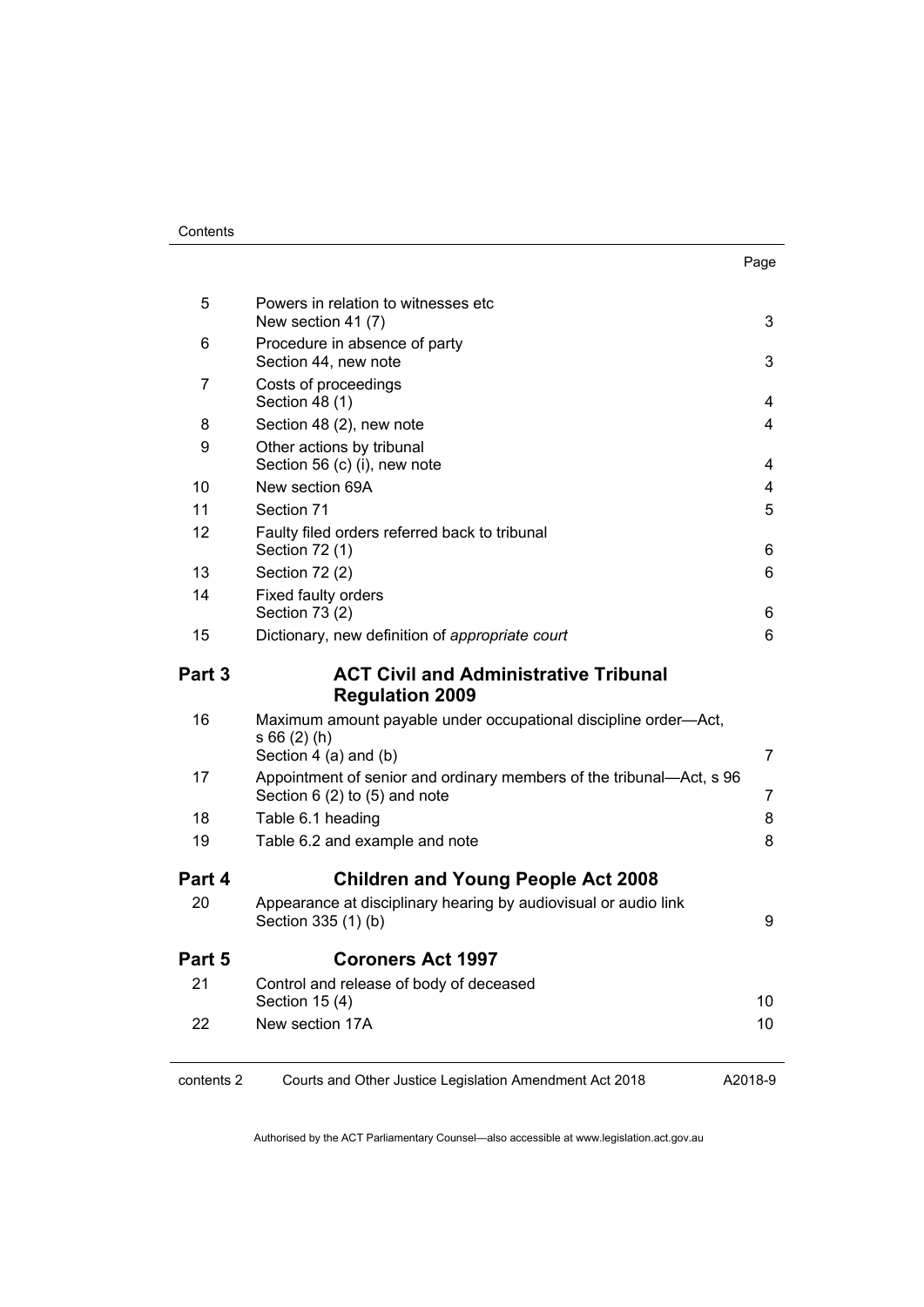|        |                                                                                     | Page              |
|--------|-------------------------------------------------------------------------------------|-------------------|
| 23     | New sections 19A to 19C                                                             | 10                |
| 24     | Dispensing with post-mortem examination<br>Section 20 (1)                           | $12 \overline{ }$ |
| 25     | Directions to doctors to conduct post-mortem examinations<br>Section 21 (1)         | $12 \overline{ }$ |
| 26     | Section 21 (3), (4) and (5)                                                         | $12 \overline{ }$ |
| 27     | Removal of body to place of post-mortem examination<br>Section 26 (1)               | $12 \overline{ }$ |
| 28     | Warrant for exhumation of body or recovery of ashes<br>Section 27 (1)               | 13                |
| 29     | Prior considerations before directing post-mortem examinations<br>Section 28        | 13                |
| 30     | Section 33                                                                          | 13                |
| 31     | Appearance by audiovisual or audio links<br>Section 42A (1)                         | 14                |
| 32     | Sections 68C (7), 68D and 68E                                                       | 14                |
| 33     | Exercise of investigation scene powers under pt 5A<br>Section 68G (1)               | 14                |
| 34     | Section 68G (1) (a)                                                                 | 14                |
| 35     | Section 68G (2) and (3)                                                             | 15                |
| 36     | Part does not limit other powers<br>Section 68H                                     | 15                |
| 37     | Dictionary, new definition of ancillary examination                                 | 15                |
| Part 6 | <b>Corrections Management Act 2007</b>                                              |                   |
| 38     | Appearance at disciplinary hearing—audiovisual or audio link<br>Section 203 (1) (b) | 16                |
| Part 7 | <b>Crimes (Sentence Administration) Act 2005</b>                                    |                   |
| 39     | Appearance at board hearing by audiovisual or audio link<br>Section 207 (1)         | 17                |
| Part 8 | <b>Evidence Act 2011</b>                                                            |                   |
| 40     | Postal articles<br>Section 160 (1)                                                  | 18                |

A2018-9

Courts and Other Justice Legislation Amendment Act 2018

contents 3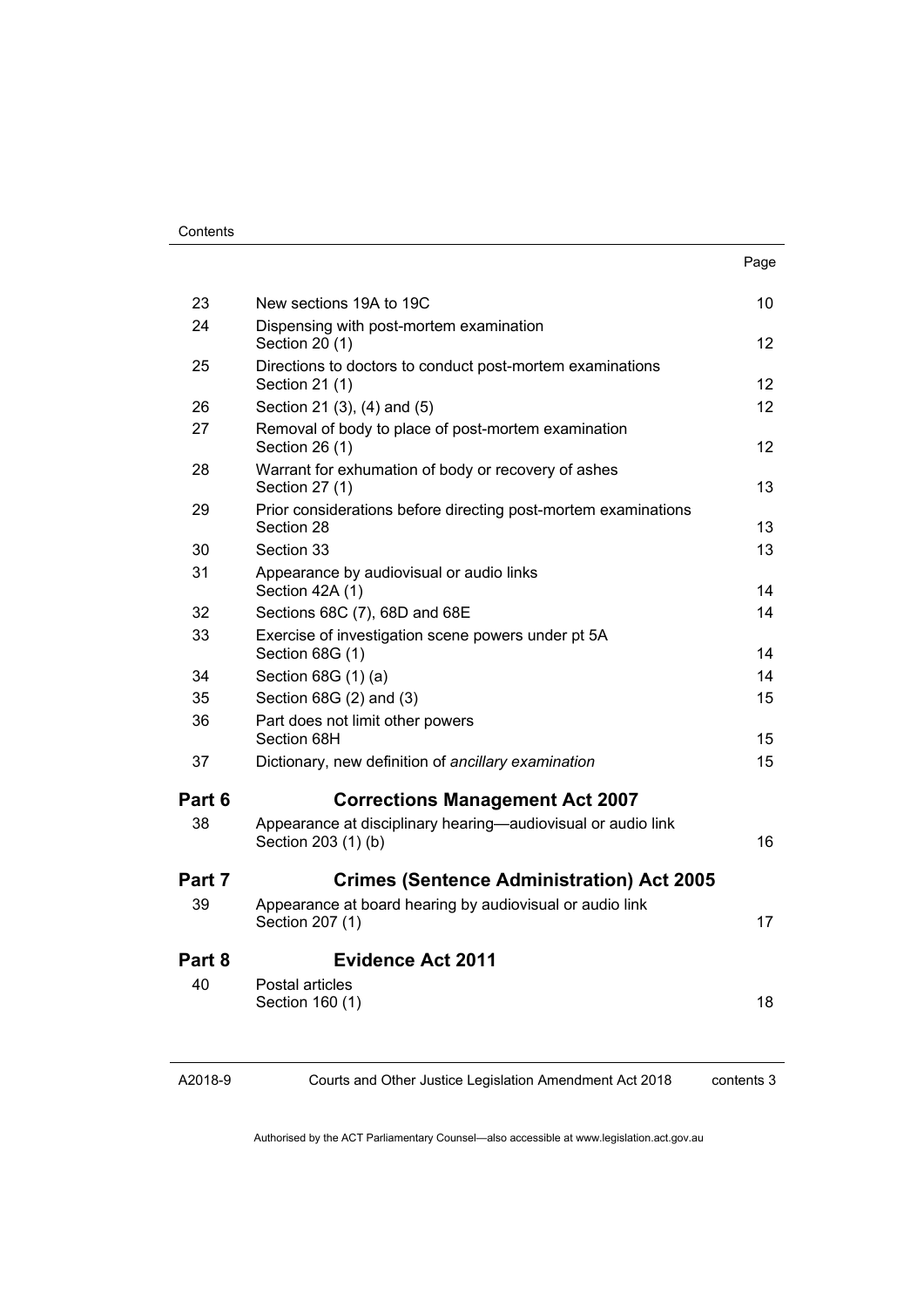| Part 9  | <b>Evidence (Miscellaneous Provisions) Act</b><br>1991             |    |
|---------|--------------------------------------------------------------------|----|
| 41      | Part 3.4 heading                                                   | 19 |
| 42      | Section 32 heading                                                 | 19 |
| 43      | Section 32 (1) (b) and note                                        | 19 |
| 44      | New section $32(1)(c)$                                             | 20 |
| 45      | Section 32 (2) (b) and (c)                                         | 20 |
| 46      | New section 32 (2A)                                                | 20 |
| 47      | Section 32 (4)                                                     | 21 |
| 48      | Part 3.6 heading                                                   | 21 |
| 49      | New sections 35A to 35D                                            | 21 |
| 50      | Power to order payment of costs<br>Section 36                      | 23 |
| Part 10 | <b>Judicial Commissions Act 1994</b>                               |    |
| 51      | Section 5I                                                         | 24 |
| 52      | Medical examination of judicial officer<br>Section 35 (1)          | 24 |
| 53      | Section 35 (2)                                                     | 25 |
| 54      | Examination of complaint by council<br>New section 35D (4) and (5) | 25 |
| 55      | Dismissal of complaint by council<br>Section 35I (2)               | 25 |
| 56      | Substantiation of complaint by council<br>Section 35J (2) (b) (ii) | 25 |
| 57      | New section 35JA                                                   | 26 |
| 58      | Appearance by audiovisual or audio links<br>Section 43A (1)        | 26 |
| 59      | New section 61B                                                    | 27 |
| Part 11 | <b>Juries Act 1967</b>                                             |    |
| 60      | Persons not qualified to serve as jurors<br>Section 10             | 28 |
| 61      | Section 11                                                         | 28 |
| 62      | Section 14                                                         | 28 |
|         |                                                                    |    |

contents 4 Courts and Other Justice Legislation Amendment Act 2018

A2018-9

Authorised by the ACT Parliamentary Counsel—also accessible at www.legislation.act.gov.au

Page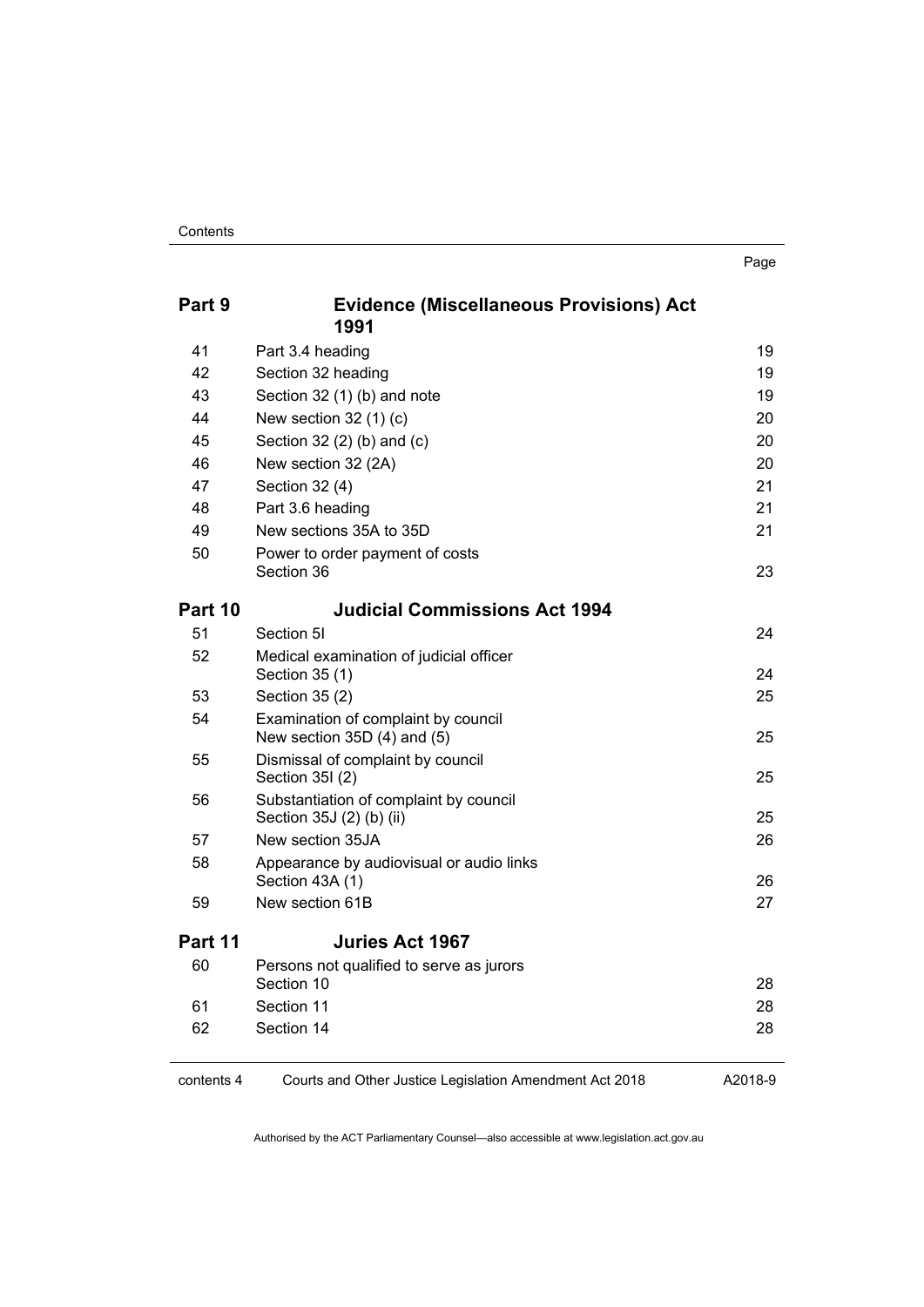|    |                                                           | Page |
|----|-----------------------------------------------------------|------|
| 63 | Section 15                                                | 29   |
| 64 | Section 16                                                | 29   |
| 65 | Choosing jurors<br>Section 24 (2) (a)                     | 31   |
| 66 | Section 24 (3)                                            | 31   |
| 67 | Section 24 (4)                                            | 31   |
| 68 | Section 24 (5)                                            | 32   |
| 69 | Section 24 (7)                                            | 32   |
| 70 | Section 24 (8), (9) and (10)                              | 32   |
| 71 | Section 27                                                | 33   |
| 72 | Section 27A                                               | 33   |
| 73 | Sections 28 and 29                                        | 34   |
| 74 | Informalities etc not to invalidate verdict<br>Section 30 | 34   |
| 75 | Empanelling a jury<br>Section 31 (1)                      | 35   |
| 76 | Section 31 (3)                                            | 35   |
| 77 | Section 31 (4) (a)                                        | 35   |
| 78 | Section 31 (4) (b)                                        | 35   |
| 79 | Section 31 (6) and (7)                                    | 36   |
| 80 | Section 31A (4) and (5)                                   | 36   |
| 81 | Section 33                                                | 36   |
| 82 | Sections 41, 42 and 42A, penalty                          | 37   |
| 83 | Section 42B                                               | 37   |
| 84 | Personation of jurors<br>Section 43                       | 39   |
| 85 | Oath by jurors<br>New section 45 (2)                      | 39   |
| 86 | New sections 45A and 45B                                  | 39   |
| 87 | Section 49                                                | 40   |
| 88 | New section 53                                            | 40   |
| 89 | New schedule 2                                            | 42   |
| 90 | Schedule 1, part 1.1                                      | 50   |
| 91 | Schedule 1, new parts 1.1A and 1.1B                       | 50   |

A2018-9

Courts and Other Justice Legislation Amendment Act 2018

contents 5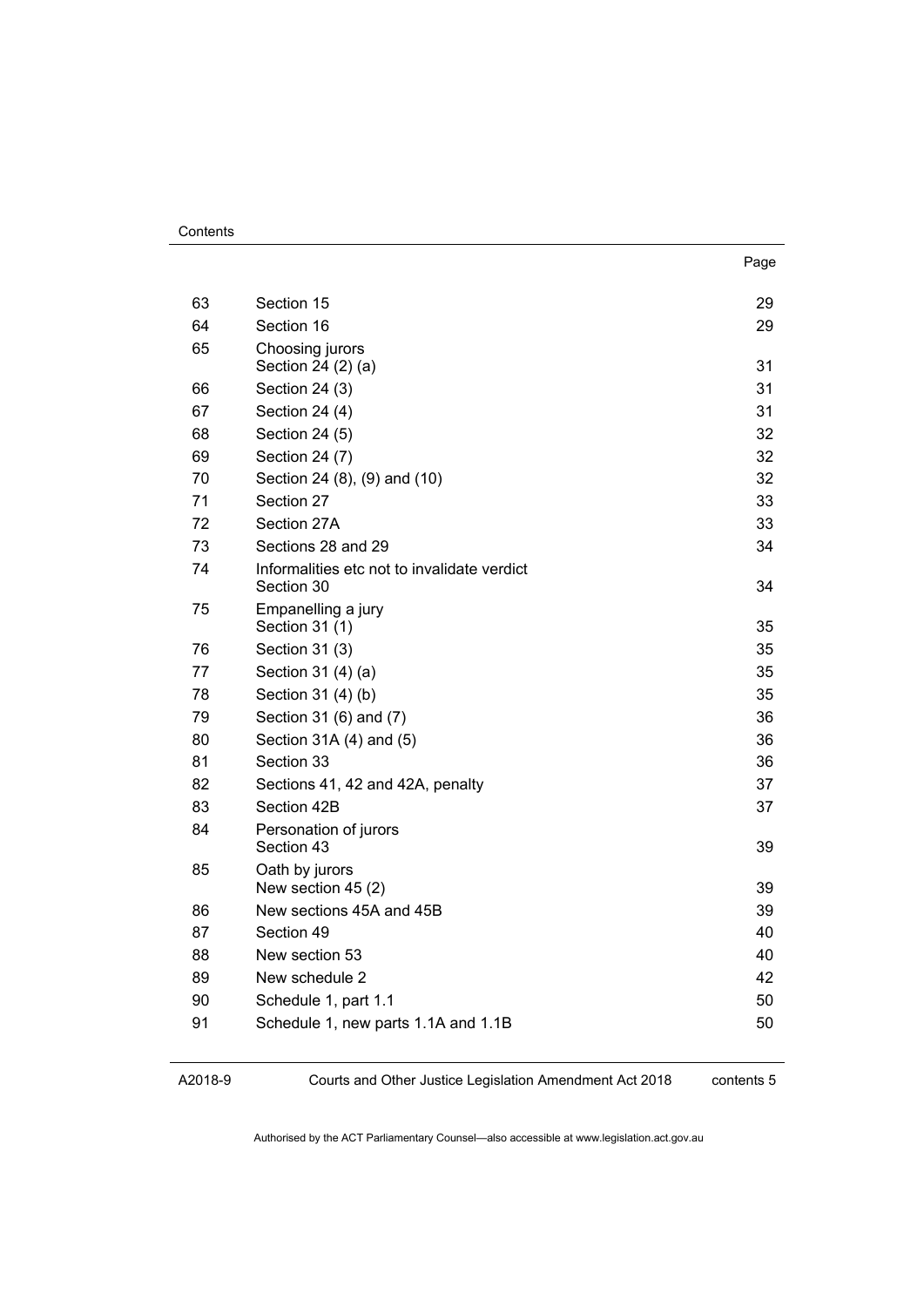|                |                                                                                      | Page     |
|----------------|--------------------------------------------------------------------------------------|----------|
| 92             | Schedule 1, parts 1.2, 1.3 and 1.4                                                   | 52       |
| 93             | Jury service<br>Schedule 2                                                           | 54       |
| 94             | Dictionary, definition of ballot box                                                 | 54       |
| 95             | Dictionary, definition of disqualified person                                        | 54       |
| 96             | Dictionary, definition of identifying number                                         | 55       |
| 97             | Dictionary, definition of jury card                                                  | 55       |
| 98             | Dictionary, new definition of jury pool                                              | 55       |
| 99             | Dictionary, definition of panel of jurors                                            | 55       |
| 100            | Dictionary, definition of person called                                              | 55       |
| 101            | Dictionary, new definition of support person                                         | 55       |
| Part 12        | <b>Legislation Act 2001</b>                                                          |          |
| 102            | When document taken to be served<br>Section 250 (2), note                            | 56       |
|                |                                                                                      |          |
|                |                                                                                      |          |
| <b>Part 13</b> | <b>Magistrates Court Act 1930</b>                                                    |          |
| 103            | Defendant's appearance in non-bail proceedings—audiovisual links<br>Sections 72B (1) | 57       |
| 104            | Civil disputes under ACT Civil and Administrative Tribunal Act                       | 57       |
| 105            | Section 266A (2), note<br>Sections 311 (1) (a) and 316 (2) (a)                       | 57       |
| Part 14        | <b>Oaths and Affirmations Act 1984</b>                                               |          |
| 106            | Certain provisions subject to court rules                                            |          |
| 107            | Section 5, 2nd and 3rd dot points                                                    | 58       |
| 108            | Section 8 heading<br>Section 8                                                       | 58<br>58 |
| 109            | Oath or affirmation by interpreter of signs<br>Section 9                             | 58       |
| 110            | Alternative form and manner for oath<br>New section 21 (2)                           | 58       |
| 111            | Schedules 1 to 5                                                                     | 59       |

contents 6 Courts and Other Justice Legislation Amendment Act 2018

A2018-9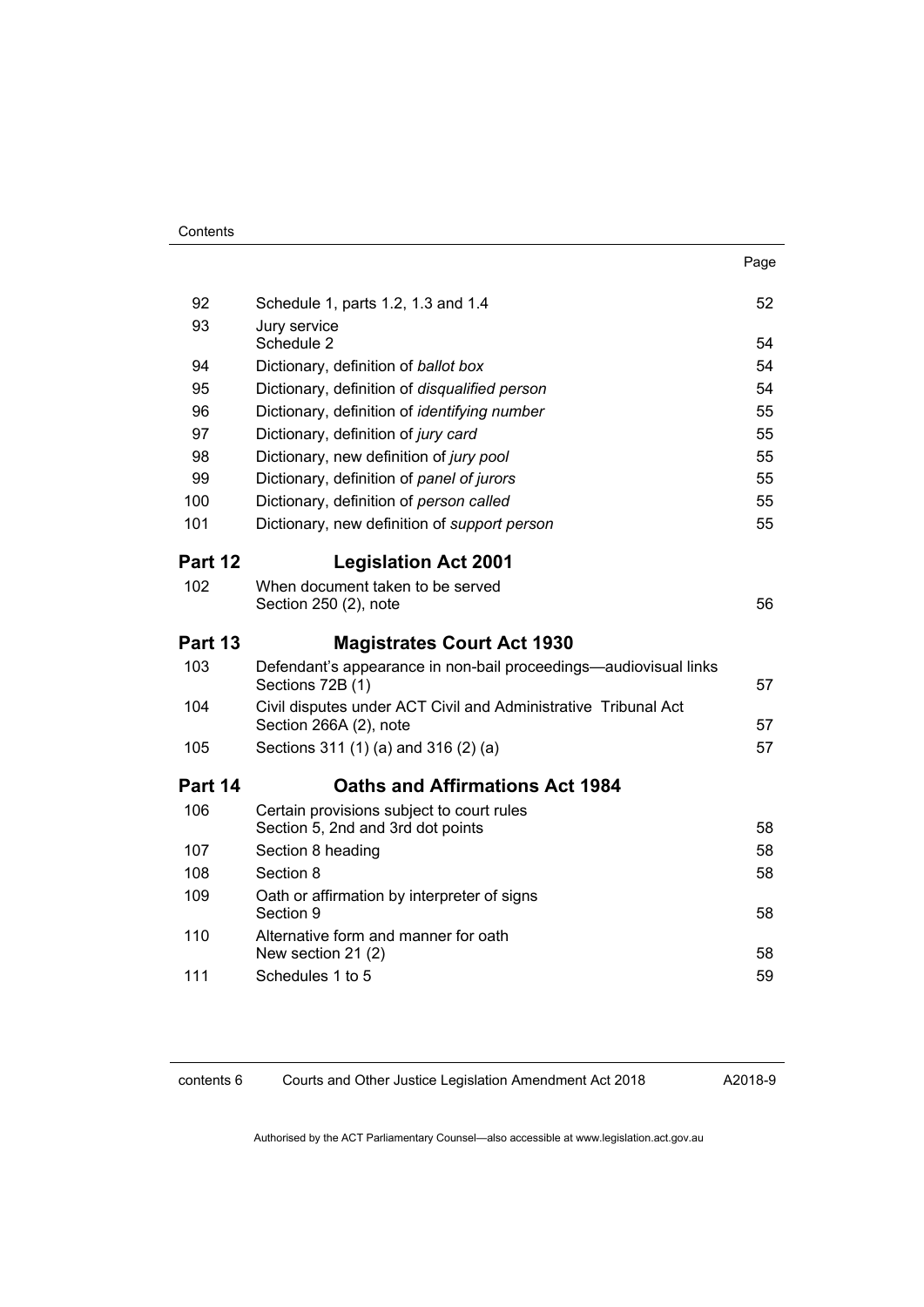|                |                                                                                                                     | Page |
|----------------|---------------------------------------------------------------------------------------------------------------------|------|
| Part 15        | <b>Royal Commissions Act 1991</b>                                                                                   |      |
| 112            | Appearance by audiovisual or audio links<br>Section 34A (1)                                                         | 63   |
| <b>Part 16</b> | <b>Supreme Court Act 1933</b>                                                                                       |      |
| 113            | Exercise of jurisdiction<br>Section $8(1)(a)$                                                                       | 64   |
| 114            | Section 8 (2)                                                                                                       | 64   |
| 115            | Section 9                                                                                                           | 64   |
| Part 17        | Unit Titles (Management) Act 2011                                                                                   |      |
| 116            | Recovery of expenditure resulting from member or unit occupier's fault<br>Section 31 (4), new definition of expense | 66   |
| Part 18        | <b>Utilities Act 2000</b>                                                                                           |      |
| 117            | Payment for loss or damage<br>Section 181 (5)                                                                       | 67   |

A2018-9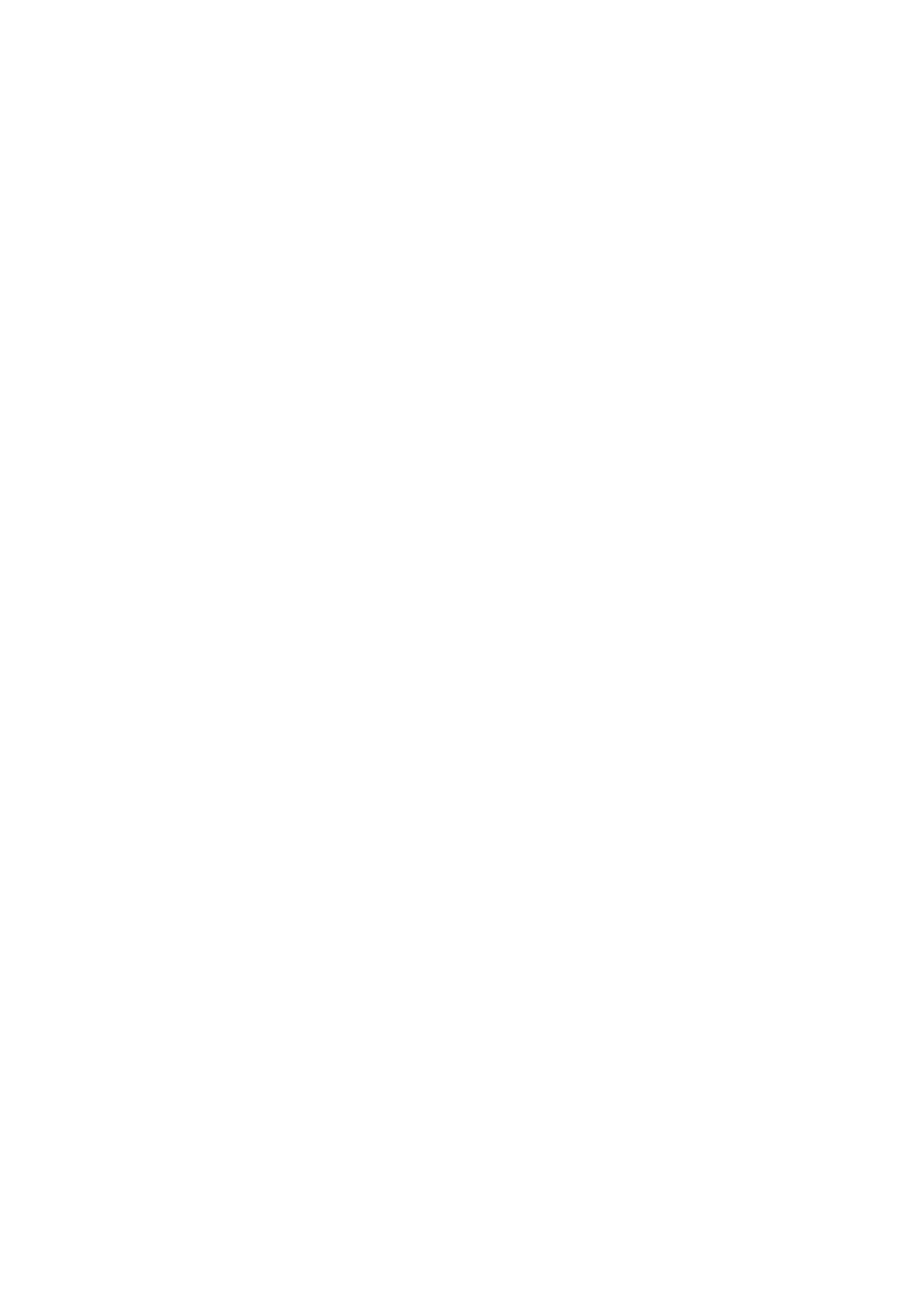

# **Courts and Other Justice Legislation Amendment Act 2018**

**A2018-9** 

Ī

An Act to amend legislation about courts, and for other purposes

The Legislative Assembly for the Australian Capital Territory enacts as follows:

J2017-343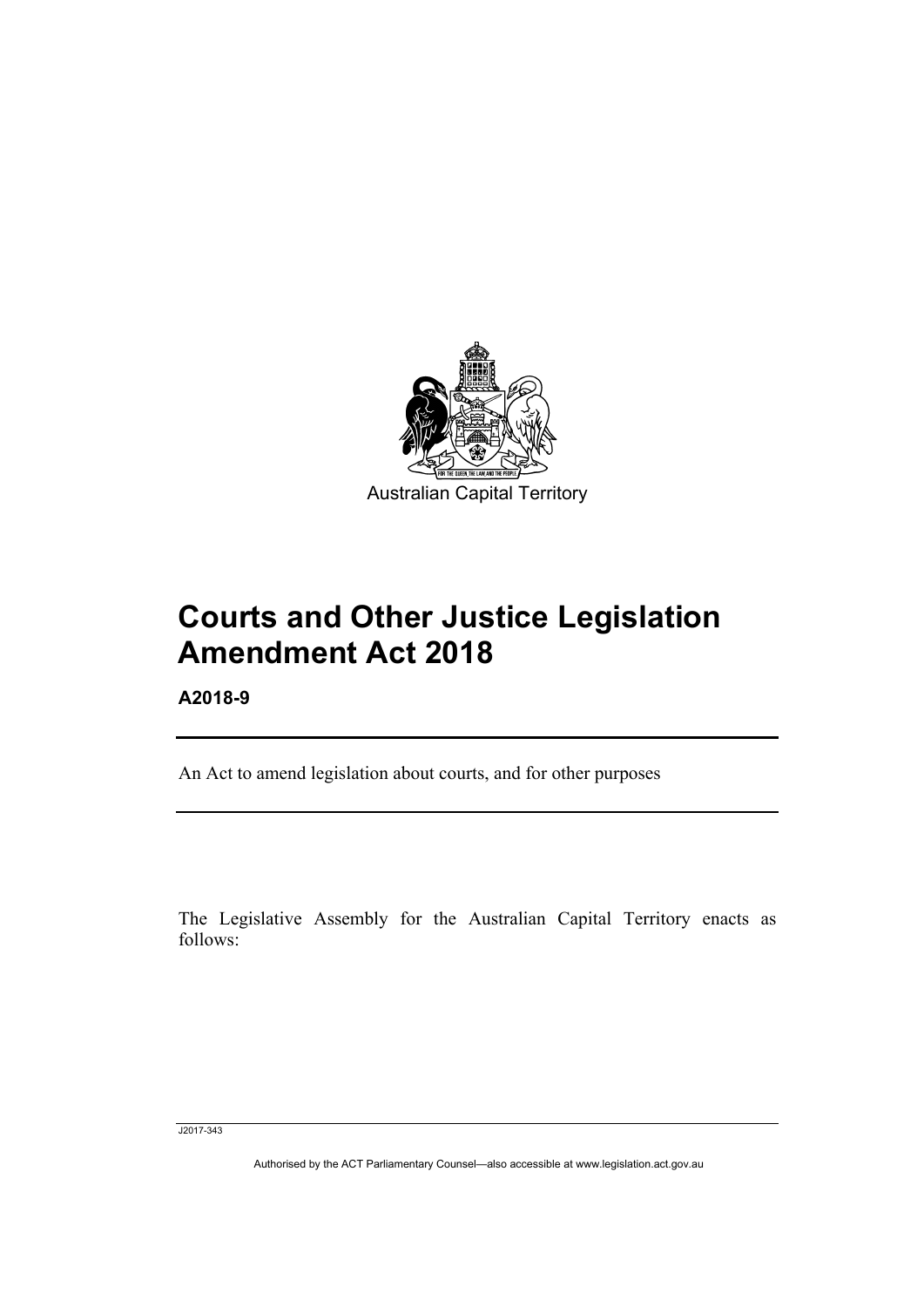#### Part 1 **Preliminary**

Section 1

# <span id="page-9-0"></span>Part 1 **Preliminary**

<span id="page-9-3"></span><span id="page-9-2"></span><span id="page-9-1"></span>

| 1              | <b>Name of Act</b>                                                                                                                         |
|----------------|--------------------------------------------------------------------------------------------------------------------------------------------|
|                | This Act is the Courts and Other Justice Legislation Amendment Act<br>2018.                                                                |
| $\overline{2}$ | <b>Commencement</b>                                                                                                                        |
|                | This Act commences on the 28th day after its notification day.                                                                             |
|                | The naming and commencement provisions automatically commence on<br><b>Note</b><br>the notification day (see Legislation Act, $s$ 75 (1)). |
| 3              | <b>Legislation amended</b>                                                                                                                 |
|                | This Act amends the following legislation:                                                                                                 |
|                | <b>ACT Civil and Administrative Tribunal Act 2008</b>                                                                                      |
|                | <b>ACT Civil and Administrative Tribunal Regulation 2009</b>                                                                               |
|                | <b>Children and Young People Act 2008</b>                                                                                                  |
|                | Coroners Act 1997                                                                                                                          |
|                | <b>Corrections Management Act 2007</b>                                                                                                     |
|                | Crimes (Sentence Administration) Act 2005<br>$\bullet$                                                                                     |
|                | Evidence Act 2011                                                                                                                          |
|                | Evidence (Miscellaneous Provisions) Act 1991                                                                                               |
|                | <b>Judicial Commissions Act 1994</b><br>$\bullet$                                                                                          |
|                | Juries Act 1967<br>$\bullet$                                                                                                               |
|                | <b>Legislation Act 2001</b><br>$\bullet$                                                                                                   |
|                | <b>Magistrates Court Act 1930</b>                                                                                                          |
|                | Oaths and Affirmations Act 1984                                                                                                            |
|                | <b>Royal Commissions Act 1991</b><br>$\bullet$                                                                                             |
|                | <b>Supreme Court Act 1933</b>                                                                                                              |
|                | Unit Titles (Management) Act 2011                                                                                                          |
|                | Utilities Act 2000                                                                                                                         |

page 2 Courts and Other Justice Legislation Amendment Act 2018

A2018-9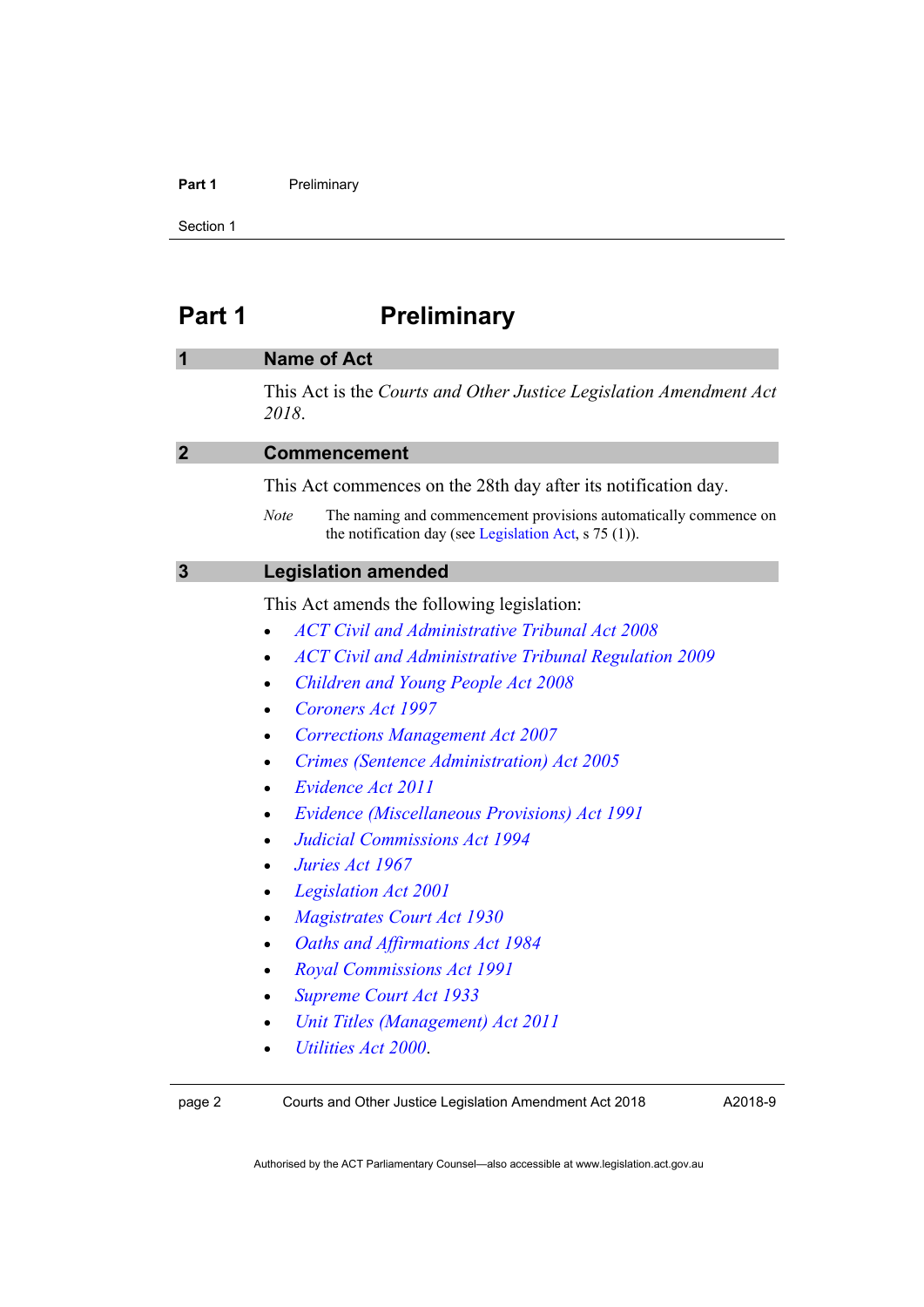### <span id="page-10-0"></span>**Part 2 ACT Civil and Administrative Tribunal Act 2008**

#### <span id="page-10-1"></span>**4 Tribunal jurisdiction and powers of Magistrates Court Section 22, new note**

#### *insert*

- *Note* The *[Magistrates Court Act 1930](http://www.legislation.act.gov.au/a/1930-21)*, pt 4.2 deals with the civil jurisdiction of the Magistrates Court, including that the Magistrates Court—
	- (a) may hear and decide any personal action at law, including an action relating to the detention of goods, subject to a monetary limit (see s 257); and
	- (b) may grant any relief, redress or remedy and must give effect to any defence, counterclaim or set-off in the same way as the Supreme Court (see s 258); and
	- (c) does not have jurisdiction to hear and decide a proceeding questioning title to land (unless incidental in the proceeding) (see s 264).

#### <span id="page-10-2"></span>**5 Powers in relation to witnesses etc New section 41 (7)**

*insert* 

 (7) The tribunal is taken to be a court of competent jurisdiction for the *[Health Records \(Privacy and Access\) Act 1977](http://www.legislation.act.gov.au/a/1997-125/default.asp)* when exercising its powers under this section.

#### <span id="page-10-3"></span>**6 Procedure in absence of party Section 44, new note**

*insert* 

*Note* If the tribunal makes an order after hearing an application in the absence of a party, the tribunal may, on application by a party, amend or set aside the order (see s  $56$  (c) (i)).

A2018-9

Courts and Other Justice Legislation Amendment Act 2018

page 3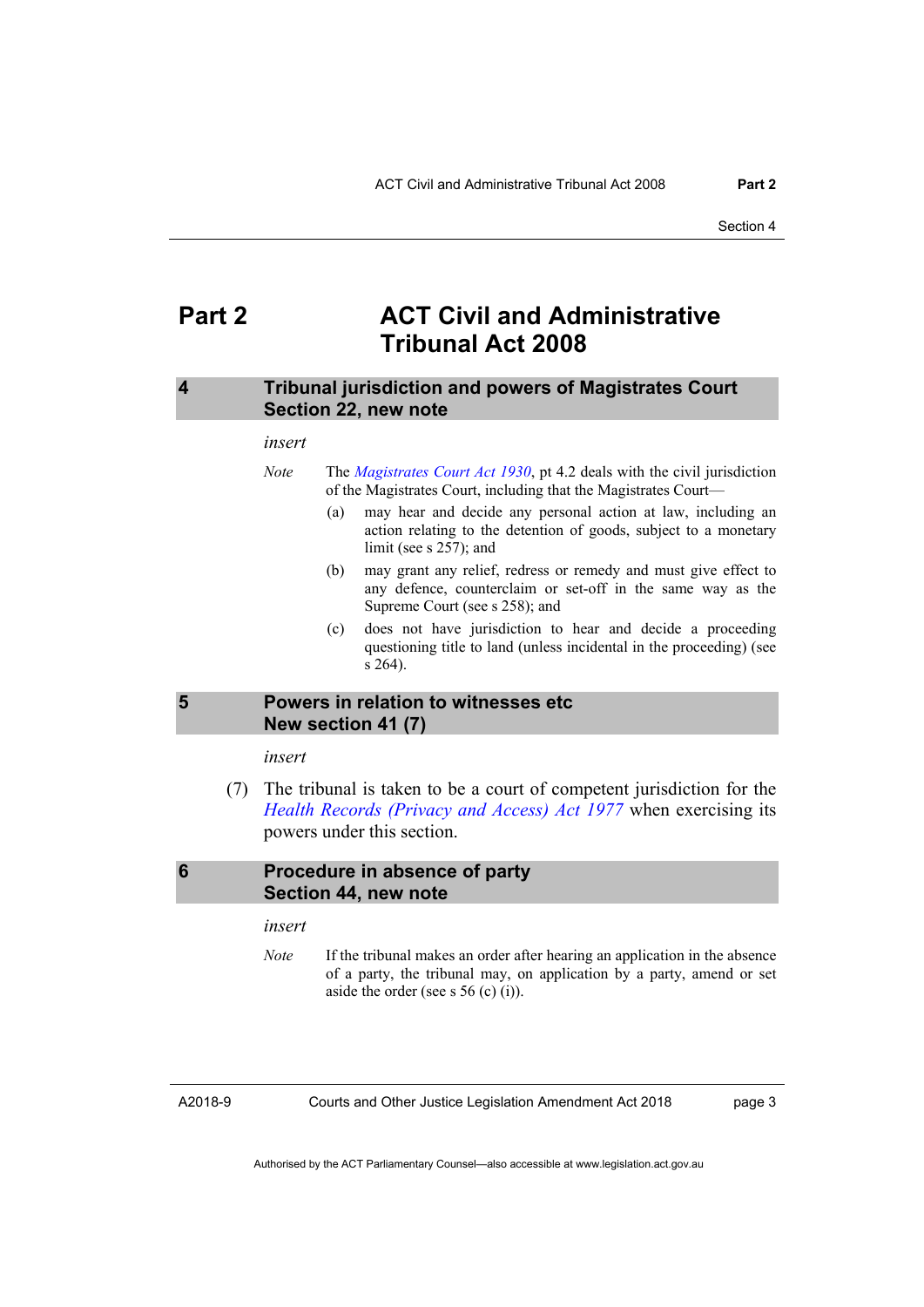#### <span id="page-11-0"></span>**7 Costs of proceedings Section 48 (1)**

*after* 

this Act

*insert* 

or another territory law

#### <span id="page-11-1"></span>**8 Section 48 (2), new note**

*insert* 

*Note* A legal expense relating to a proceeding in the tribunal may be recoverable as a debt under the *[Unit Titles \(Management\) Act 2011](http://www.legislation.act.gov.au/a/2011-41)*, s 31.

#### <span id="page-11-2"></span>**9 Other actions by tribunal Section 56 (c) (i), new note**

*insert* 

- *Note* A party may apply to the tribunal under this provision if the tribunal makes an order under s 44 after hearing an application in the absence of a party.
- <span id="page-11-3"></span>**10 New section 69A**

*in part 7, insert* 

#### **69A Meaning of** *appropriate court***—pt 7**

In this part:

*appropriate court* means—

- (a) if the amount payable under an enforceable money order or the form of relief under an enforceable non-money order is within the Magistrates Court's jurisdiction—the Magistrates Court; or
- (b) for any other enforcement proceeding—the Supreme Court.

page 4 Courts and Other Justice Legislation Amendment Act 2018

A2018-9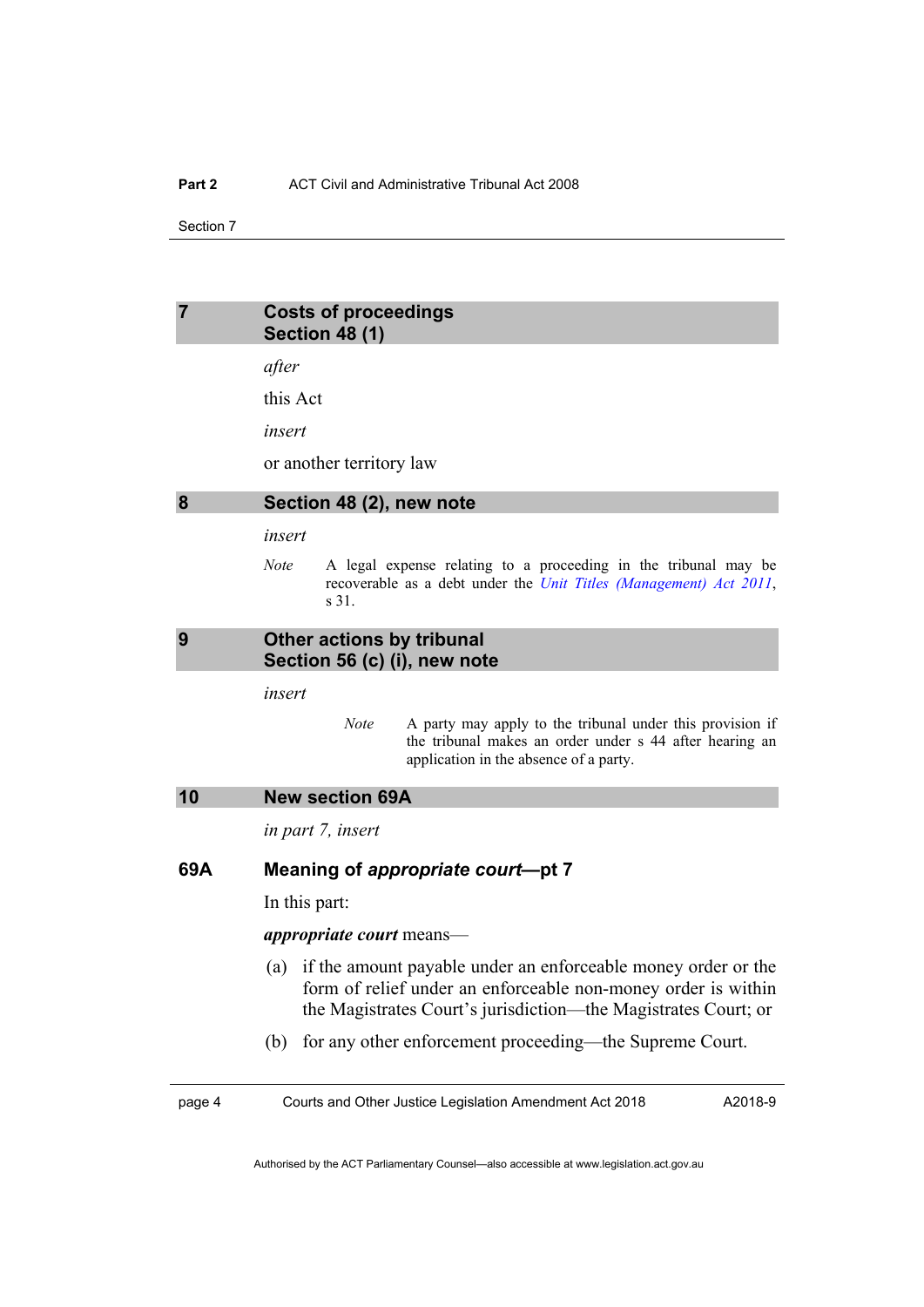*substitute* 

#### <span id="page-12-0"></span>**71 Enforcement of orders**

- (1) A money order or non-money order made by the tribunal may be enforced by filing in the appropriate court—
	- (a) a copy of the order sealed by the tribunal; and
	- (b) a supporting affidavit stating—
		- (i) for a money order—the amount owed under the money order; and
		- (ii) for a non-money order—non-compliance with the non-money order.
- (2) The money order or non-money order is taken to be an enforceable order of the appropriate court in which it is filed for the purposes of the *[Court Procedures Rules 2006](http://www.legislation.act.gov.au/sl/2006-29)*, part 2.18 (Enforcement).
	- *Note 1* The *[Court Procedures Rules 2006](http://www.legislation.act.gov.au/sl/2006-29)*, r 2015 requires certain documents to be served on the enforcement debtor or other liable person before an enforcement proceeding can be started for an enforceable money order or non-money order.
	- *Note 2* A person entitled to enforce an enforceable money order or non-money order (the original order) may obtain an enforcement order from the appropriate court to enforce the original order (see *[Court Procedures](http://www.legislation.act.gov.au/sl/2006-29)  [Rules 2006](http://www.legislation.act.gov.au/sl/2006-29)*, pt 2.18).
- (3) In this section:

*money order*—see the *[Court Procedures Rules 2006](http://www.legislation.act.gov.au/sl/2006-29)*, rule 2000.

*non-money order*—see the *[Court Procedures Rules 2006](http://www.legislation.act.gov.au/sl/2006-29)*, rule 2000.

page 5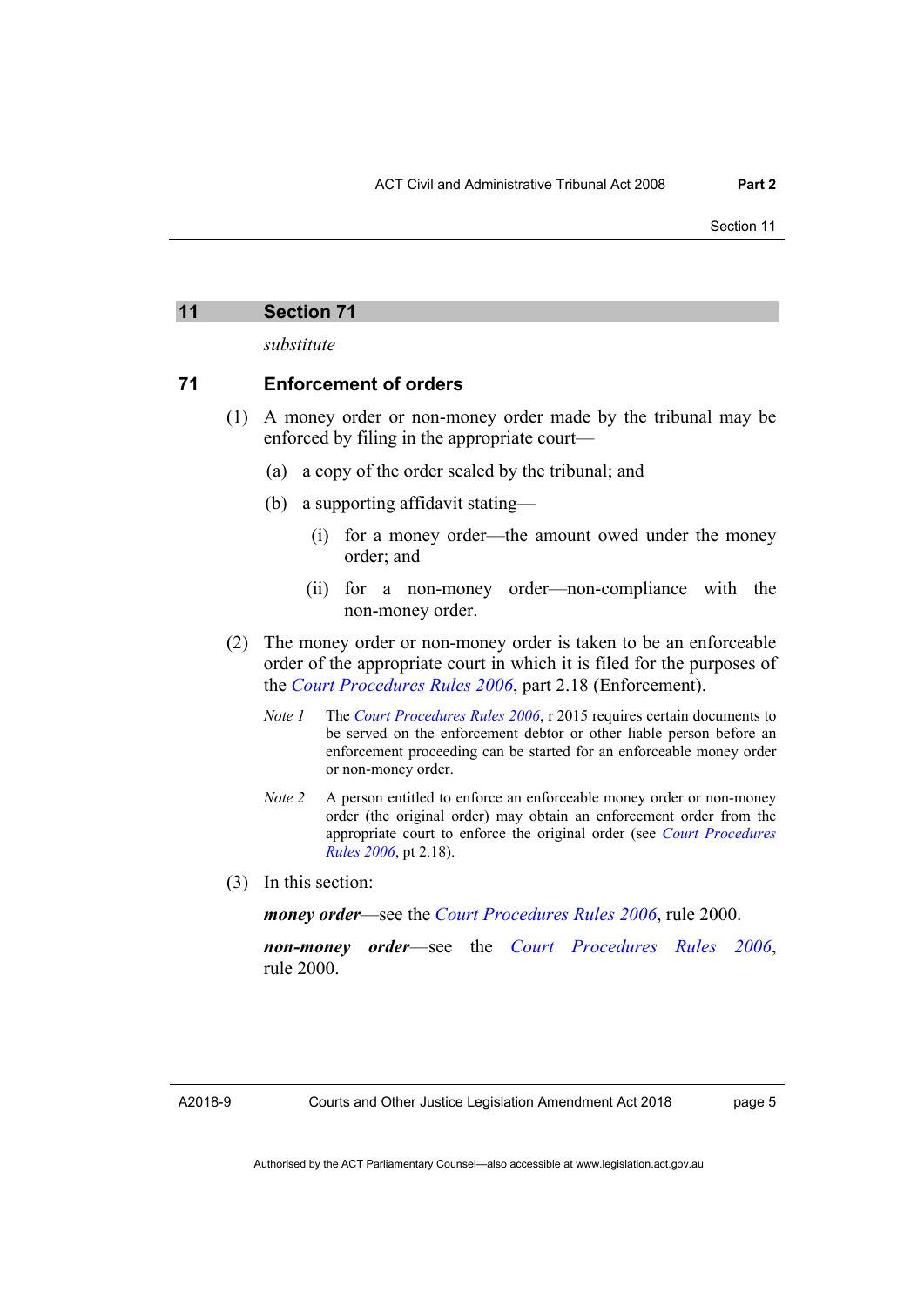#### <span id="page-13-0"></span>**12 Faulty filed orders referred back to tribunal Section 72 (1)**

#### *substitute*

 (1) This section applies if there is an error in an order (a *faulty order*) mentioned in section 71 (1) that prevents the appropriate court from enforcing the order.

#### <span id="page-13-1"></span>**13 Section 72 (2)**

*omit* 

Magistrates Court

*substitute* 

appropriate court

#### <span id="page-13-2"></span>**14 Fixed faulty orders Section 73 (2)**

*substitute* 

 (2) The faulty order, as amended or corrected, is taken to be filed in the appropriate court under section 71 for enforcement under the *[Court](http://www.legislation.act.gov.au/sl/2006-29)  [Procedures Rules 2006](http://www.legislation.act.gov.au/sl/2006-29)*, part 2.18 (Enforcement).

#### <span id="page-13-3"></span>**15 Dictionary, new definition of** *appropriate court*

*insert* 

*appropriate court*, for part 7 (Enforcement and offences)—see section 69A.

A2018-9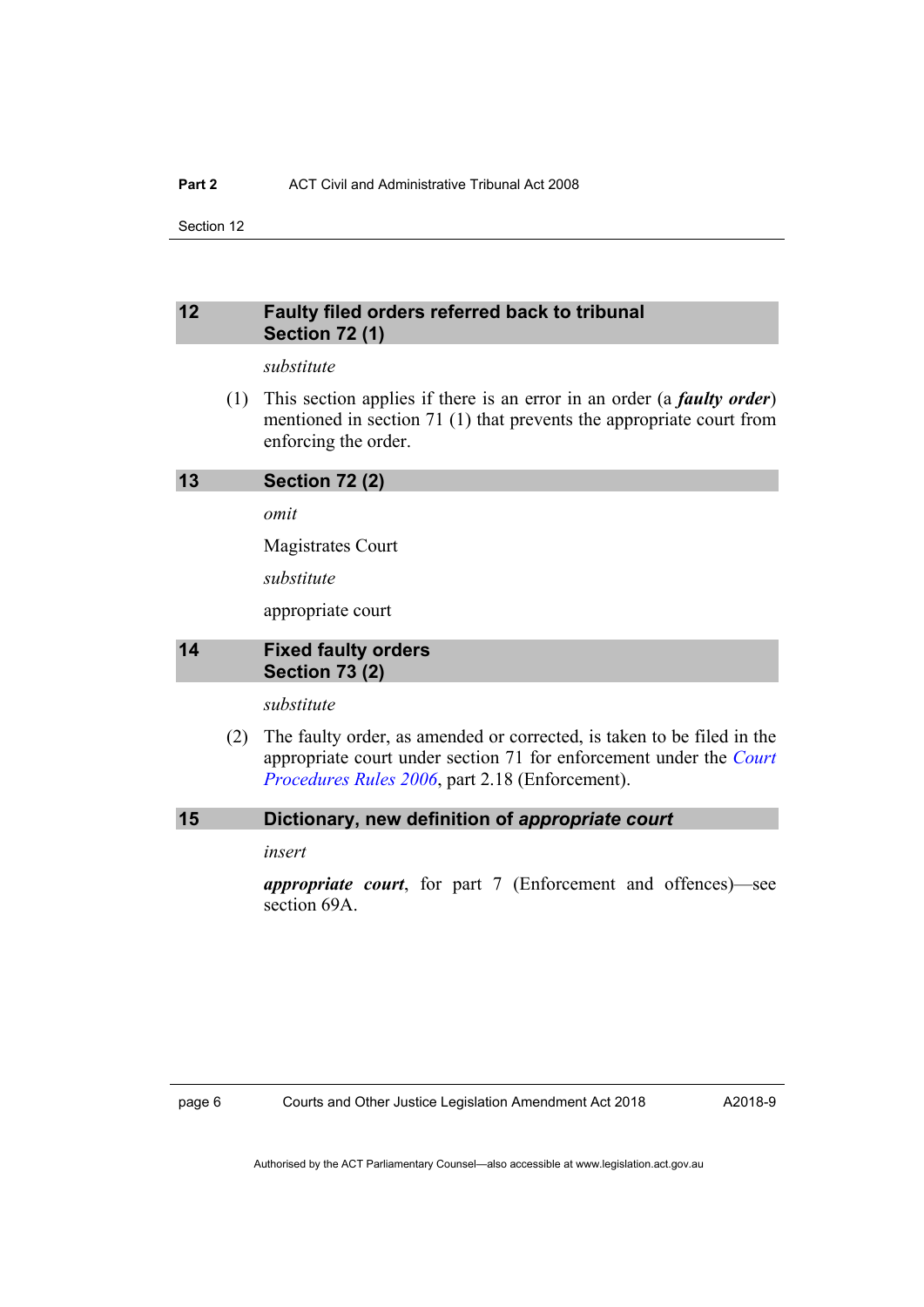### <span id="page-14-0"></span>**Part 3 ACT Civil and Administrative Tribunal Regulation 2009**

#### <span id="page-14-1"></span>**16 Maximum amount payable under occupational discipline order—Act, s 66 (2) (h) Section 4 (a) and (b)**

#### *substitute*

- (a) for an individual—\$5 000;
- (b) for a corporation—\$25 000.

#### <span id="page-14-2"></span>**17 Appointment of senior and ordinary members of the tribunal—Act, s 96 Section 6 (2) to (5) and note**

#### *substitute*

- (2) As part of taking reasonable steps, the Attorney-General must consider the desirability of the tribunal including—
	- (a) not less than the number of members mentioned in an item in table 6, column 2, each of whom the Attorney-General is satisfied has the interest, qualification or experience mentioned in column 3 for the item; and
	- (b) as many other members, each of whom is a health practitioner, as are required to allow the tribunal to exercise its functions.
		- *Note Health practitioner*—see the [Legislation Act](http://www.legislation.act.gov.au/a/2001-14), dictionary, pt 1.

A2018-9

page 7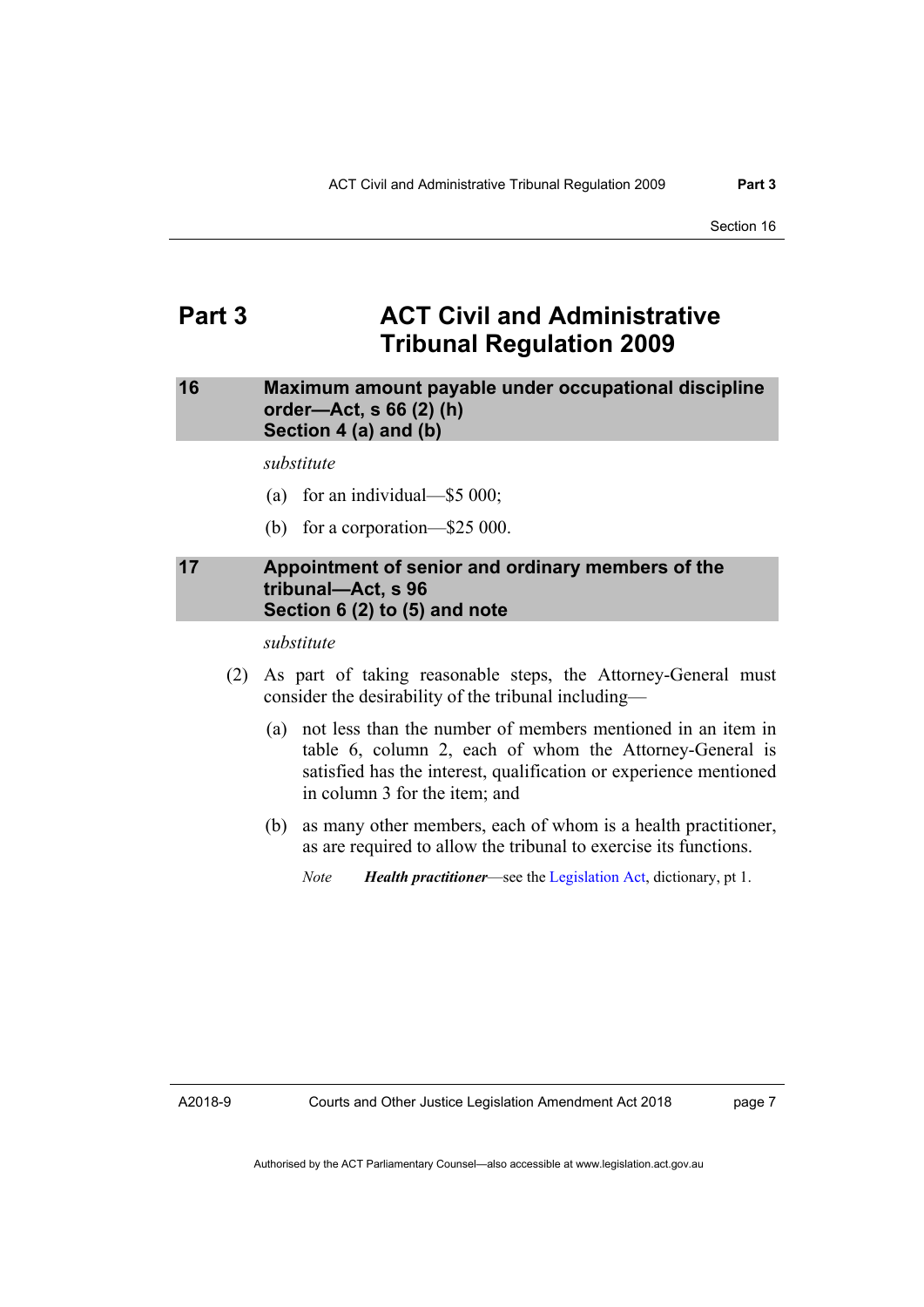#### Part 3 **ACT Civil and Administrative Tribunal Regulation 2009**

Section 18

<span id="page-15-1"></span><span id="page-15-0"></span>

| 18      | Table 6.1 heading                     |
|---------|---------------------------------------|
|         | substitute                            |
| Table 6 | Senior and ordinary members generally |
| 19      | Table 6.2 and example and note        |
|         |                                       |

*omit* 

page 8 Courts and Other Justice Legislation Amendment Act 2018

A2018-9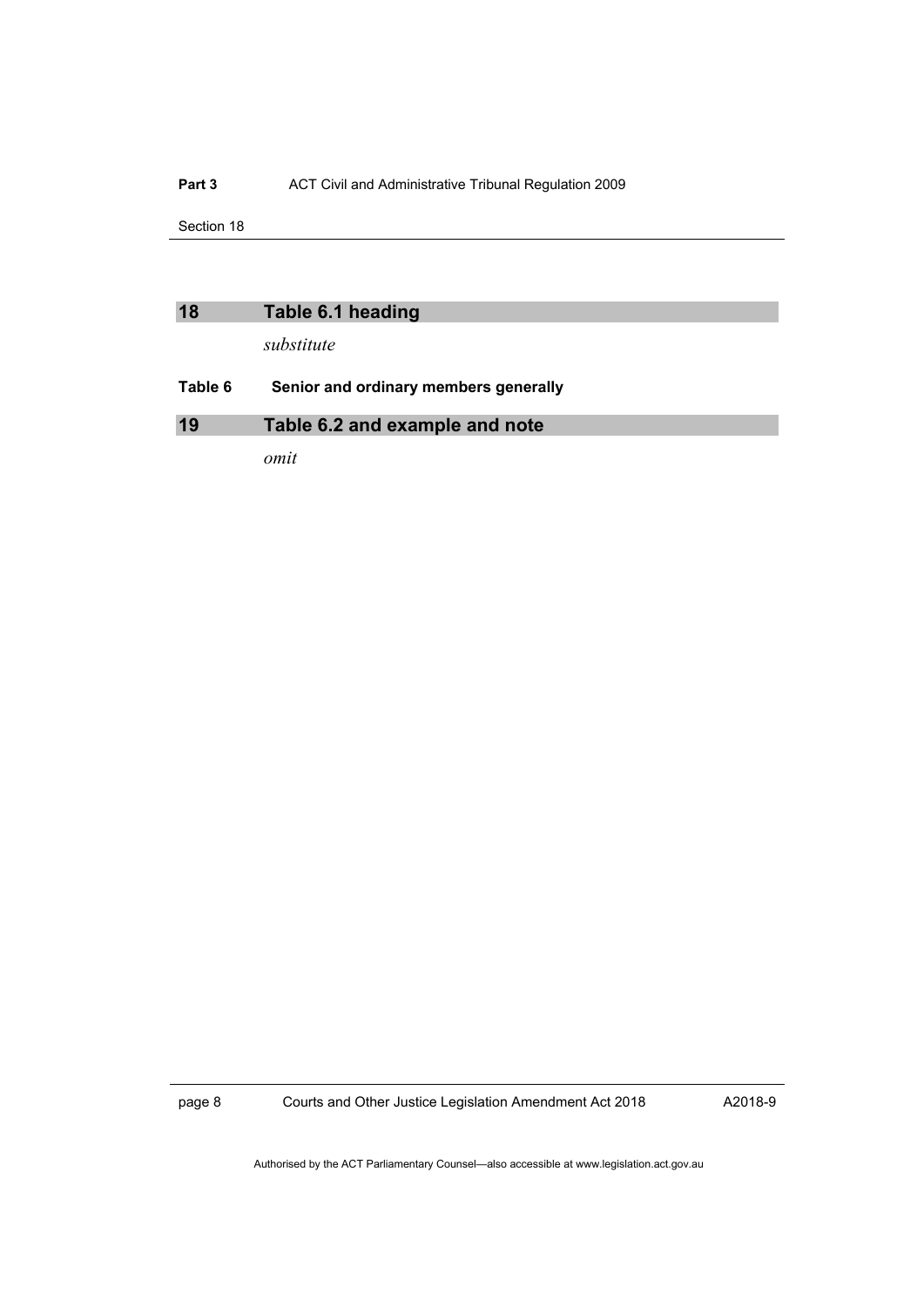### <span id="page-16-0"></span>**Part 4 Children and Young People Act 2008**

#### <span id="page-16-1"></span>**20 Appearance at disciplinary hearing by audiovisual or audio link Section 335 (1) (b)**

*omit* 

place other than participating State

*substitute* 

another place

A2018-9

Courts and Other Justice Legislation Amendment Act 2018

page 9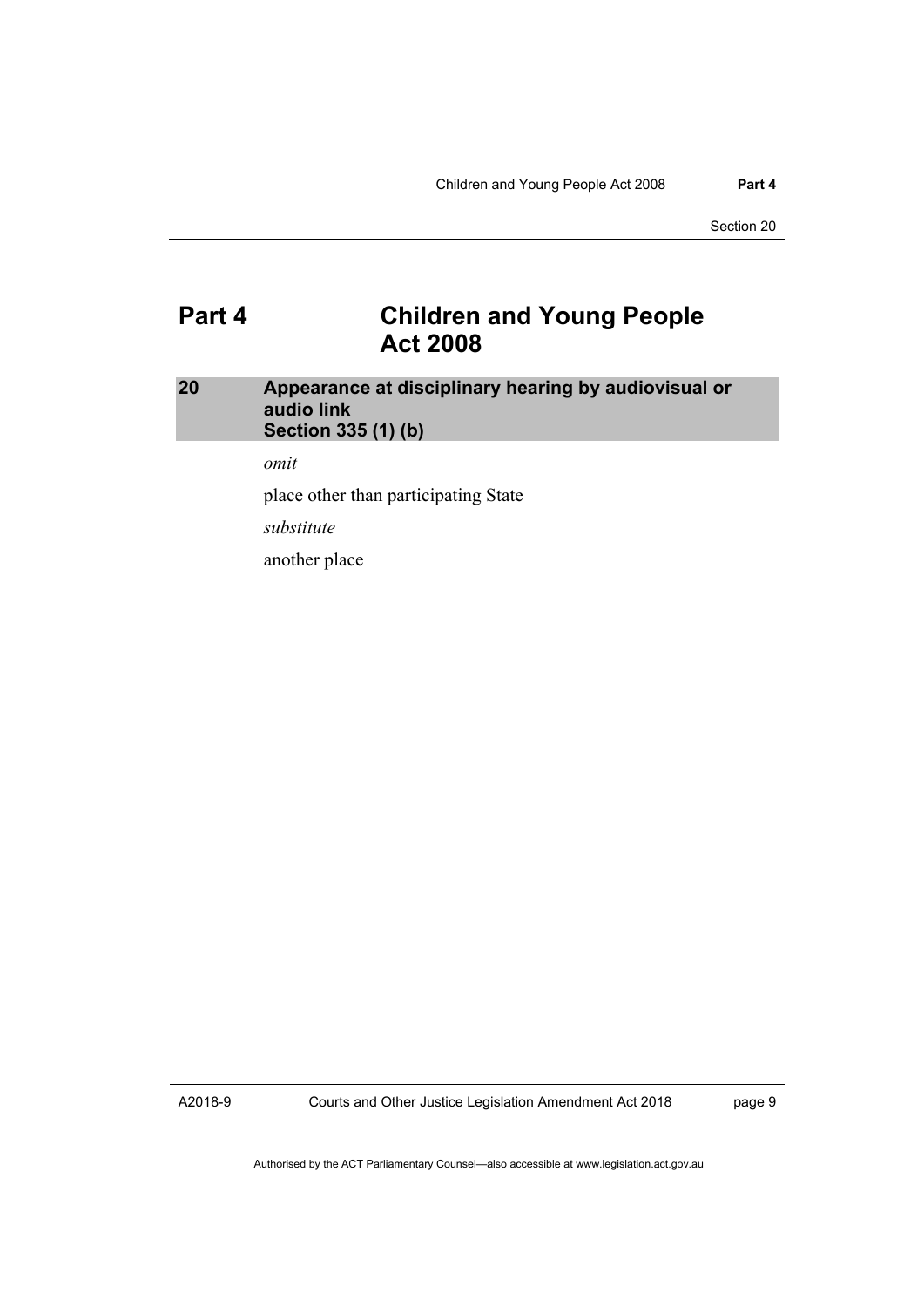#### **Part 5** Coroners Act 1997

Section 21

### <span id="page-17-0"></span>**Part 5 Coroners Act 1997**

#### <span id="page-17-1"></span>**21 Control and release of body of deceased Section 15 (4)**

*omit* 

#### <span id="page-17-2"></span>**22 New section 17A**

*in division 3.1, insert* 

#### **17A Considerations before exercising function or making decision**

In exercising a function or making a decision in relation to an inquest, a coroner must have regard to the desirability of minimising the causing of distress or offence to people who, because of their cultural attitudes or spiritual beliefs, could reasonably be expected to be distressed or offended by the exercise of the function or decision.

#### <span id="page-17-3"></span>**23 New sections 19A to 19C**

*in part 4, insert* 

#### **19A Meaning of** *ancillary examination***—pt 4**

In this part:

*ancillary examination*, in relation to the body of a person, means 1 or more of the following procedures:

- (a) taking a sample of blood or other bodily fluids;
- (b) taking a sample of tissue, bone or hair;
- (c) taking fingerprints;
- (d) conducting radiographic imaging and examination;

page 10 Courts and Other Justice Legislation Amendment Act 2018

A2018-9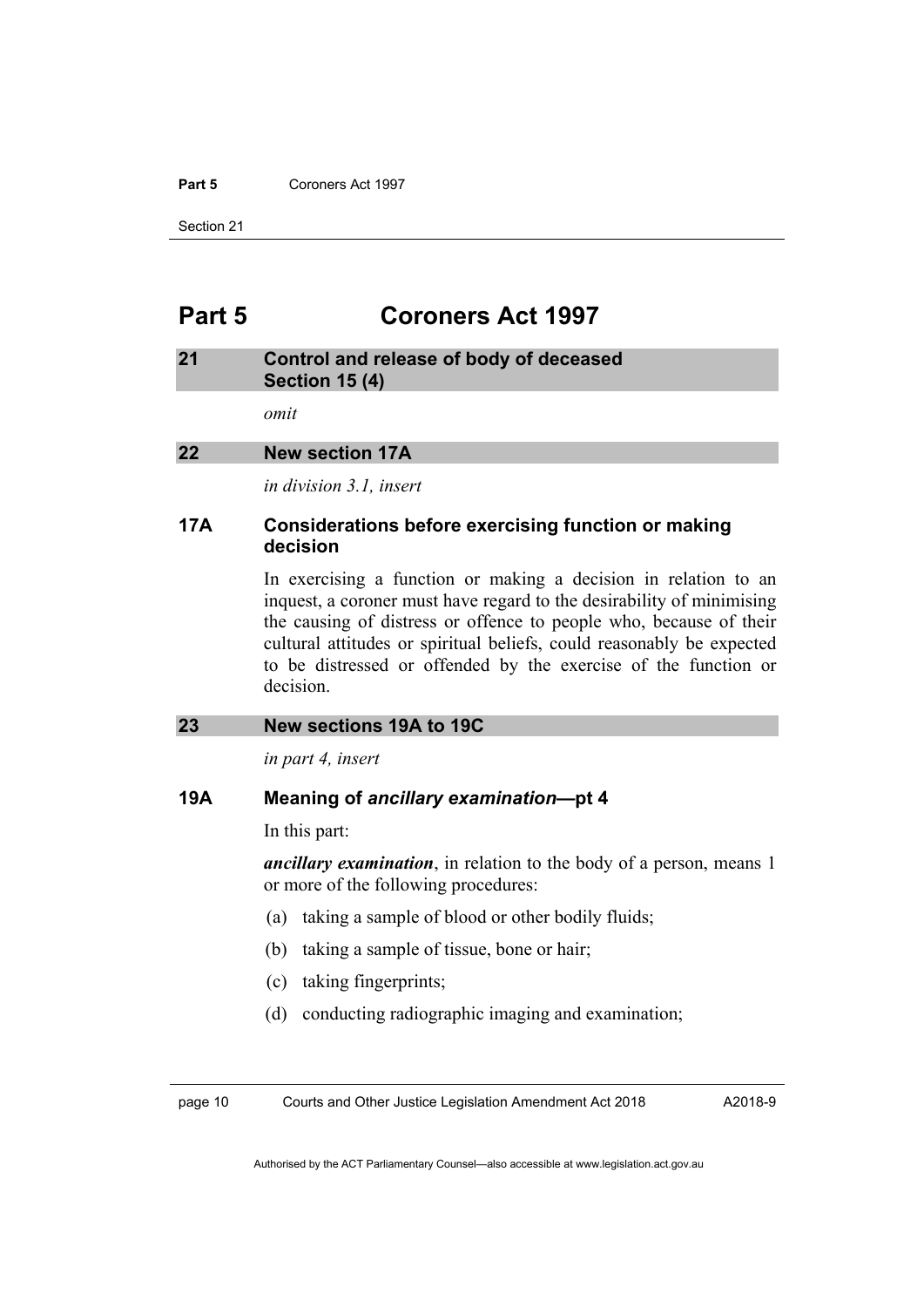(e) conducting an external examination, including taking photographs.

#### **19B Directions to obtain medical records**

- (1) This section applies if a person has died in any of the circumstances in relation to which a coroner has jurisdiction to hold an inquest.
- (2) A coroner may, by order, direct a person who has responsibility for or control of any medical records relating to the deceased person, including someone in charge of a hospital or residential institution, to give the records to the coroner or the doctor stated in the order.

#### **Example**

a person in charge of an aged care facility or residential disability care facility is directed to give a deceased person's medical records to the coroner

- *Note* An example is part of the Act, is not exhaustive and may extend, but does not limit, the meaning of the provision in which it appears (see [Legislation Act,](http://www.legislation.act.gov.au/a/2001-14) s 126 and s 132).
- (3) Unless the coroner otherwise orders, a doctor who is given records under this section must return the records to the person who gave them as soon as reasonably practicable after a coroner has, under section 20 (1) or section 21, dispensed with or completed a post-mortem examination.
- (4) An order under subsection (2) or (3) must be in writing.

#### **19C Ancillary examination**

- (1) This section applies if a person has died in any of the circumstances in relation to which a coroner has jurisdiction to hold an inquest.
- (2) A coroner may authorise a person, in writing, to conduct an ancillary examination of the body of the person.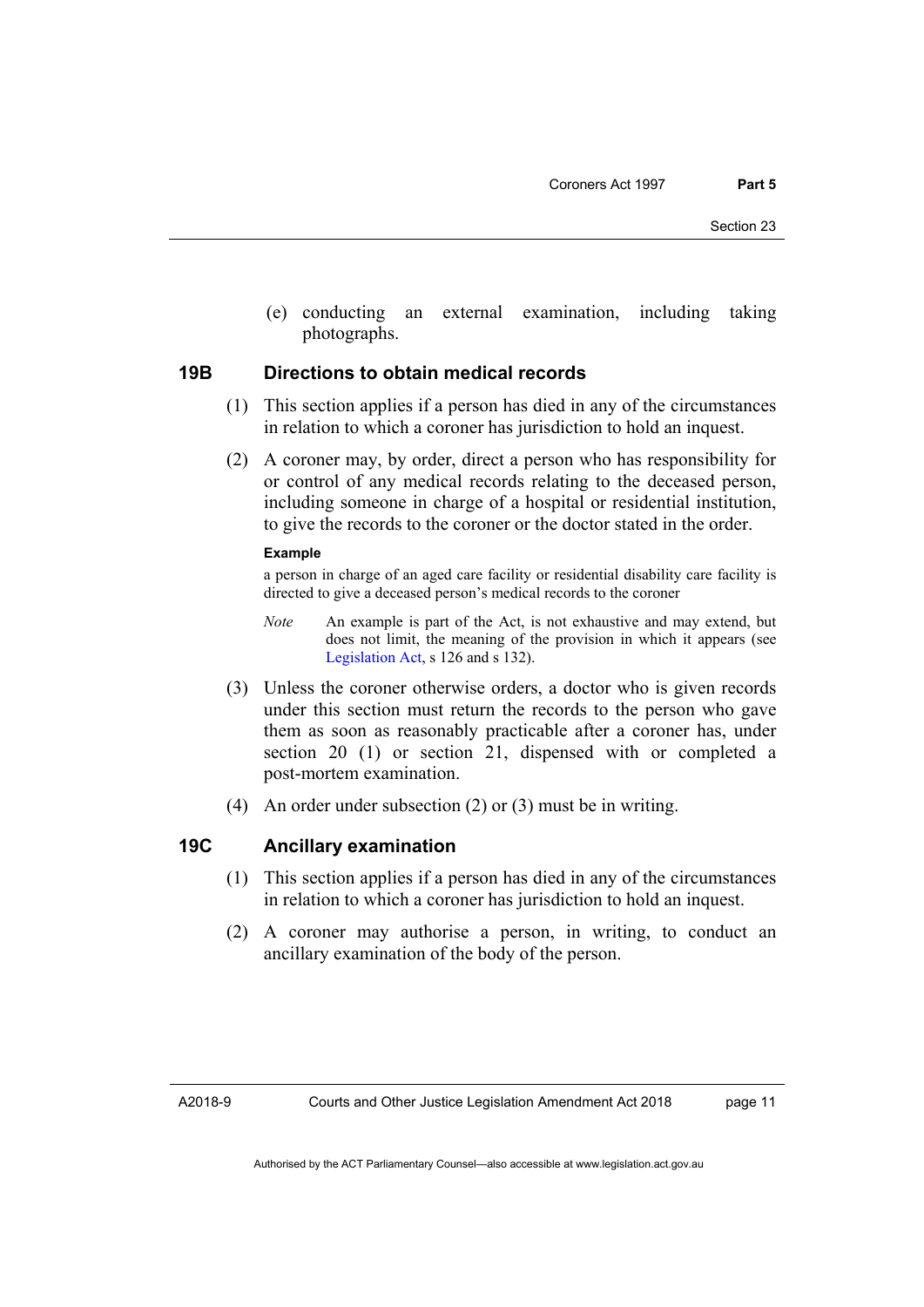#### **Part 5** Coroners Act 1997

Section 24

#### <span id="page-19-0"></span>**24 Dispensing with post-mortem examination Section 20 (1)**

*omit* 

the information

*substitute* 

any medical records or other information

#### <span id="page-19-1"></span>**25 Directions to doctors to conduct post-mortem examinations Section 21 (1)**

*omit* 

Subject to section 28, a coroner

*substitute* 

A coroner

#### <span id="page-19-2"></span>**26 Section 21 (3), (4) and (5)**

*substitute* 

(3) An order under subsection (1) or (2) must be in writing.

#### <span id="page-19-3"></span>**27 Removal of body to place of post-mortem examination Section 26 (1)**

*omit* 

Subject to section 28, if a coroner

*substitute* 

If a coroner

page 12 Courts and Other Justice Legislation Amendment Act 2018

A2018-9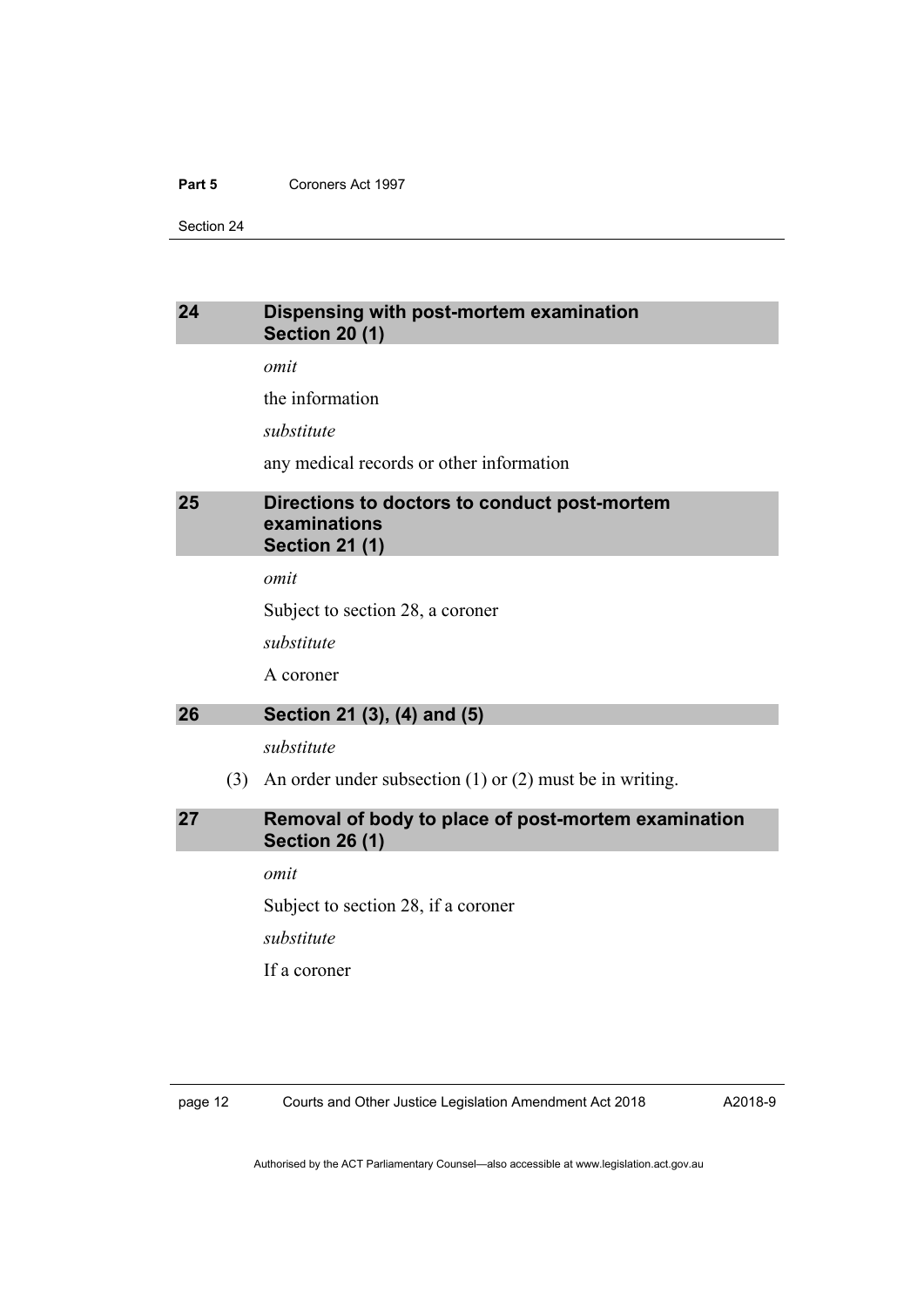#### <span id="page-20-0"></span>**28 Warrant for exhumation of body or recovery of ashes Section 27 (1)**

*omit* 

Subject to section 28, a coroner

*substitute* 

A coroner

#### <span id="page-20-1"></span>**29 Prior considerations before directing post-mortem examinations Section 28**

*omit* 

#### <span id="page-20-2"></span>**30 Section 33**

*substitute* 

#### **33 Assistance at post-mortems etc**

- (1) This section applies if a coroner—
	- (a) authorises an ancillary examination; or
	- (b) makes an order for a post-mortem examination, reinterment or analysis of ashes; or
	- (c) issues a warrant for an exhumation of a body or the recovery of the ashes of a deceased.
- (2) The coroner may authorise a person, in writing, to assist in the ancillary or post-mortem examination, reinterment, exhumation, analysis or recovery.
- (3) A doctor who is authorised to conduct the ancillary examination or ordered to conduct the post-mortem examination, may authorise a person, in writing, to assist with the examination.

A2018-9

page 13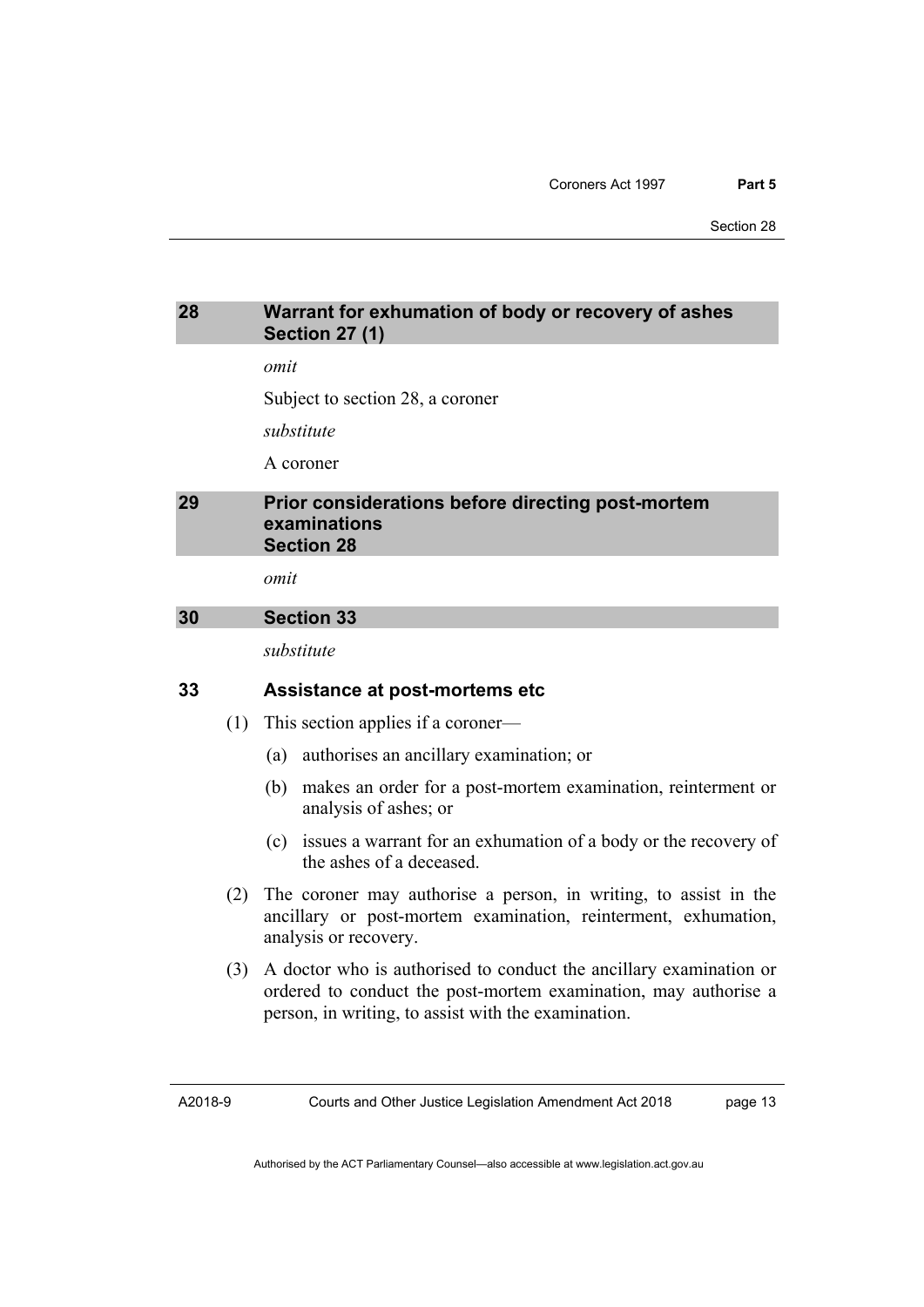#### **Part 5** Coroners Act 1997

Section 31

#### <span id="page-21-0"></span>**31 Appearance by audiovisual or audio links Section 42A (1)**

*omit* 

place other than participating State

*substitute* 

another place

#### <span id="page-21-1"></span>**32 Sections 68C (7), 68D and 68E**

*after* 

police officer

*insert* 

or other person

#### <span id="page-21-2"></span>**33 Exercise of investigation scene powers under pt 5A Section 68G (1)**

*after* 

police officer

*insert* 

or other person

### <span id="page-21-3"></span>**34 Section 68G (1) (a)**

*after* 

officer

*insert* 

or other person

page 14 Courts and Other Justice Legislation Amendment Act 2018

A2018-9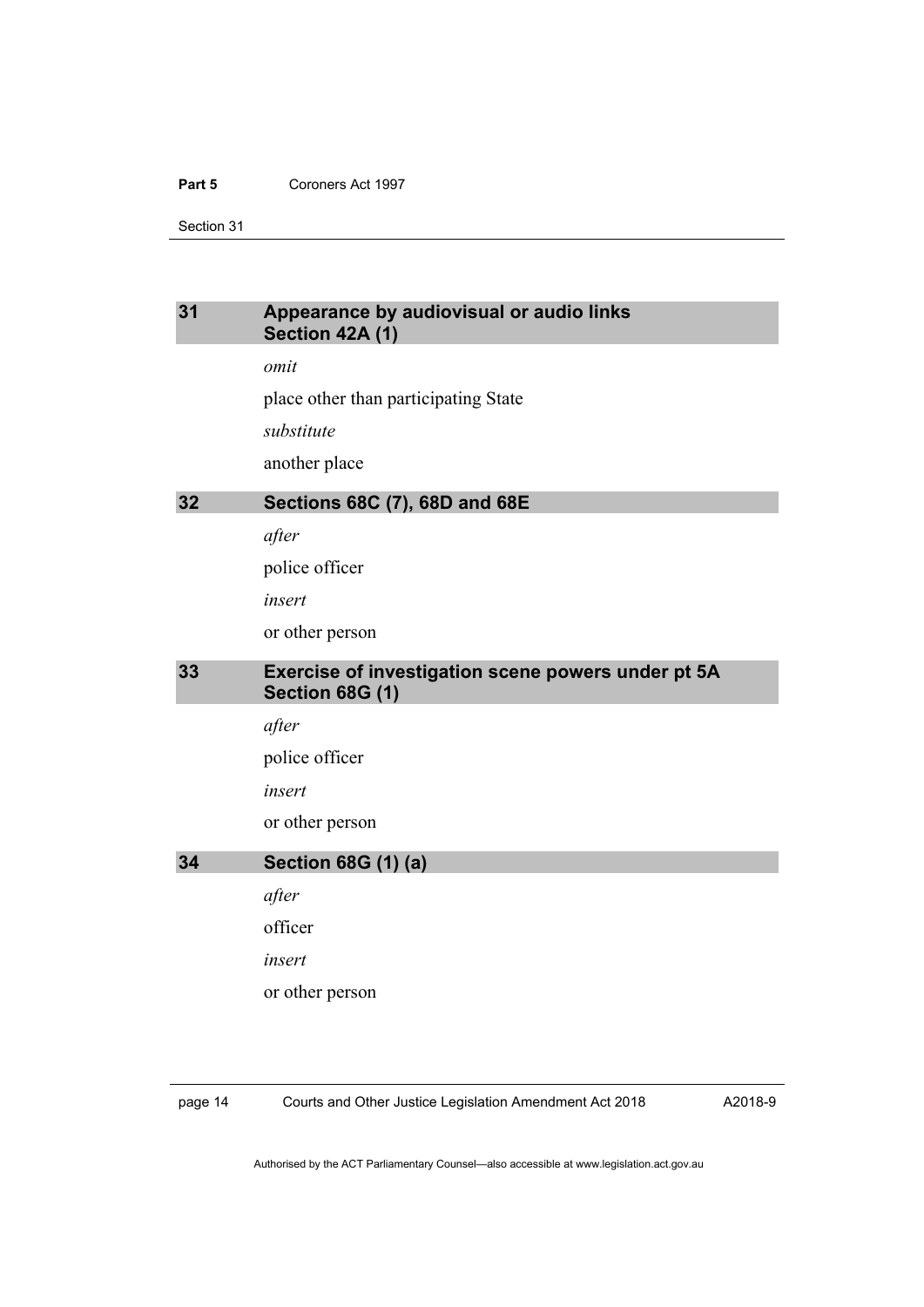#### <span id="page-22-0"></span>**35 Section 68G (2) and (3)**

*substitute* 

- (2) If a police officer or other person secures a place, the officer or other person must, if it is reasonable in the circumstances, give notice to members of the public that the place is an investigation scene.
- (3) In this section:

*investigation scene power*, under this part, means a power exercisable under section 68E or section 68F (4).

#### <span id="page-22-1"></span>**36 Part does not limit other powers Section 68H**

*after* 

police officer

*insert* 

or other person

#### <span id="page-22-2"></span>**37 Dictionary, new definition of** *ancillary examination*

*insert* 

*ancillary examination*, for part 4 (Post-mortem examinations and exhumations)—see section 19A.

A2018-9

page 15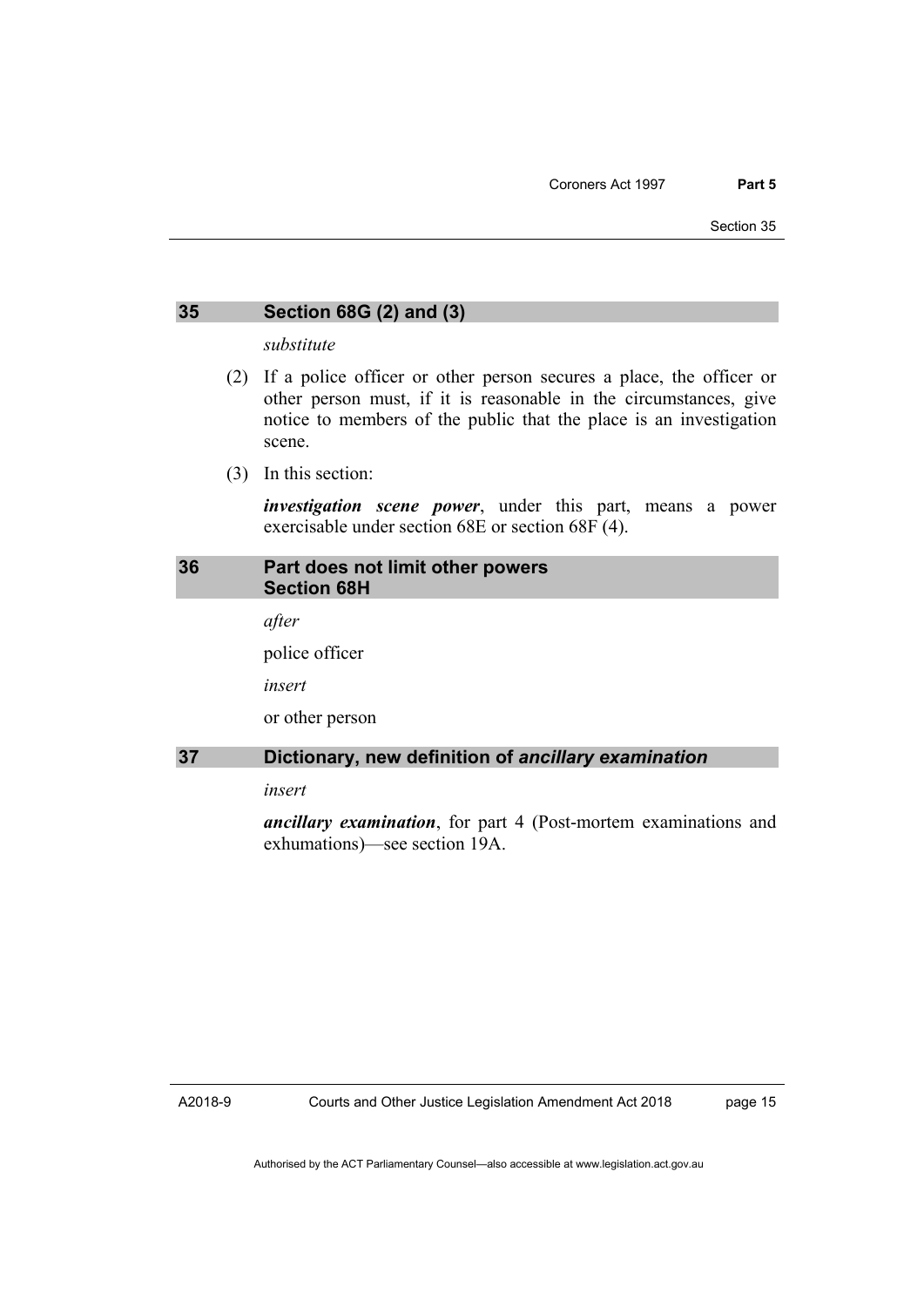#### Part 6 **Corrections Management Act 2007**

Section 38

### <span id="page-23-0"></span>**Part 6 Corrections Management Act 2007**

#### <span id="page-23-1"></span>**38 Appearance at disciplinary hearing—audiovisual or audio link Section 203 (1) (b)**

*omit* 

place other than participating State

*substitute* 

another place

page 16 Courts and Other Justice Legislation Amendment Act 2018

A2018-9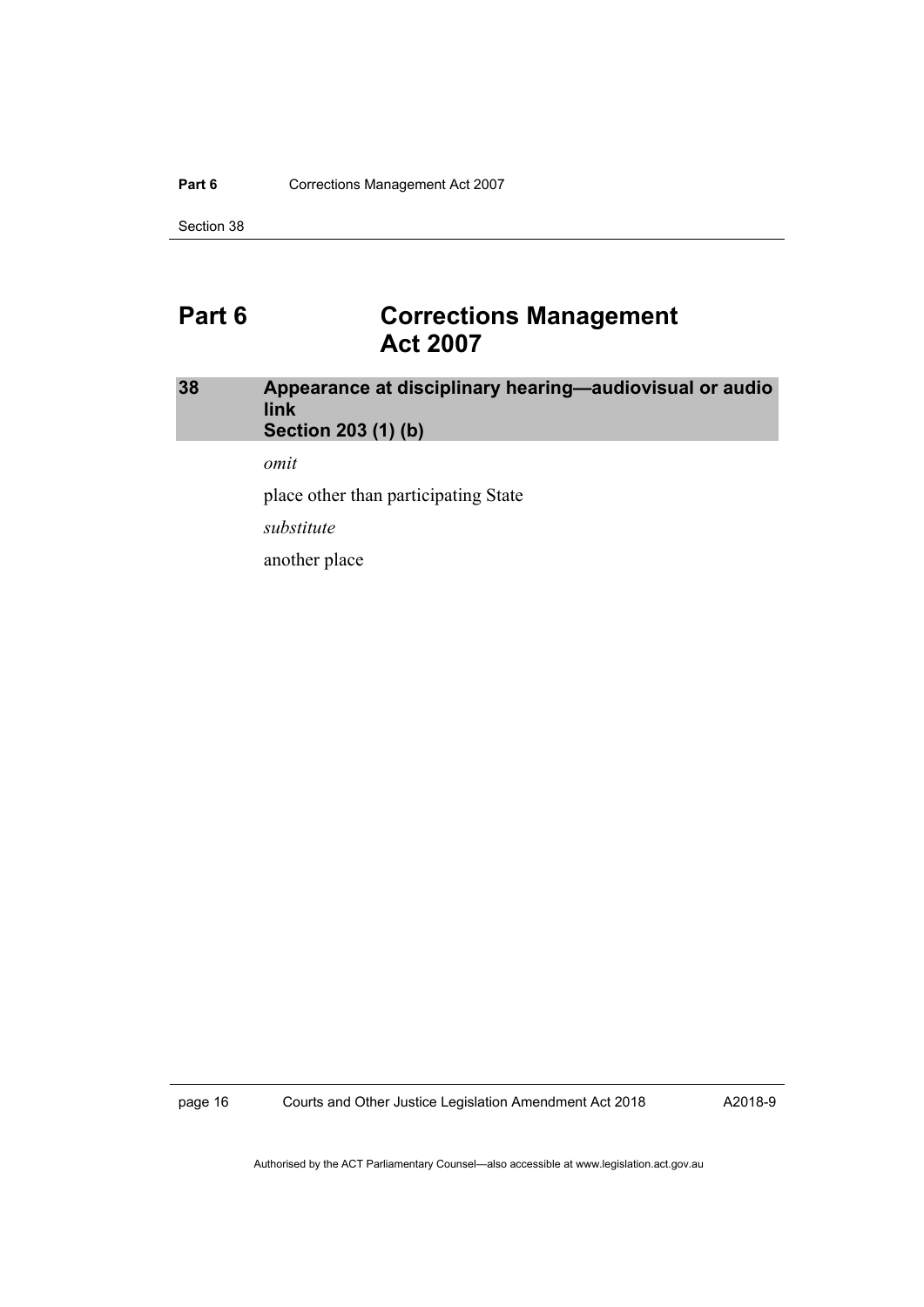### <span id="page-24-0"></span>**Part 7 Crimes (Sentence Administration) Act 2005**

### <span id="page-24-1"></span>**39 Appearance at board hearing by audiovisual or audio link Section 207 (1)**

*omit* 

place other than participating State

*substitute* 

another place

A2018-9

Courts and Other Justice Legislation Amendment Act 2018

page 17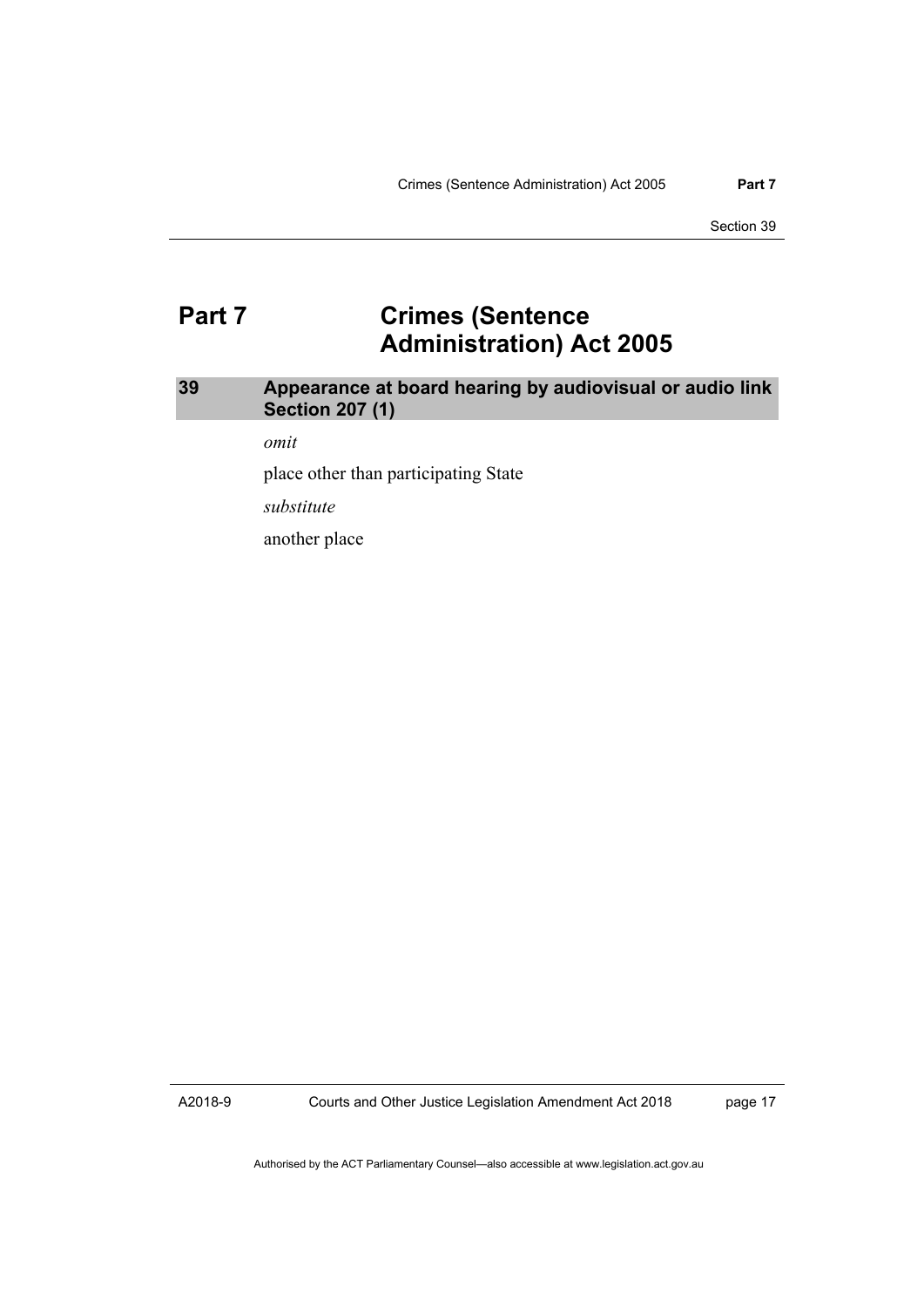#### **Part 8** Evidence Act 2011

Section 40

# <span id="page-25-0"></span>**Part 8 Evidence Act 2011**

<span id="page-25-1"></span>

| 40 | <b>Postal articles</b><br><b>Section 160 (1)</b> |  |  |
|----|--------------------------------------------------|--|--|
|    | omit                                             |  |  |
|    | fourth                                           |  |  |
|    | substitute                                       |  |  |
|    | 7th                                              |  |  |
|    |                                                  |  |  |

page 18 Courts and Other Justice Legislation Amendment Act 2018

A2018-9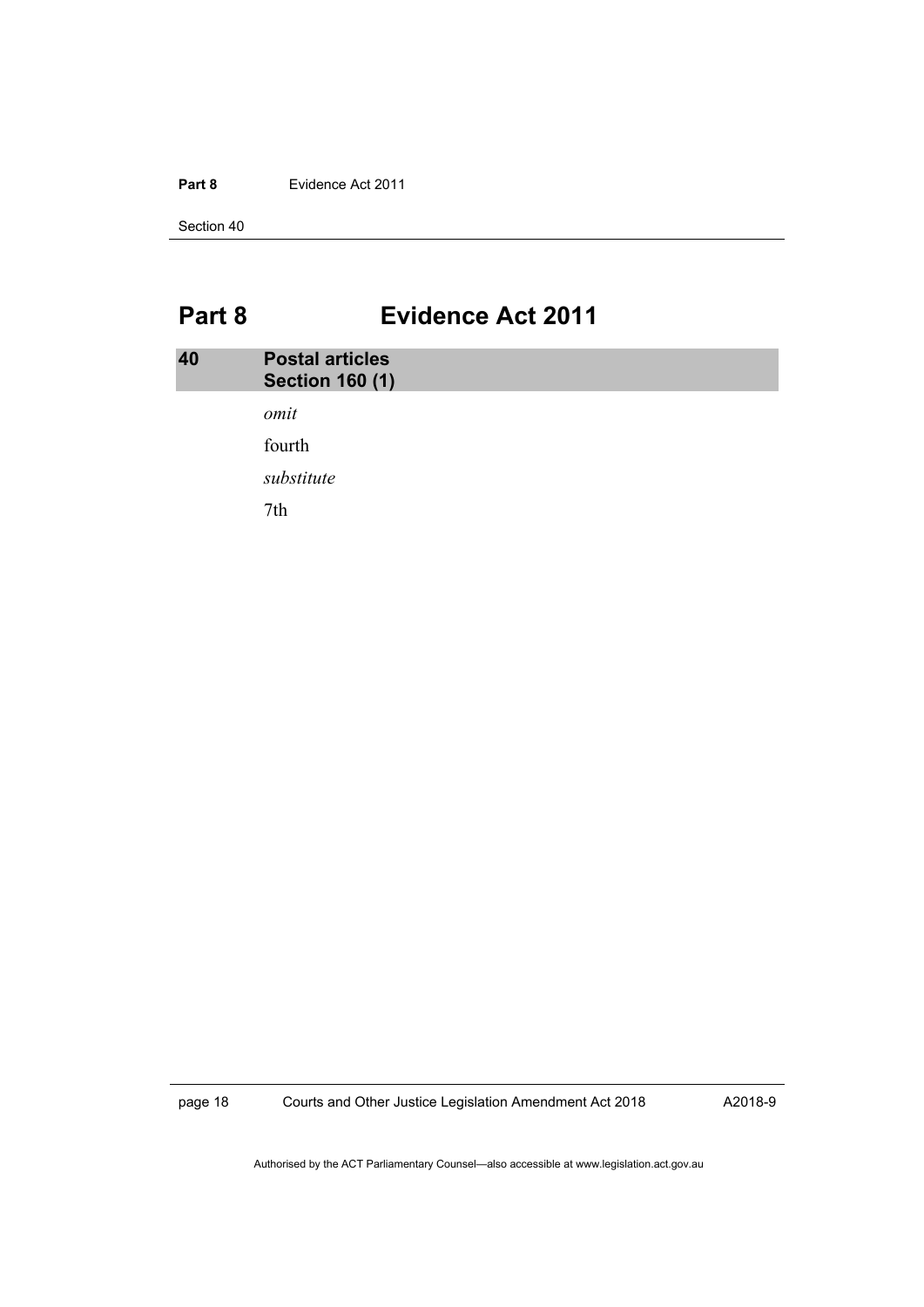### <span id="page-26-0"></span>**Part 9 Evidence (Miscellaneous Provisions) Act 1991**

#### <span id="page-26-1"></span>**41 Part 3.4 heading**

*substitute* 

## **Part 3.4 Use of audiovisual links or audio links with other places in ACT proceedings**

<span id="page-26-2"></span>

| 42 | Section 32 heading |
|----|--------------------|
|    |                    |

*substitute* 

#### **32 Territory courts may take evidence and submissions from another place**

#### <span id="page-26-3"></span>**43 Section 32 (1) (b) and note**

*substitute* 

- (b) a place outside the ACT but within Australia; or
	- *Note* If the place is a participating jurisdiction, a territory court may make a direction (on application or on its own initiative) under pt 3.2 (Use of audiovisual links or audio links with participating States in ACT proceedings).

A2018-9

Courts and Other Justice Legislation Amendment Act 2018

page 19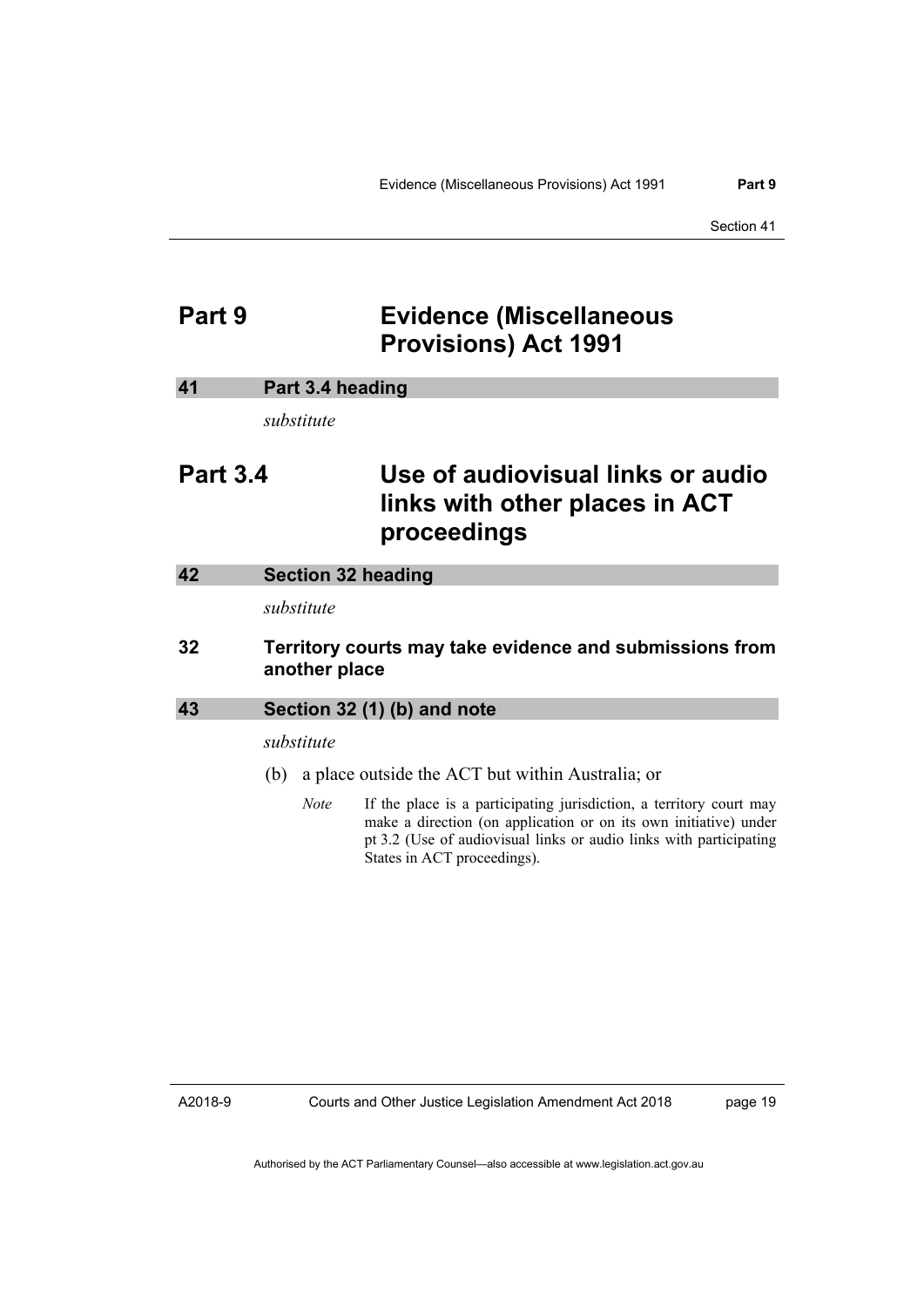#### <span id="page-27-0"></span>**44 New section 32 (1) (c)**

#### *insert*

- (c) a place outside Australia (other than New Zealand).
	- *Note* The *[Trans-Tasman Proceedings Act 2010](https://www.legislation.gov.au/Series/C2010A00035)* (Cwlth), pt 6, div 2 (Remote appearances from New Zealand in Australian proceedings) and the *[Court Procedures Rules 2006](http://www.legislation.act.gov.au/sl/2006-29)*, div 6.10A.4 (Trans-Tasman proceedings—remote appearances) apply to remote appearances from New Zealand in an ACT proceeding.

#### <span id="page-27-1"></span>**45 Section 32 (2) (b) and (c)**

#### *substitute*

 (b) it is in the interests of the administration of justice to make the direction.

#### <span id="page-27-2"></span>**46 New section 32 (2A)**

#### *insert*

- (2A) In considering whether it is in the interests of the administration of justice to make the direction, the court may consider—
	- (a) whether the evidence or submission can more conveniently be given or made from the place; and
	- (b) whether the making of the direction is unfair to any party opposing the making of the direction; and
	- (c) whether the making of the direction could support court efficiency by reducing costs or delay to the proceeding; and
	- (d) anything else that the court considers appropriate.

A2018-9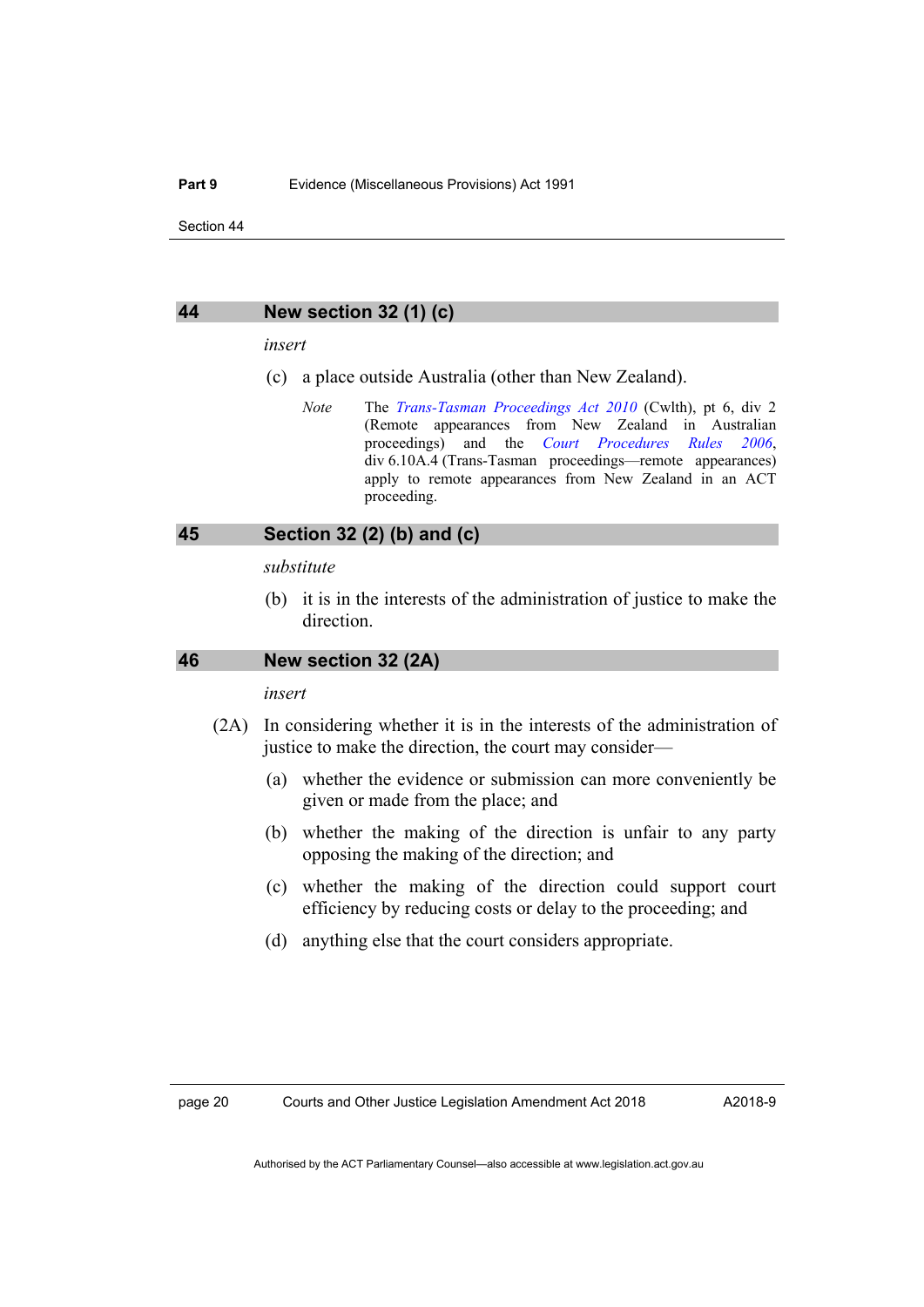<span id="page-28-0"></span>

| <b>Section 32 (4)</b><br>47 |
|-----------------------------|
|-----------------------------|

*omit* 

#### <span id="page-28-1"></span>**48 Part 3.6 heading**

*substitute* 

### **Part 3.6 General matters**

#### <span id="page-28-2"></span>**49 New sections 35A to 35D**

*in part 3.6, insert* 

#### **35A Application—pt 3.6**

This part applies to any proceeding before a territory court.

*Note* The *[Trans-Tasman Proceedings Act 2010](https://www.legislation.gov.au/Series/C2010A00035)* (Cwlth), pt 6, div 2 (Remote appearances from New Zealand in Australian proceedings) and the *[Court Procedures Rules 2006](http://www.legislation.act.gov.au/sl/2006-29)*, div 6.10A.4 (Trans-Tasman proceedings—remote appearances) apply to remote appearances from New Zealand in a proceeding in an Australian court or a prescribed Australian tribunal.

#### **35B Administration of oaths and affirmations by audiovisual or audio link**

- (1) An oath to be sworn, or an affirmation to be made, by a person (the *remote person*) who is to give evidence by audiovisual link or audio link may be administered—
	- (a) by audiovisual link or audio link, in a way that, as nearly as practicable, corresponds to the way in which the oath or affirmation would be administered if the remote person were to give evidence in the courtroom or other place where a territory court is sitting; or

page 21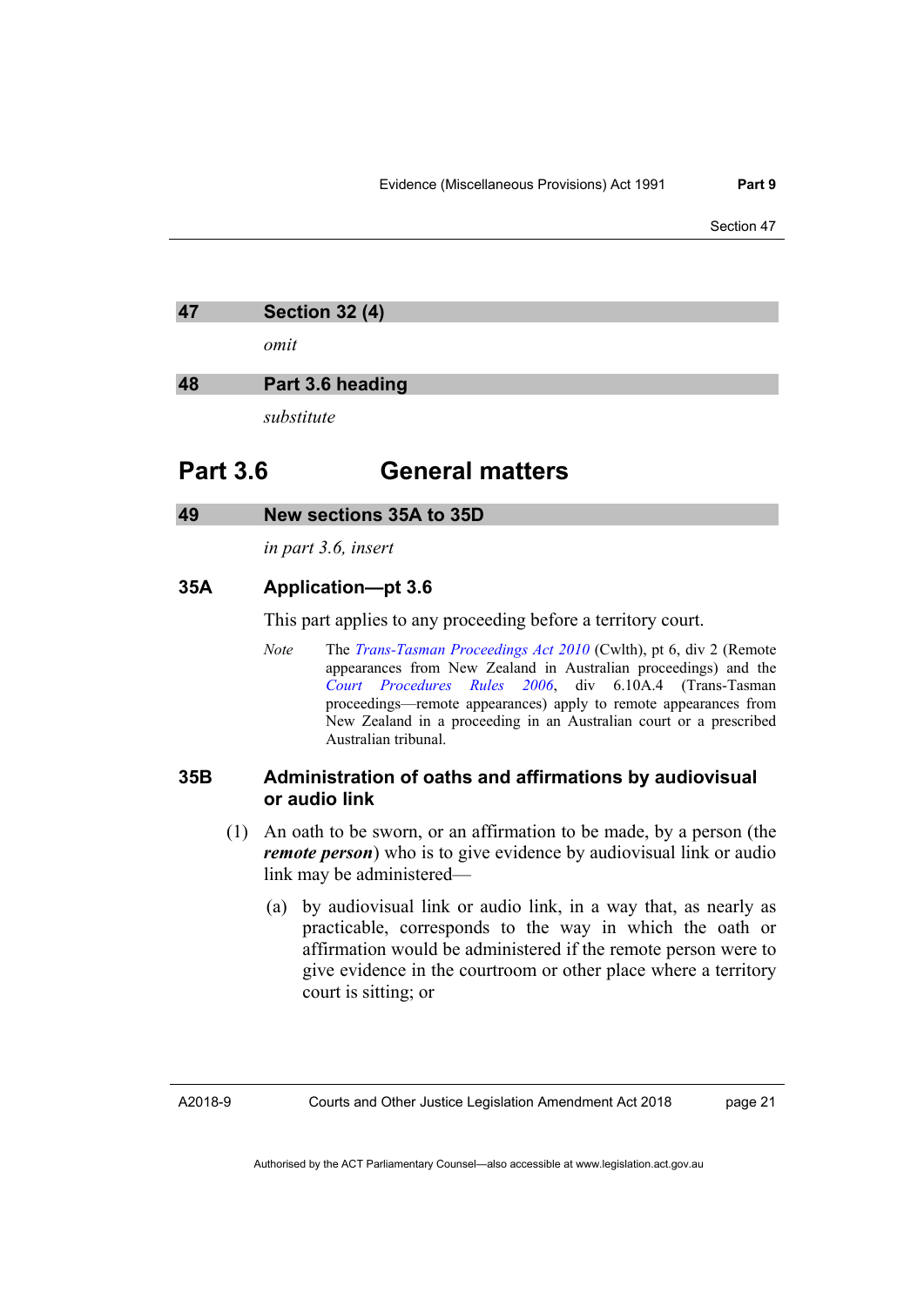- (b) if the territory court allows another person who is present at the place where the remote person is located to administer the oath or affirmation—by the other person.
- (2) However, a person giving evidence by audiovisual link or audio link from a place outside Australia is not required to give the evidence on oath or affirmation if—
	- (a) the law in force in that place—
		- (i) does not permit the person to give evidence on oath or affirmation for the purposes of the proceeding; or
		- (ii) would make it inconvenient for the person to give evidence on oath or affirmation for the purposes of the proceeding; and
	- (b) the territory court is satisfied that it is appropriate for the evidence to be given otherwise than on oath or affirmation.
- (3) Subsection (2) applies despite anything to the contrary in the *[Evidence Act 2011](http://www.legislation.act.gov.au/a/2011-12)* or any other territory law.

#### **35C Putting documents to person by audiovisual or audio link**

- (1) This section applies if, in the course of an examination or appearance of a person by audiovisual link or audio link, it is necessary to put a document to the person.
- (2) The territory court may direct or allow the document to be put to the person in any way that the court considers appropriate.

#### **35D Premises to be considered part of territory court**

 (1) This section applies to any place within or outside the ACT where audiovisual link or audio link facilities are being used for a person to give evidence or make a submission in any proceeding.

A2018-9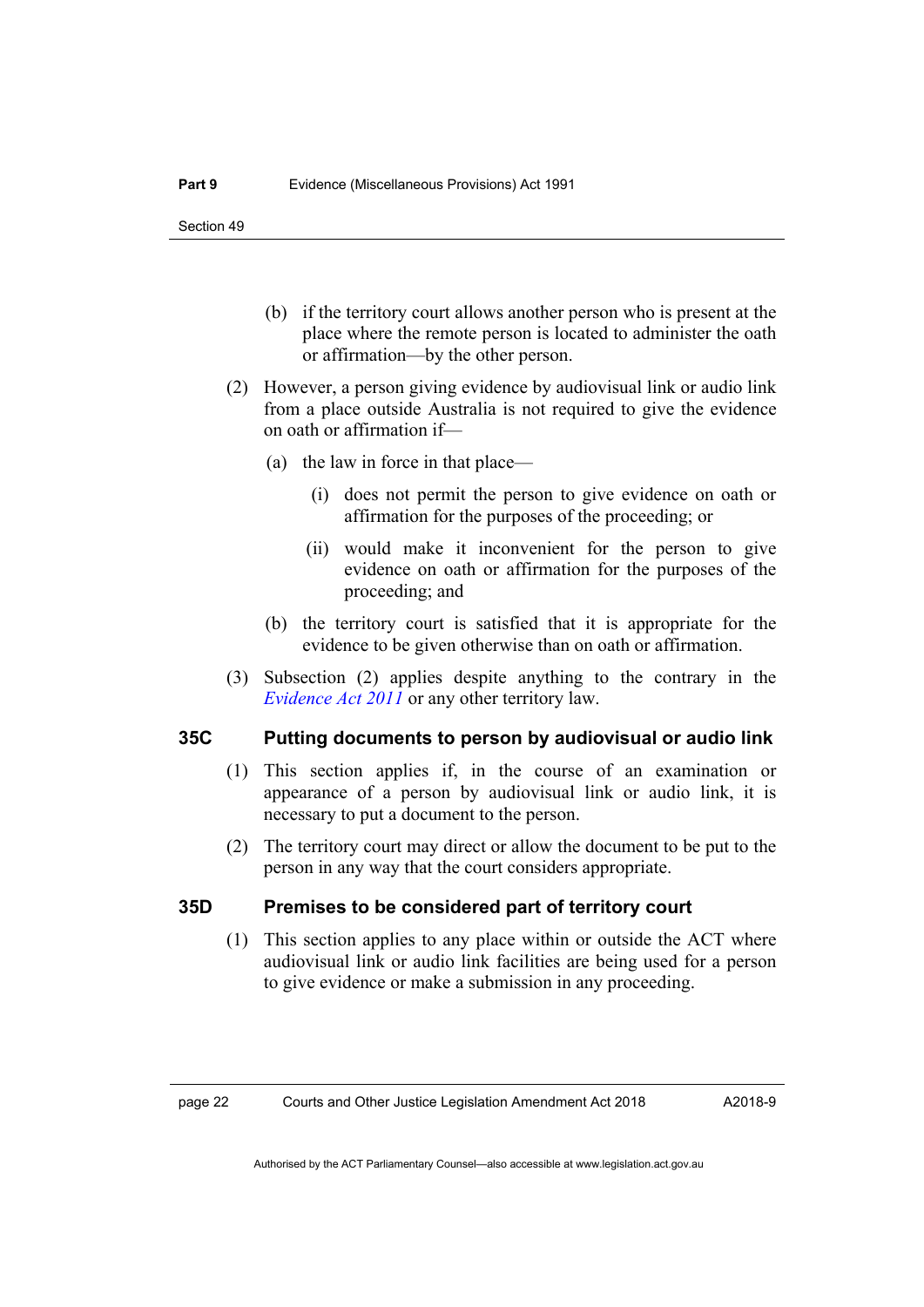- (2) The place is taken, for all purposes, to be part of the territory court that is sitting at a courtroom or other place to conduct the proceeding.
- (3) To remove any doubt, a law relating to evidence, procedure, contempt of court, perjury or otherwise relating to the administration of justice will apply in relation to the place in the same way it applies in relation to the courtroom or other place.

#### **Examples**

- *[Court Procedures Act 2004](http://www.legislation.act.gov.au/a/2004-59)*
- *[Court Procedures Rules 2006](http://www.legislation.act.gov.au/sl/2006-29)*
- *[Criminal Code 2002](http://www.legislation.act.gov.au/a/2002-51),* ch 7
- *[Evidence Act 2011](http://www.legislation.act.gov.au/a/2011-12)*
- *Note* An example is part of the Act, is not exhaustive and may extend, but does not limit, the meaning of the provision in which it appears (see [Legislation Act,](http://www.legislation.act.gov.au/a/2001-14) s 126 and s 132).

#### <span id="page-30-0"></span>**50 Power to order payment of costs Section 36**

*omit* 

place other than participating State

*substitute* 

another place

A2018-9

page 23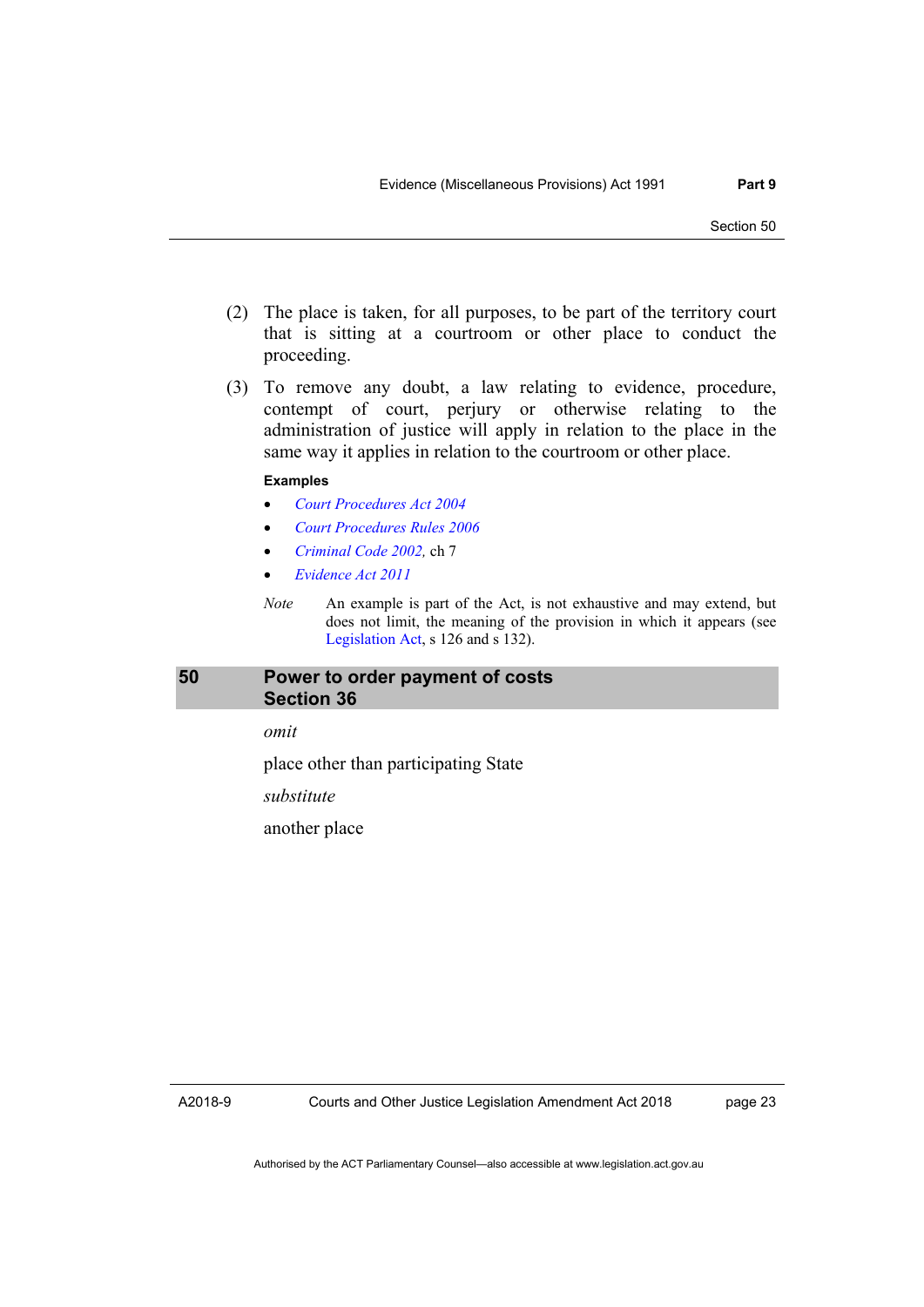#### **Part 10** Judicial Commissions Act 1994

Section 51

## <span id="page-31-0"></span>**Part 10 Judicial Commissions Act 1994**

#### <span id="page-31-1"></span>**51 Section 5I**

*substitute* 

#### **5I Council—delegation**

 (1) The council may delegate its functions under this Act to a member of the council's staff.

- (2) However, the council must not delegate its function of—
	- (a) dismissing a complaint, other than its function under section  $35B(1)(a)$ , (f) or (g); or
	- (b) referring a complaint; or
	- (c) making a recommendation in relation to a complaint.

#### <span id="page-31-2"></span>**52 Medical examination of judicial officer Section 35 (1)**

*omit everything after* 

may request

*insert* 

the judicial officer to—

- (a) undergo a specified medical examination within a reasonable stated time; and
- (b) give the council a copy of any report of the medical examination.

page 24 Courts and Other Justice Legislation Amendment Act 2018

A2018-9

*Note* For the making of delegations and the exercise of delegated functions, see the [Legislation Act,](http://www.legislation.act.gov.au/a/2001-14) pt 19.4.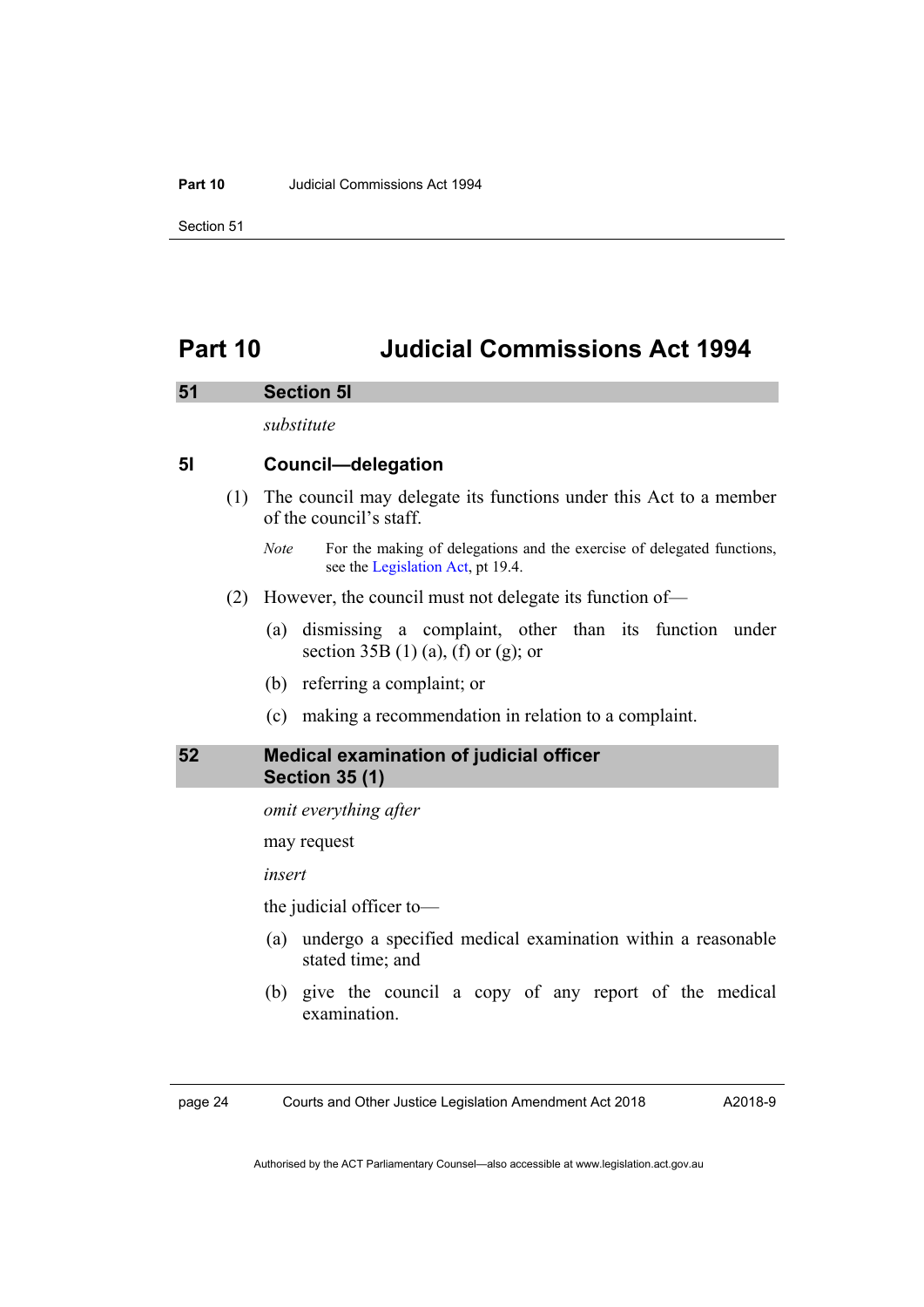(1A) A specified medical examination must relate only to the physical or mental fitness of the judicial officer to exercise efficiently the functions of his or her office.

<span id="page-32-1"></span><span id="page-32-0"></span>

| 53 | <b>Section 35 (2)</b>                                                        |
|----|------------------------------------------------------------------------------|
|    | after                                                                        |
|    | fails                                                                        |
|    | insert                                                                       |
|    | , without reasonable excuse,                                                 |
|    |                                                                              |
| 54 | <b>Examination of complaint by council</b><br>New section $35D(4)$ and $(5)$ |
|    | insert                                                                       |

 (5) Subsection (4) applies whether or not the Attorney-General has requested the information about the complaint.

#### <span id="page-32-2"></span>**55 Dismissal of complaint by council Section 35I (2)**

*substitute* 

 (2) If the council dismisses a complaint, the council must prepare a report of its examination.

### <span id="page-32-3"></span>**56 Substantiation of complaint by council Section 35J (2) (b) (ii)**

*omit* 

and the Attorney-General

A2018-9

Courts and Other Justice Legislation Amendment Act 2018

page 25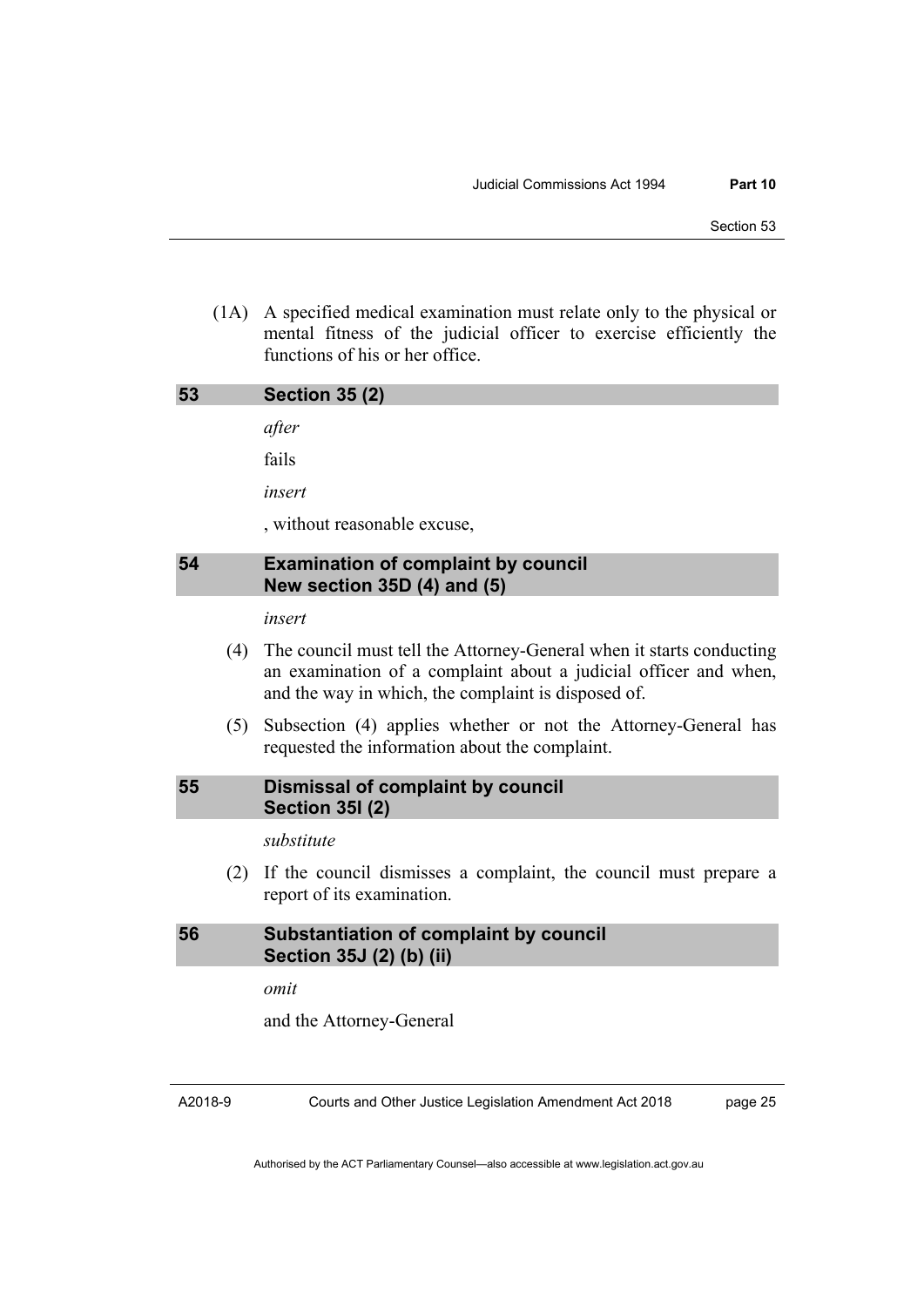#### **Part 10** Judicial Commissions Act 1994

Section 57

#### <span id="page-33-0"></span>**57 New section 35JA**

*insert* 

#### **35JA Notifying Attorney-General about complaint**

- (1) This section applies to a complaint referred to the council under section 15.
- (2) The council must, as soon as practicable after dealing with the complaint, notify the Attorney-General about whether the matter was—
	- (a) dismissed under section 35B; or
	- (b) referred to the relevant head of jurisdiction under section 35C.
	- *Note* The council must also notify the Attorney-General under s 35D (4) when it starts examining a complaint about a judicial officer and when, and the way in which, the complaint is disposed of.

#### <span id="page-33-1"></span>**58 Appearance by audiovisual or audio links Section 43A (1)**

*omit* 

place other than participating State

*substitute* 

another place

A2018-9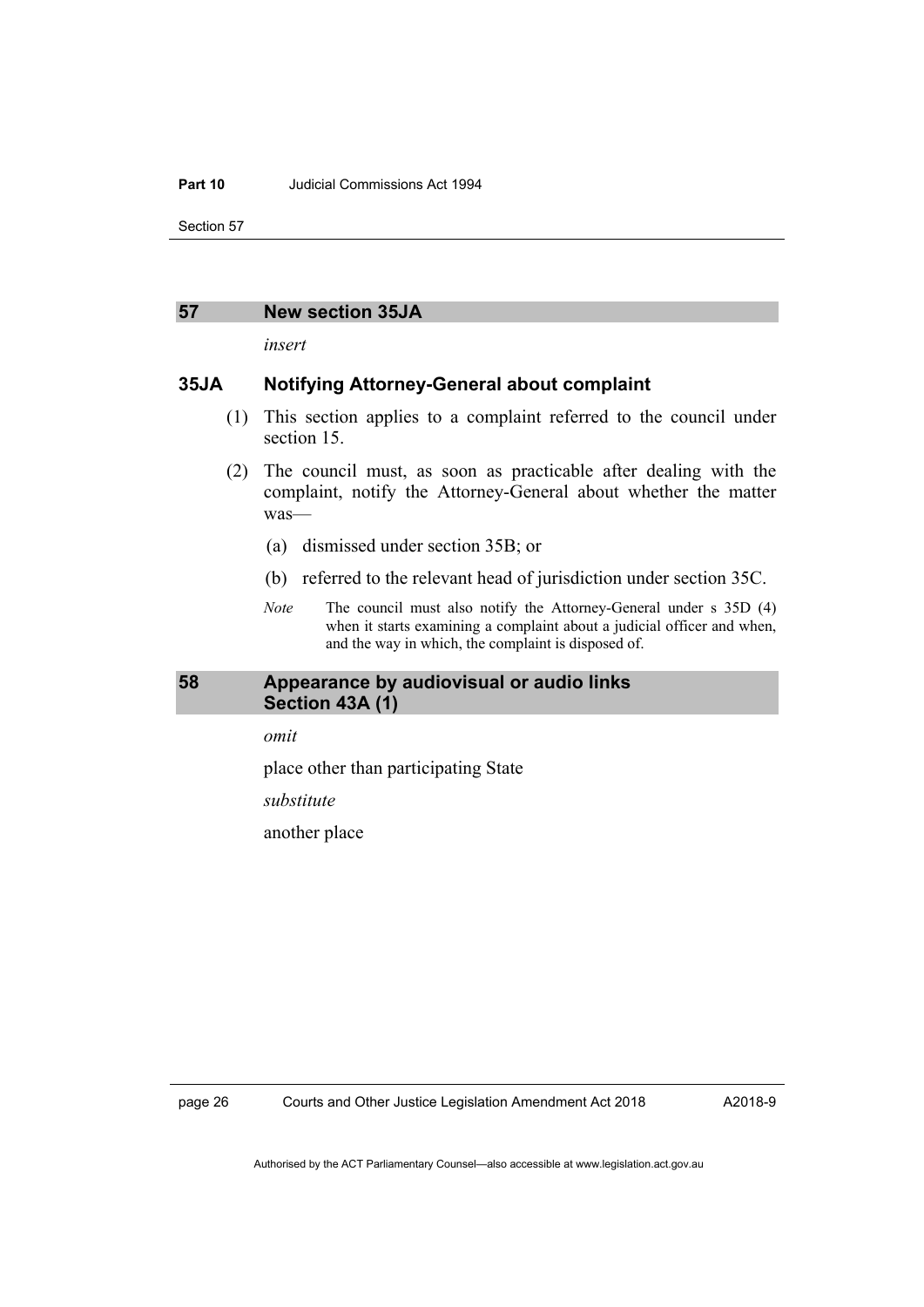#### <span id="page-34-0"></span>**59 New section 61B**

*insert* 

#### **61B Information about complaint to be provided to Attorney-General**

- (1) The council must, at the request of the Attorney-General, provide the Attorney-General with the following information in relation to a particular judicial officer:
	- (a) whether a complaint has been made, when a complaint was made or when the matter about which a complaint was made is alleged to have happened;
	- (b) the subject matter of the complaint;
	- (c) the stage of the procedure for dealing with a complaint that the complaint has reached;
	- (d) for a complaint that has been disposed of, the way in which the complaint was disposed of;
	- (e) other information the council considers relevant.
- (2) However, unless a complaint has been referred to a judicial commission, the council is not required to provide information about the complaint against a particular judicial officer if the council considers it is not in the public interest to provide the information.

page 27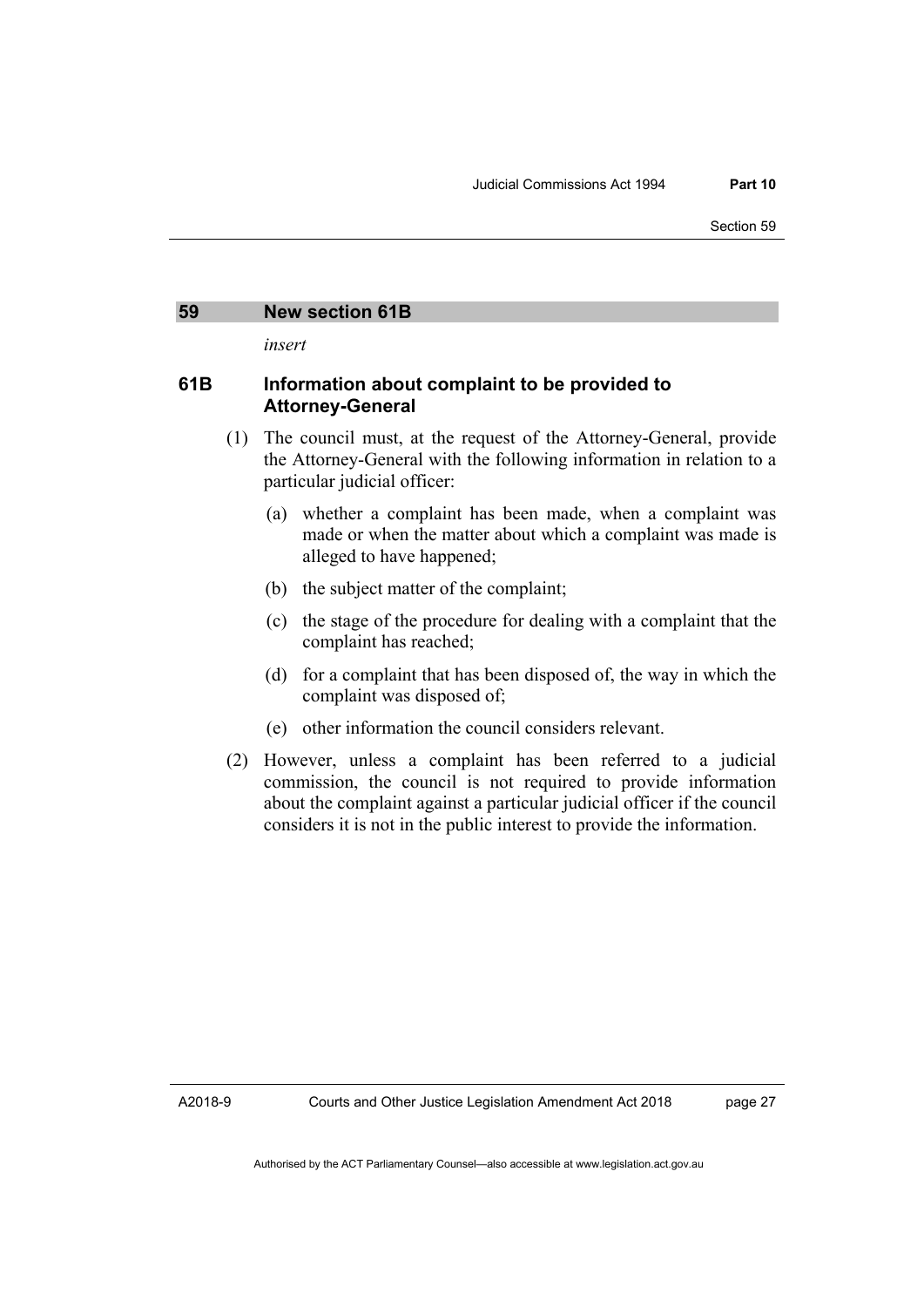#### **Part 11** Juries Act 1967

Section 60

### <span id="page-35-0"></span>**Part 11 Juries Act 1967**

<span id="page-35-2"></span><span id="page-35-1"></span>

| 60 | Persons not qualified to serve as jurors<br><b>Section 10</b>            |  |
|----|--------------------------------------------------------------------------|--|
|    | omit                                                                     |  |
| 61 | <b>Section 11</b>                                                        |  |
|    | substitute                                                               |  |
| 11 | Disqualified people, exempt people and people who may<br>claim exemption |  |
|    | A regulation may prescribe a person who-                                 |  |
|    | is disqualified from serving as a juror; or<br>(a)                       |  |
|    | is exempt from serving as a juror; or<br>(b)                             |  |

(c) may claim an exemption from serving as a juror.

<span id="page-35-3"></span>**62 Section 14** 

*substitute* 

#### **14 Excusing of jurors**

 (1) This section applies if a judge or the sheriff is satisfied that a person summoned or appointed to attend to serve as a juror has shown sufficient reason to be excused from attendance.

#### **Examples—sufficient reason**

- 1 pregnancy
- 2 illness
- 3 the person has care of children or of aged or ill people
- *Note* An example is part of the Act, is not exhaustive and may extend, but does not limit, the meaning of the provision in which it appears (see [Legislation Act,](http://www.legislation.act.gov.au/a/2001-14) s 126 and s 132).

page 28 Courts and Other Justice Legislation Amendment Act 2018

A2018-9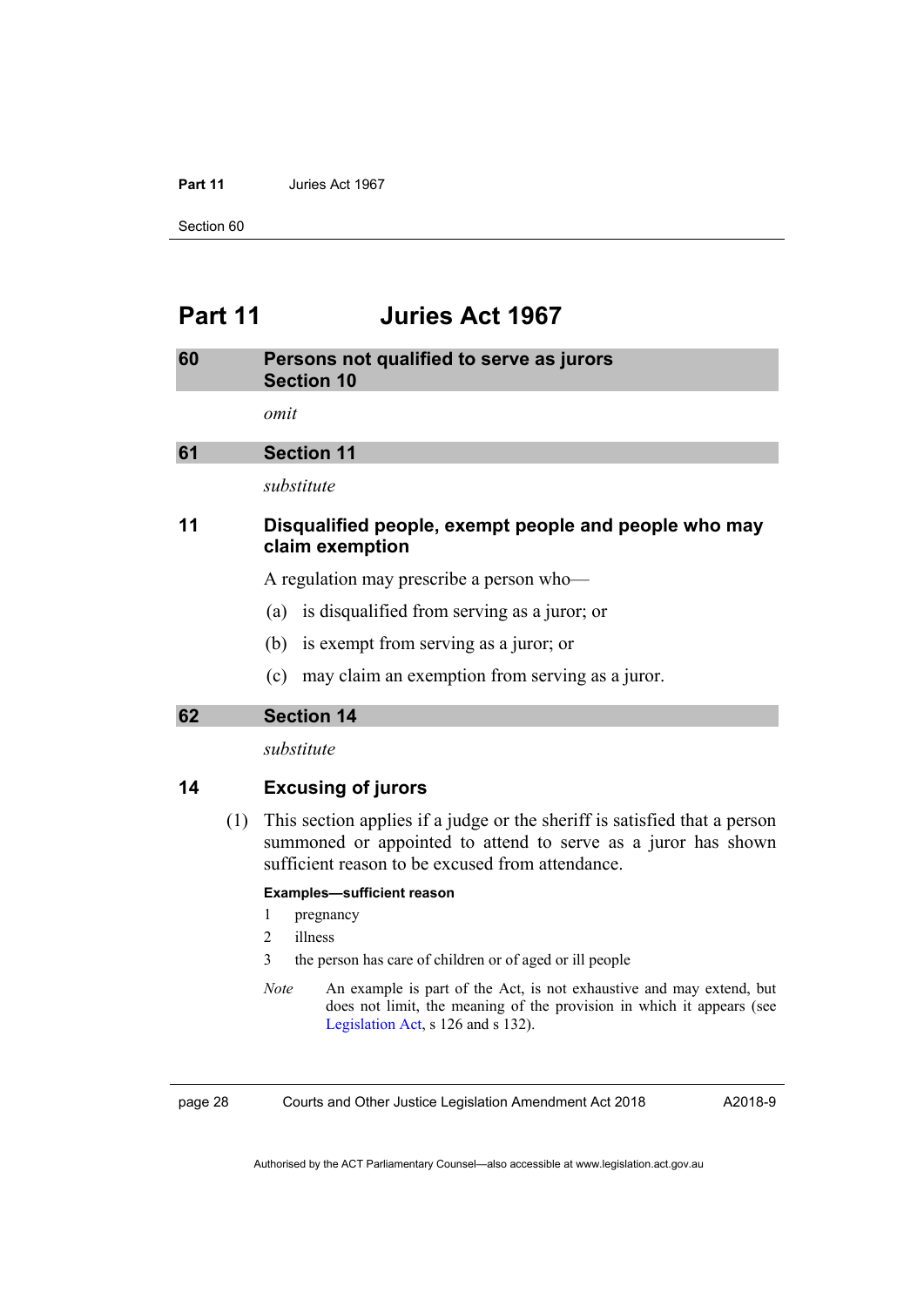(2) The judge or the sheriff may, at any time after service of the summons or the appointment, excuse the person from attendance or further attendance on the Supreme Court during the period that the judge or sheriff states.

#### **63 Section 15**

*substitute* 

#### **15 Partners or coworkers as jurors**

- (1) This section applies if a judge or the sheriff is satisfied that 2 or more people who have been summoned or appointed to attend as jurors on the same day are employed in the same establishment or are partners in the same partnership.
- (2) The judge or the sheriff may excuse 1 or more of them from attending as jurors on that day if satisfied that attendance would substantially inconvenience or adversely impact the establishment or partnership.

#### **64 Section 16**

*substitute* 

#### **16 Reasonable support because of insufficient understanding or disability**

- (1) This section applies if a judge is satisfied that a person summoned or appointed to attend to serve as a juror, and who has not claimed an exemption or otherwise been excused from attendance, may be unable to properly discharge the duties of a juror, because the person—
	- (a) has an insufficient understanding of the English language; or
	- (b) is suffering from a mental or physical disability.

Courts and Other Justice Legislation Amendment Act 2018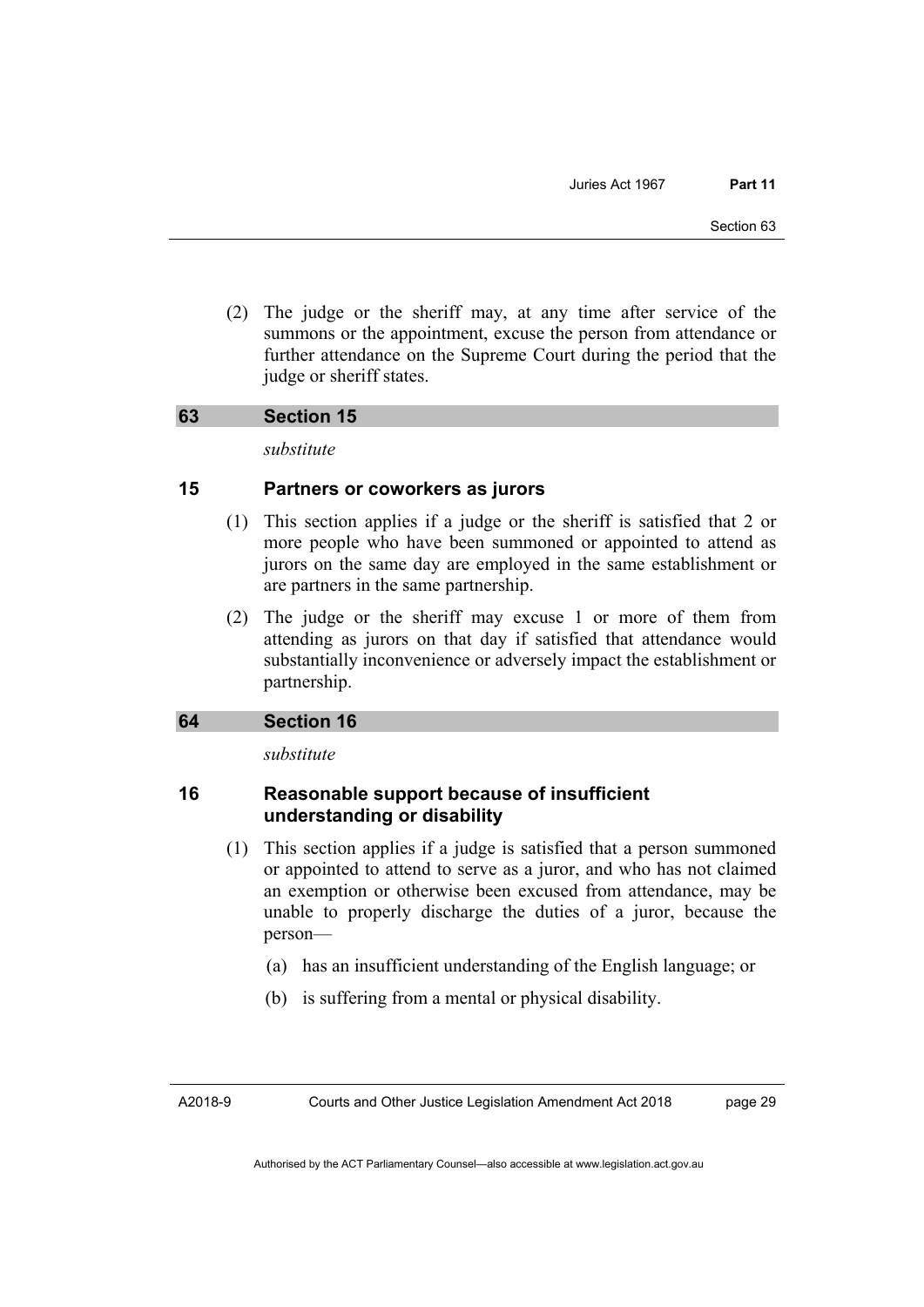- (2) The judge—
	- (a) must consider if support that would enable the person to properly discharge the duties of a juror can reasonably be given; and
	- (b) if satisfied that support that would enable the person to properly discharge the duties of a juror can reasonably be given, must make a direction that the support be given.

#### **Examples—support**

- 1 an interpreter, including an Auslan interpreter
- 2 an assistance animal, disability aid or support person
- *Note* An example is part of the Act, is not exhaustive and may extend, but does not limit, the meaning of the provision in which it appears (see [Legislation Act,](http://www.legislation.act.gov.au/a/2001-14) s 126 and s 132).
- (3) To determine if support can reasonably be given, the judge may consider the following:
	- (a) whether the support would impose a disproportionate or undue burden on court resources, facilities and time frames;
	- (b) if the support would require a non-juror being present during jury deliberations, whether the non-juror's presence would inhibit or restrict discussion, or unduly pressure or influence any juror;
	- (c) any other issue the judge considers relevant.
- (4) If the judge makes a direction allowing an interpreter or support person to assist the person to properly discharge the duties of a juror—
	- (a) the common law rule against having a non-juror in the jury room is not a relevant consideration; and
	- (b) a direction to allow a non-juror to be present during jury deliberations is solely for assisting the person to properly discharge the duties of a juror; and

page 30 Courts and Other Justice Legislation Amendment Act 2018

A2018-9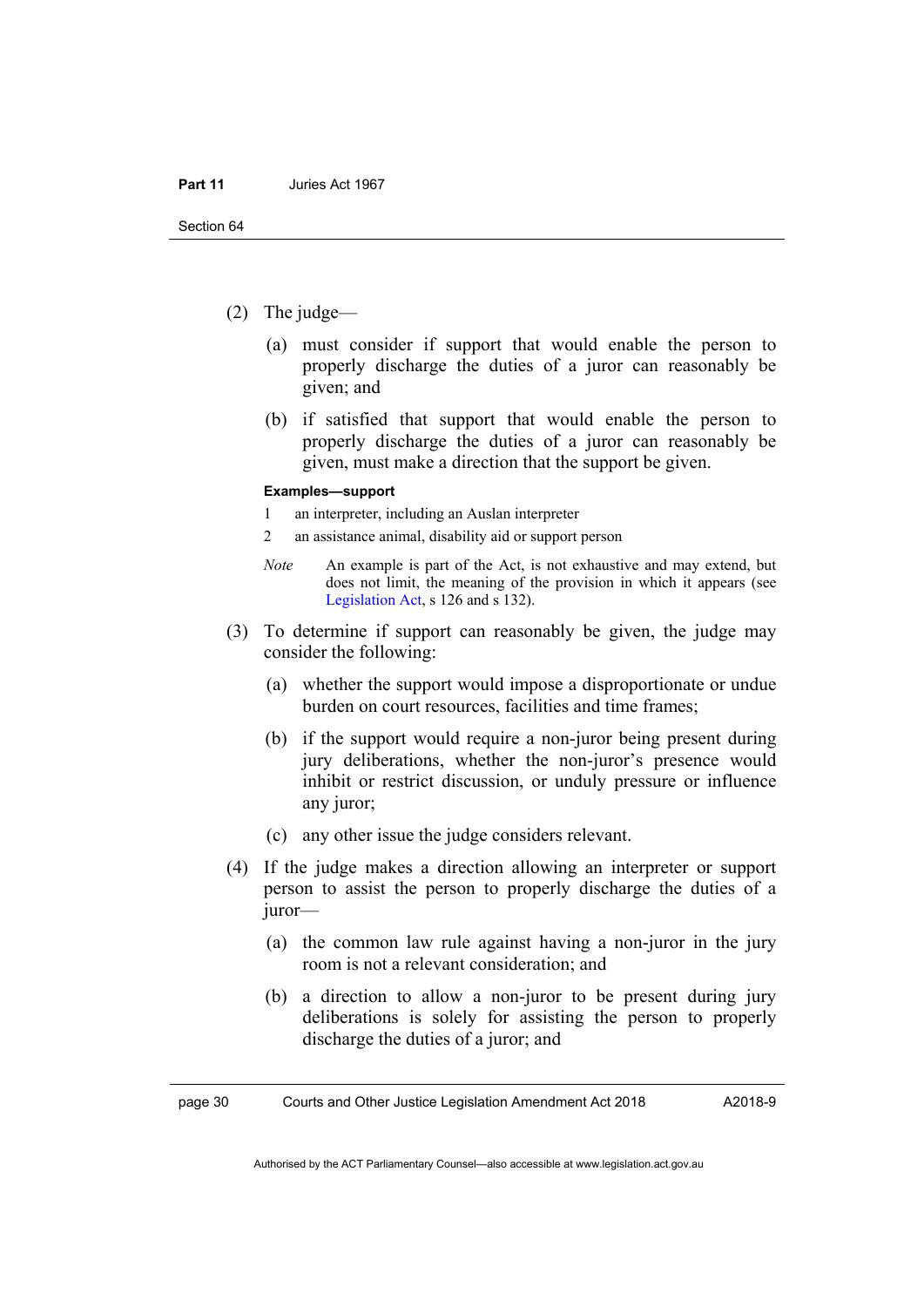- (c) the direction is subject to the interpreter or support person agreeing to make an oath or affirmation in accordance with schedule 1, part 1.1A or part 1.1B.
- (5) If the judge is not satisfied that support that would enable the person to properly discharge the duties of a juror can reasonably be given, the judge may discharge that person from further attendance on the Supreme Court under that summons or appointment.

#### **65 Choosing jurors Section 24 (2) (a)**

*after* 

exempt

*insert* 

or excused

#### **66 Section 24 (3)**

*substitute* 

 (3) For subsection (1) and (2), the names must be chosen randomly (whether by electronic or other means).

**67 Section 24 (4)** 

*after* 

under subsection (1) or (2)

*insert* 

(the *jury roll*)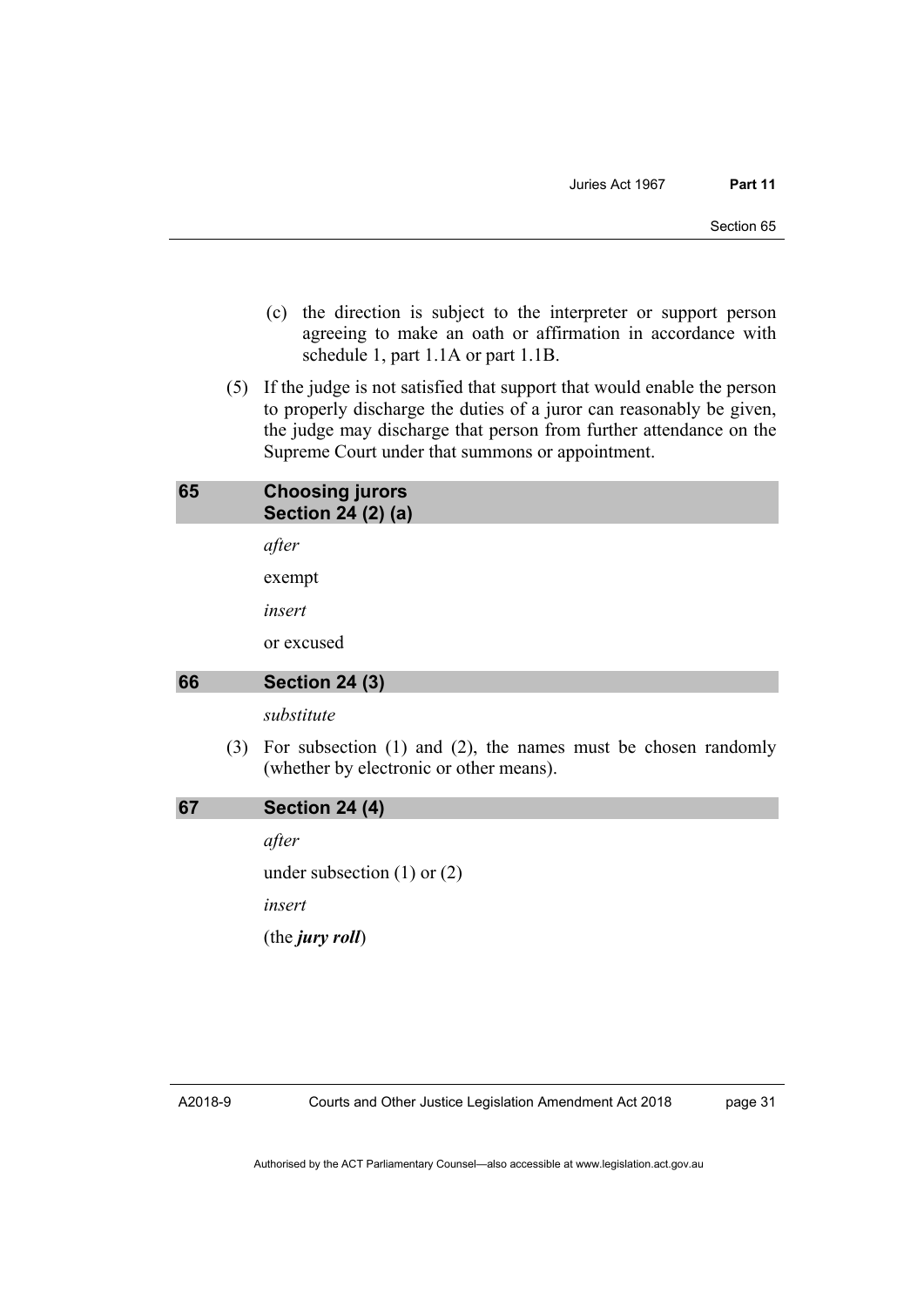Section 68

#### **68 Section 24 (5)**

#### *substitute*

 (5) A police officer may make the inquiries that the police officer considers appropriate to determine whether any person whose name is included on the jury roll is a disqualified person and the officer must report in writing, electronically or otherwise, the result of the inquiries to the sheriff.

#### **69 Section 24 (7)**

#### *substitute*

 (7) If it appears to the sheriff, after considering a report under subsection (5), that a person whose name is included on the jury roll is a disqualified person, the sheriff must remove the name of the person from the jury roll and jury list.

#### **70 Section 24 (8), (9) and (10)**

#### *substitute*

- (8) The sheriff must remove the name of a person from the jury roll if it appears to the sheriff, after considering a report made under subsection (5) that—
	- (a) the person is not a disqualified person but has been convicted of an offence punishable on summary conviction; and
	- (b) having regard to the regulation, schedule 1, part 1.2, (Disqualified people) and the nature and seriousness of the offence, the person would be unable to adequately exercise the functions of a juror.
- (9) If the sheriff removes the name of a person from the jury roll under subsection (8), the sheriff must, by written notice sent by post addressed to the person at the person's last known address, advise the person that their name has been removed and that the person may object to the removal by written application to a judge.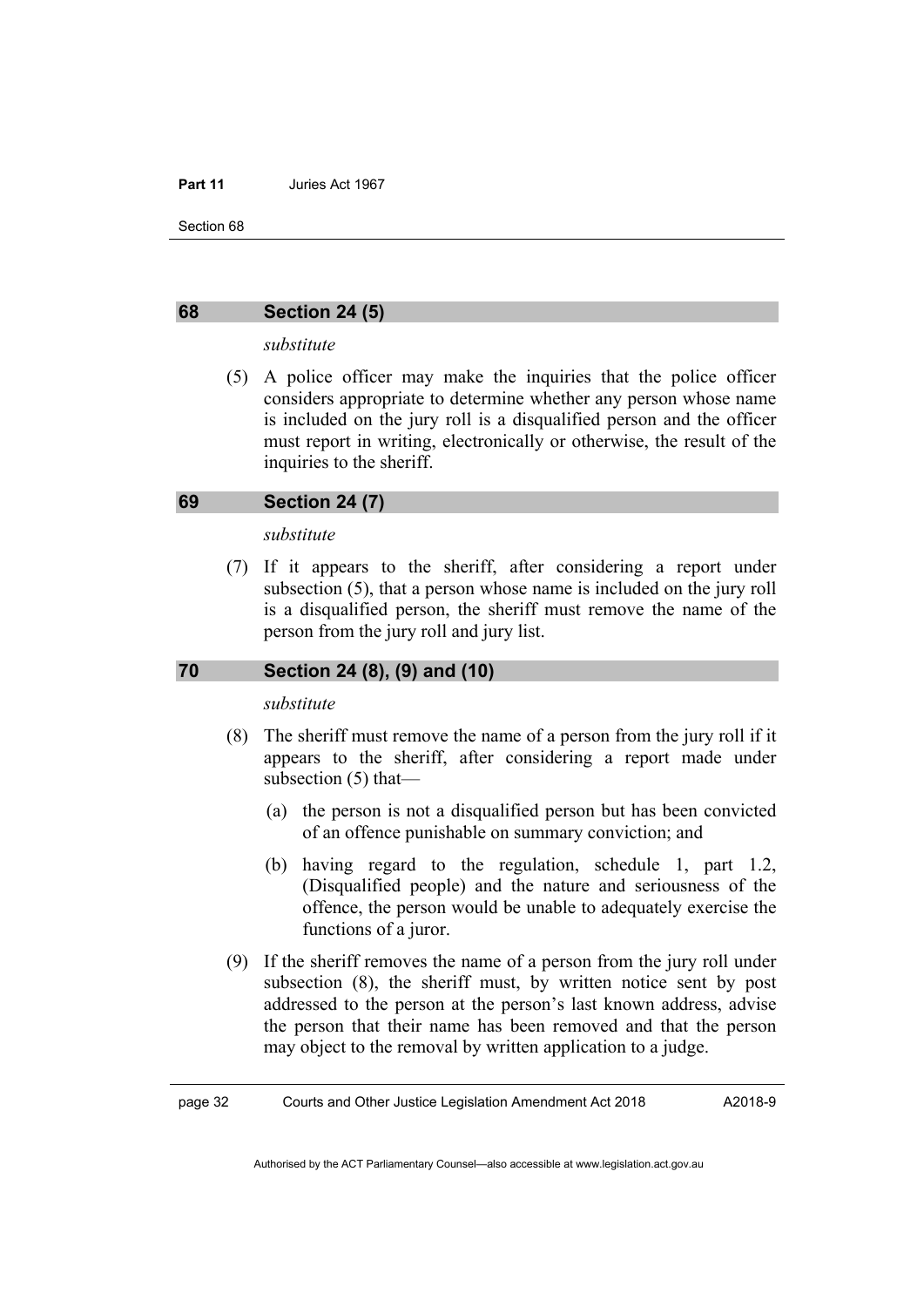- (9A) If a person makes an application under subsection (9), the judge must fix a date and time for the hearing of the application and notify the applicant and sheriff of the date and time.
- (10) If the judge decides that an applicant's name should not have been removed from the jury roll, the sheriff must put the applicant's name back on the jury roll.

#### **71 Section 27**

*substitute* 

### **27 Preparation of jury pool, allocation of identifying numbers and excused jurors**

- (1) The sheriff must—
	- (a) prepare a pool of jurors for the jury precept by listing the names of people who have been served with a jury summons and have not been disqualified, excused or exempted from serving as a juror (the *jury pool*); and
	- (b) allocate a unique number (an *identifying number*) to each person in the jury pool.
- (2) The sheriff must also notify any person who is excused from attendance on the Supreme Court in compliance with the requirements of the jury summons.

## **72 Section 27A**

*substitute* 

## **27A Record of identifying numbers**

- (1) The sheriff must keep a record of the identifying numbers for each jury pool.
- (2) The record must be kept in a way that maintains its confidentiality.

Courts and Other Justice Legislation Amendment Act 2018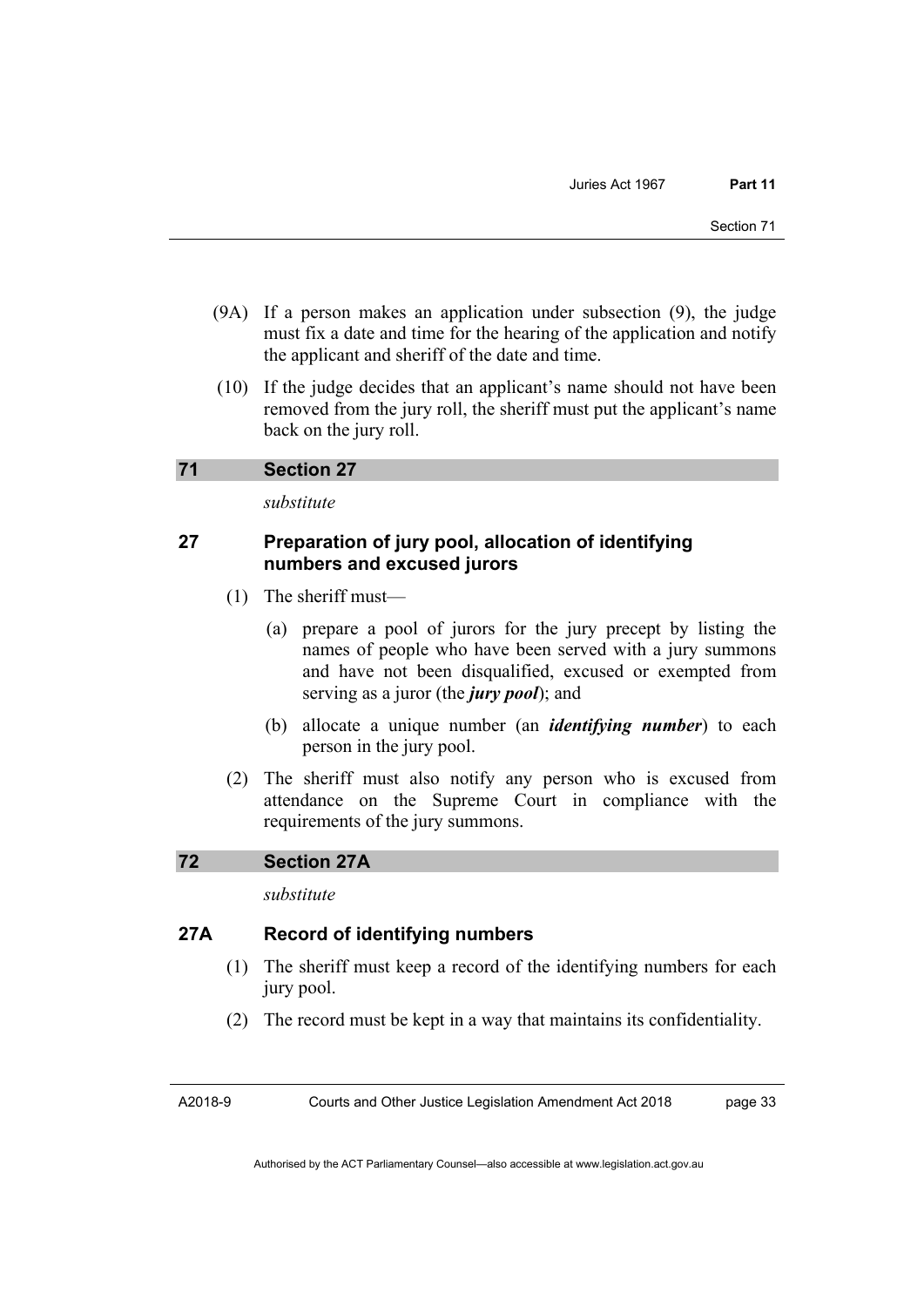Section 73

#### **73 Sections 28 and 29**

*substitute* 

#### **28 Sheriff's return to precept**

On the day and at the time stated in a jury precept for the attendance of the people summoned under the jury precept, the sheriff must return into the Supreme Court the jury precept and must give it to the proper officer together with the jury pool.

## **29 Inspection of jury pools**

- (1) Except by leave of the Supreme Court, a person must not, before the day fixed for a trial, inspect or obtain a copy of the jury pool for the trial.
- (2) The legal practitioner representing the prosecution, the accused or the accused person's legal practitioner may, on the day fixed for a trial, inspect or obtain from the sheriff a copy of the jury pool for the trial.

### **74 Informalities etc not to invalidate verdict Section 30**

*omit* 

panel of jurors

*substitute* 

jury pool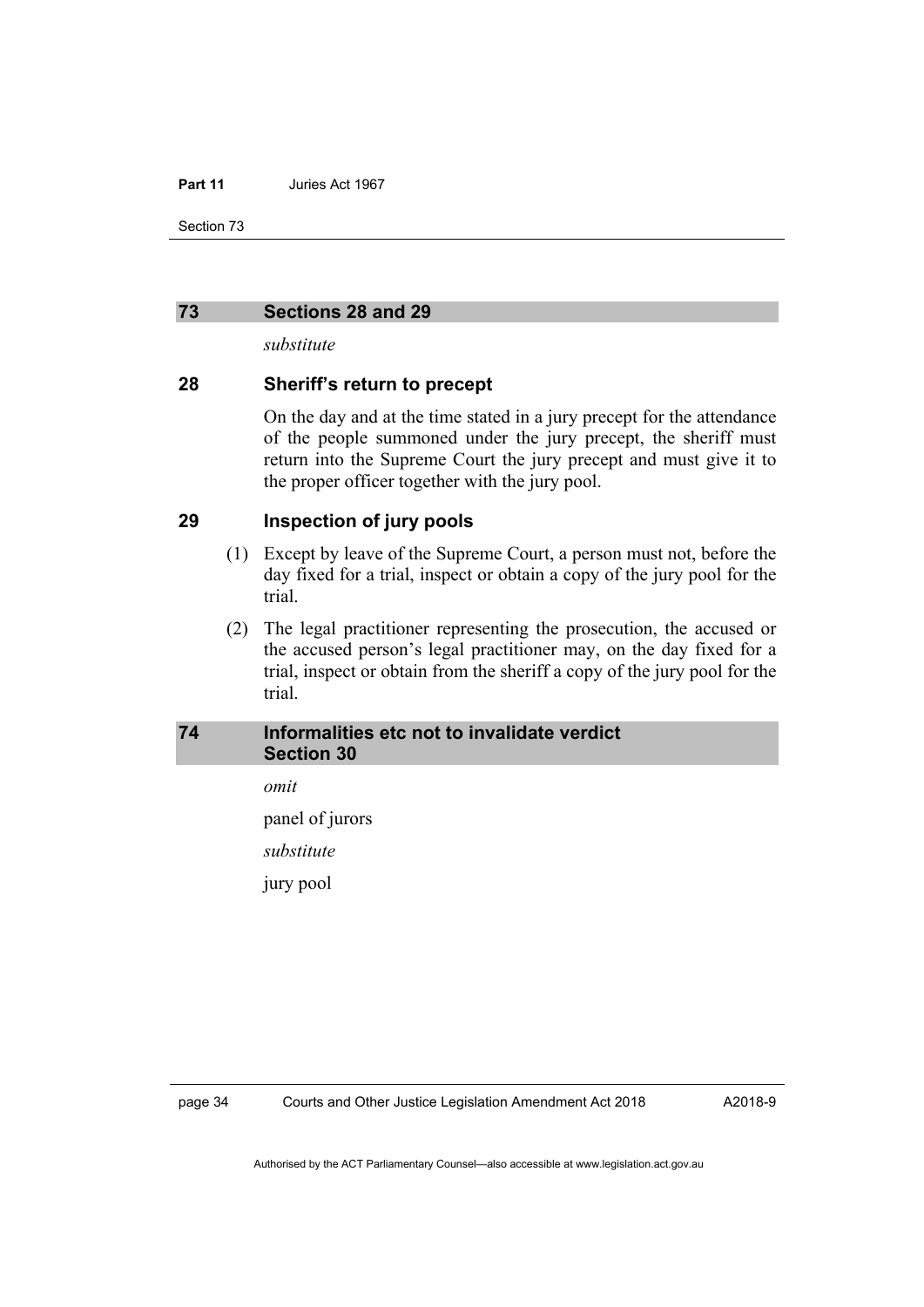## **75 Empanelling a jury Section 31 (1)**

### *substitute*

 (1) At the beginning of a criminal trial, the proper officer must randomly choose, whether by electronic or other means, the identifying number for a person in the jury pool and call aloud the identifying number chosen until 12 people have entered the jury box.

### **76 Section 31 (3)**

*omit* 

jury cards are drawn

*substitute* 

identifying numbers are called

#### **77 Section 31 (4) (a)**

#### *omit*

the jury panel

*substitute* 

the jury pool

**78 Section 31 (4) (b)** 

*substitute* 

 (b) the sheriff must allocate a unique number (an *identifying number*) to the person;

page 35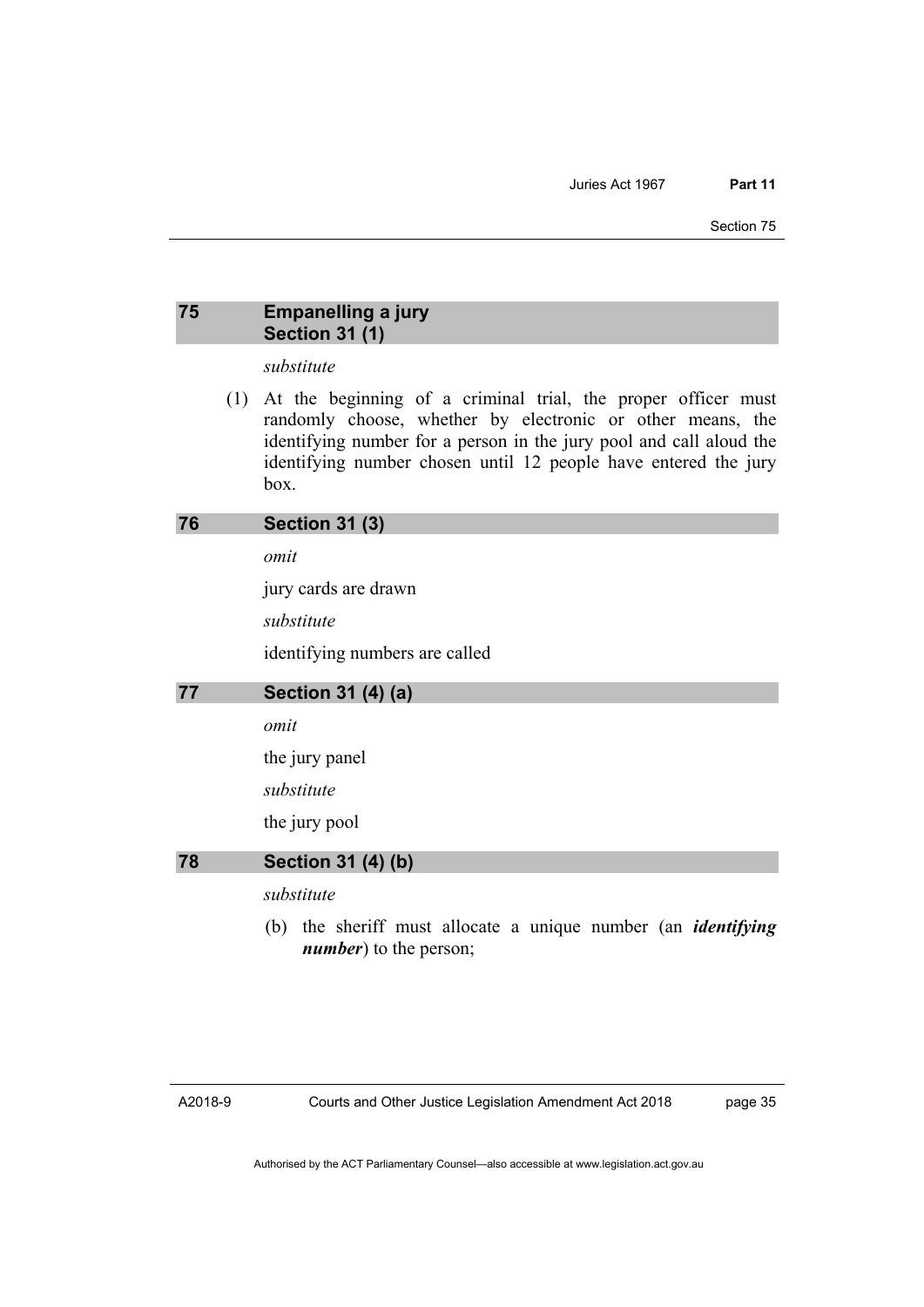Section 79

#### **79 Section 31 (6) and (7)**

#### *substitute*

- (6) If a person's identifying number has been called but the person is not sworn, the person's name remains in the jury pool when the jury is sworn.
- (7) When the verdict of the jury has been given and recorded or the jury has been discharged, whichever happens first, the identifying numbers must, unless the Supreme Court otherwise orders, be returned to the jury pool.

#### **80 Section 31A (4) and (5)**

#### *substitute*

- (4) If, immediately before a jury is to retire to consider its verdict, the jury consists of more than 12 jurors, the proper officer must select the jurors to be discharged by randomly selecting, by electronic or other means, identifying numbers one at a time until 12 jurors remain unselected.
- (5) If a juror is selected under subsection (4), the name of the juror is returned to the jury pool unless the Supreme Court orders otherwise.

#### **81 Section 33**

#### *substitute*

#### **33 Standing persons by**

 (1) At a criminal trial, the Supreme Court may, at the request of the legal practitioner representing the prosecution, order a person called to stand by until all identifying numbers are called.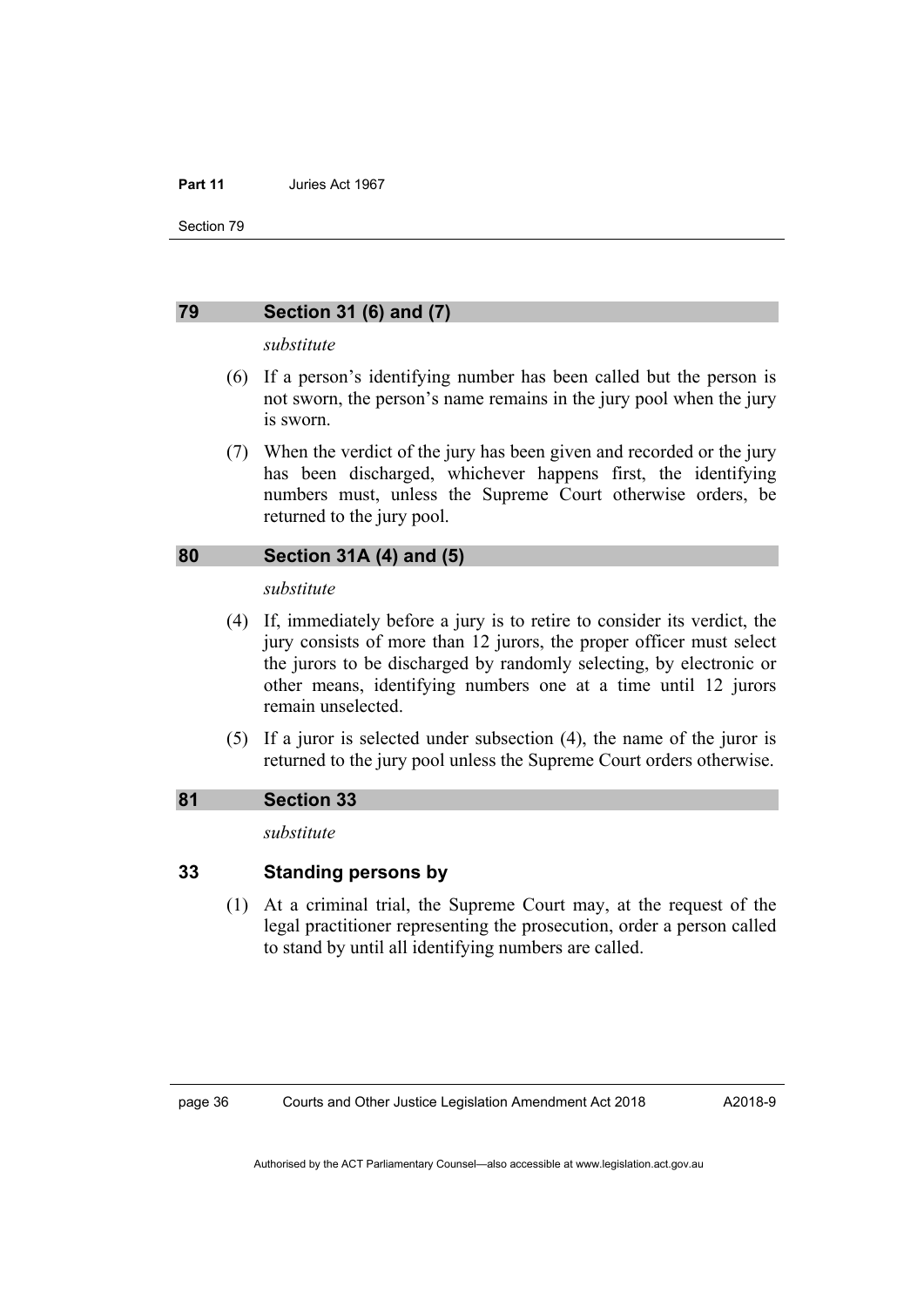(2) If all the identifying numbers are called and fewer than 12 people have entered the jury box, the identifying numbers for the people who have been ordered to stand by must be returned to the jury pool and again randomly chosen from the jury pool in accordance with section 31.

#### **82 Sections 41, 42 and 42A, penalty**

*omit* 

5 penalty units

*substitute* 

10 penalty units

#### **83 Section 42B**

*substitute* 

## **42B Contravention of s 41, s 42 and s 42A**

- (1) This section applies if a judge or sheriff is satisfied that a person has contravened section 41 (Nonattendance), section 42 (Leaving without permission) or section 42A (Failing to comply with conditions).
- (2) The sheriff may serve a notice on the person stating that if the person does not wish to have the matter referred to the Supreme Court, the person must—
	- (a) pay to an officer stated in the notice at a stated place and time a penalty amount equivalent to 5 penalty units for the contravention; or
	- (b) show cause to the sheriff within a stated time why the penalty should not be imposed for the contravention.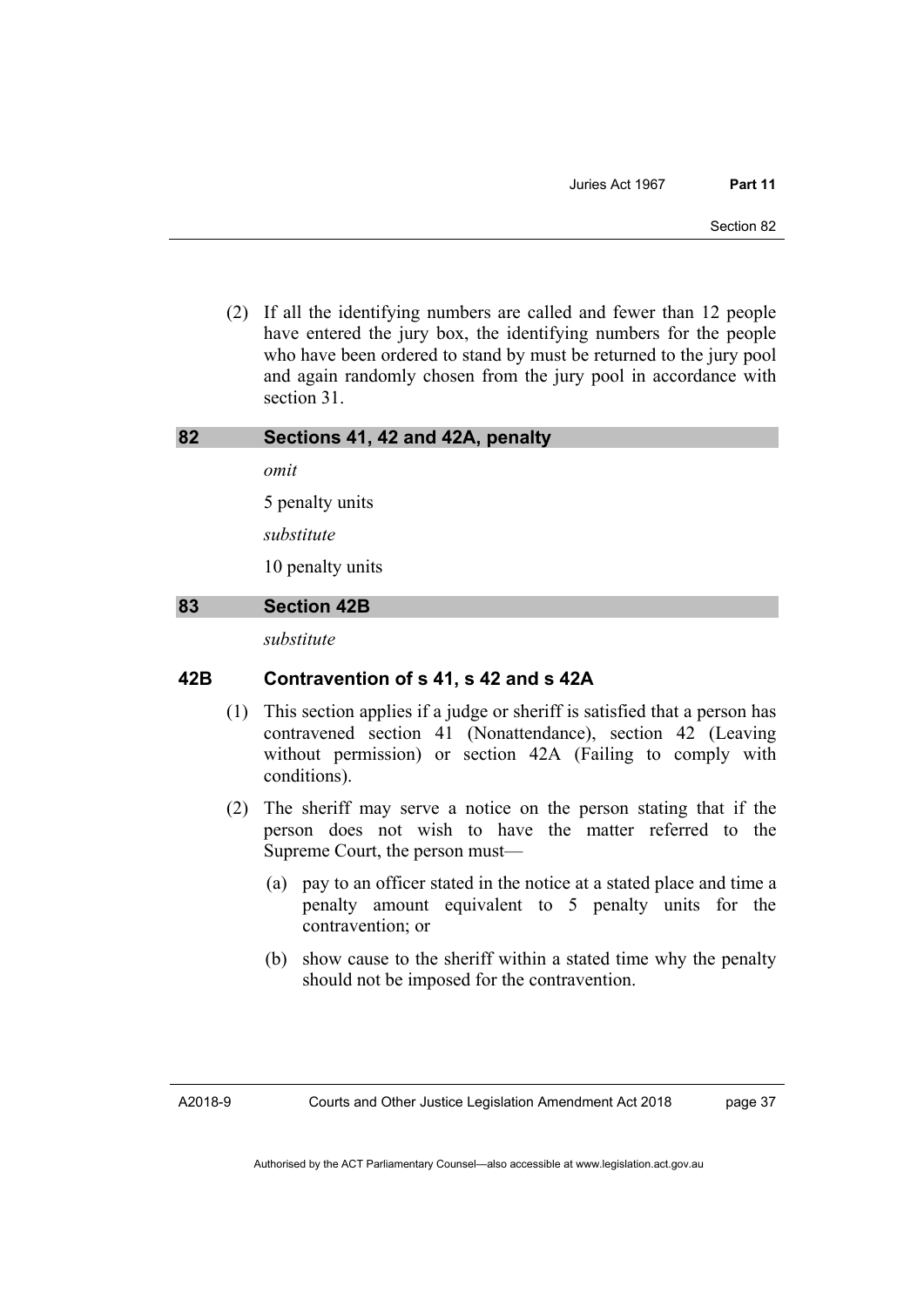Section 83

- (3) The sheriff may require the person to verify the person's statements under subsection (2) (b) by statutory declaration.
	- *Note 1* The *[Statutory Declarations Act 1959](http://www.comlaw.gov.au/Series/C2004A07365)* (Cwlth) applies to the making of statutory declarations under ACT laws.
	- *Note 2* It is an offence to make a false or misleading statement, give false or misleading information or produce a false or misleading document (see [Criminal Code](http://www.legislation.act.gov.au/a/2002-51), pt 3.4).
- (4) If the sheriff is not satisfied that a person has shown reasonable cause why a penalty should not be imposed for the contravention, the sheriff must tell the person and state a further period of time within which the person may pay the penalty amount.
- (5) A person served with a notice under subsection (2)—
	- (a) has the right to refuse to be dealt with under this section; and
	- (b) is taken to have refused to be dealt with under this section if the person—
		- (i) does not show reasonable cause why a penalty should not be imposed for the contravention, within the time stated in the notice; and
		- (ii) fails to pay the penalty amount within the time stated in the notice or within any further time as may be allowed by the sheriff.
	- *Note Fail* includes refuse (see [Legislation Act](http://www.legislation.act.gov.au/a/2001-14), dict, pt 1).
- (6) If the penalty amount is paid, no person will be liable for any further proceedings for the contravention.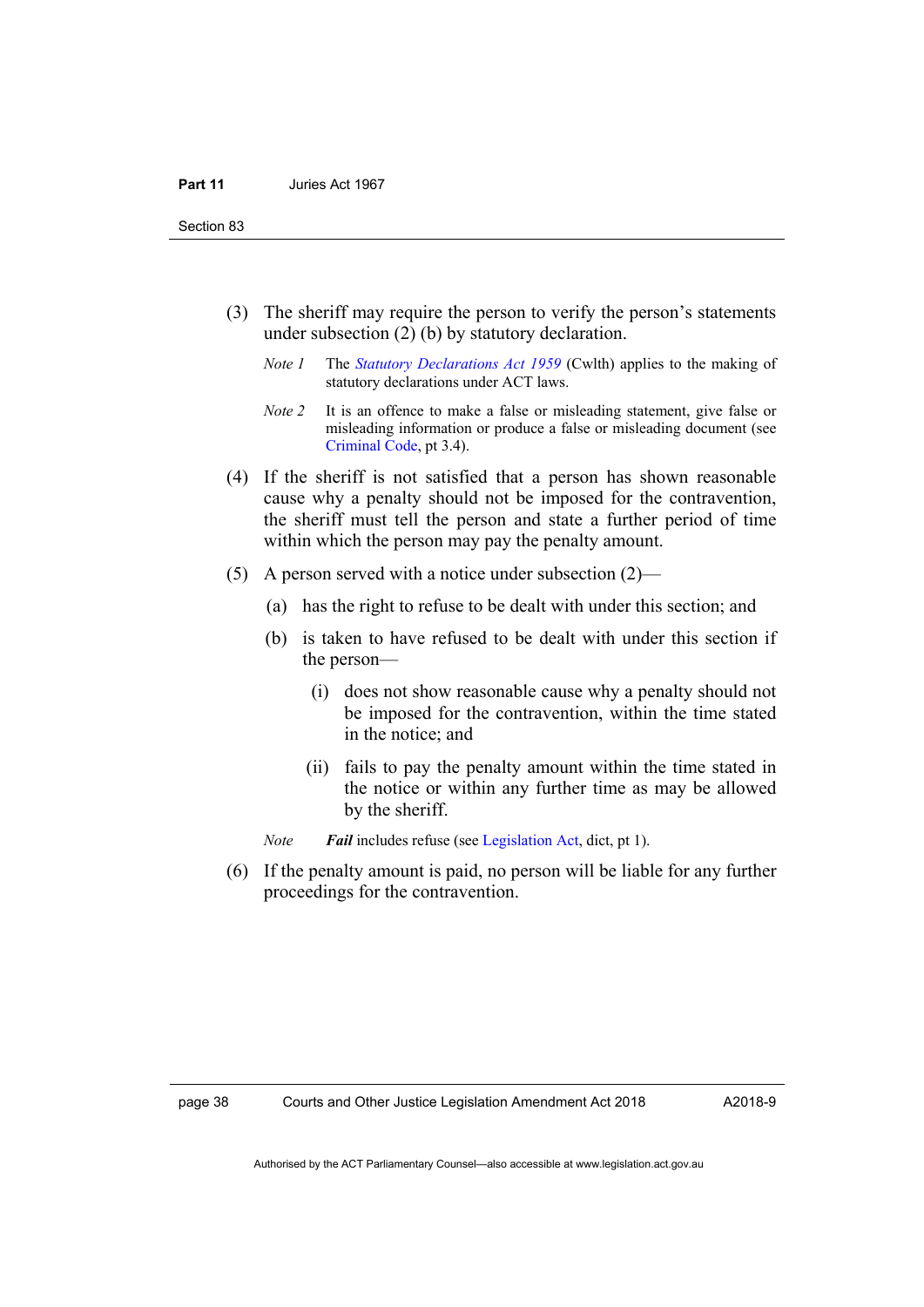Section 84

## **84 Personation of jurors Section 43**

*omit* 

on a panel of jurors

*substitute* 

in a jury pool

## **85 Oath by jurors New section 45 (2)**

*insert* 

 (2) A person may make the oath or affirmation individually or as part of a group of people.

#### **86 New sections 45A and 45B**

*insert* 

#### **45A Oath by interpreter**

Before assisting a juror to properly discharge the duties of a juror, an interpreter must make an oath or affirmation in the form stated in schedule 1, part 1.1A.

#### **45B Oath by support person**

Before assisting a juror to properly discharge the duties of a juror, a support person must make an oath or affirmation in the form stated in schedule 1, part 1.1B.

A2018-9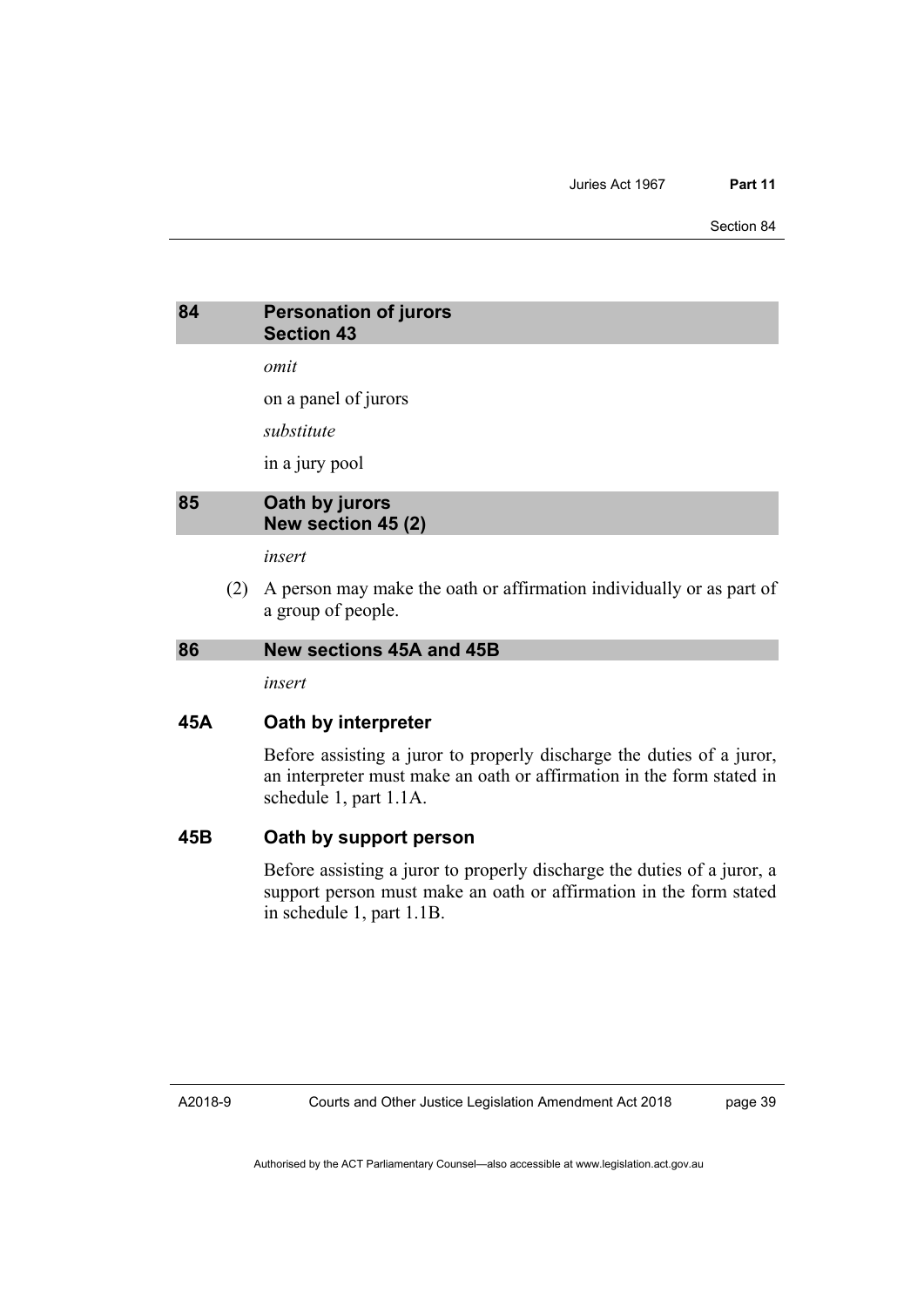Section 87

#### **87 Section 49**

*substitute* 

#### **49 Food and refreshment for jury**

- (1) At any time after a jury has been sworn, and whether or not it has retired to consider its verdict, the sheriff may order—
	- (a) that the jury be given the refreshments that the sheriff considers appropriate; or
	- (b) that each juror be paid the amount determined by the Minister for a meal (a *meal allowance*).
- (2) The sheriff must ensure the refreshments or meal allowance are given.
- (3) A determination is a disallowable instrument.
	- *Note* A disallowable instrument must be notified, and presented to the Legislative Assembly, under the [Legislation Act.](http://www.legislation.act.gov.au/a/2001-14)

#### **88 New section 53**

*insert* 

#### **53 Juries Regulation 2018—sch 2**

- (1) The provisions set out in schedule 2 are taken, on the commencement of this section, to be a regulation made under section 52.
- (2) To remove any doubt and without limiting subsection (1), the regulation may be amended or repealed as if it had been made by the Executive under section 52.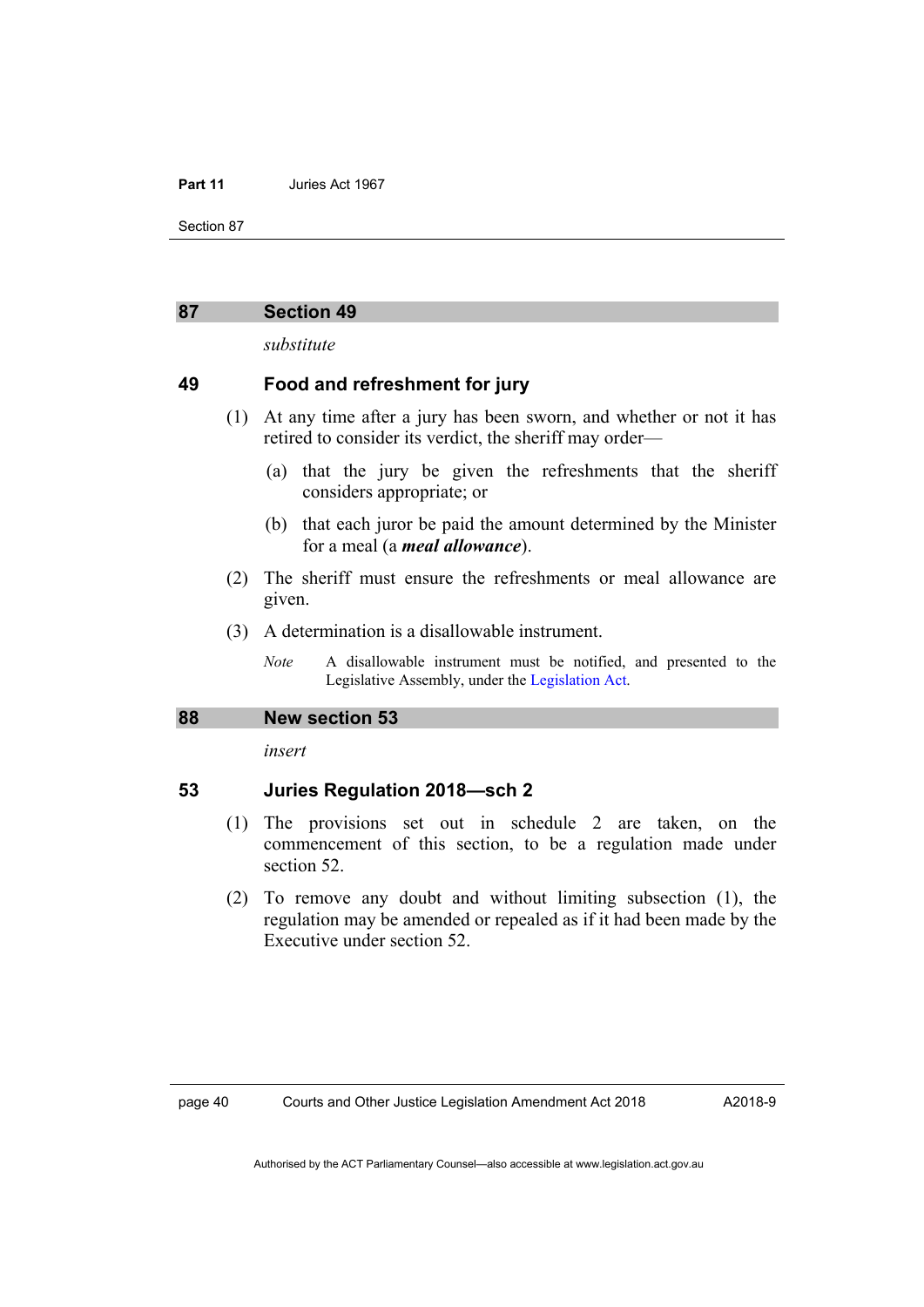- (3) Also to remove any doubt, the regulation is taken—
	- (a) to have been notified under the [Legislation Act](http://www.legislation.act.gov.au/a/2001-14) on the day the *Courts and Other Justice Legislation Amendment Act 2018* is notified; and
	- (b) to have commenced on the commencement of this section; and
	- (c) not to be required to be presented to the Legislative Assembly under the [Legislation Act](http://www.legislation.act.gov.au/a/2001-14), section 64 (1).
- (4) Subsections (1) to (3) are laws to which the [Legislation Act](http://www.legislation.act.gov.au/a/2001-14), section 88 (Repeal does not end effect of transitional laws etc) applies.
- (5) This section and schedule 2 expire on the day they commence.

A2018-9

Courts and Other Justice Legislation Amendment Act 2018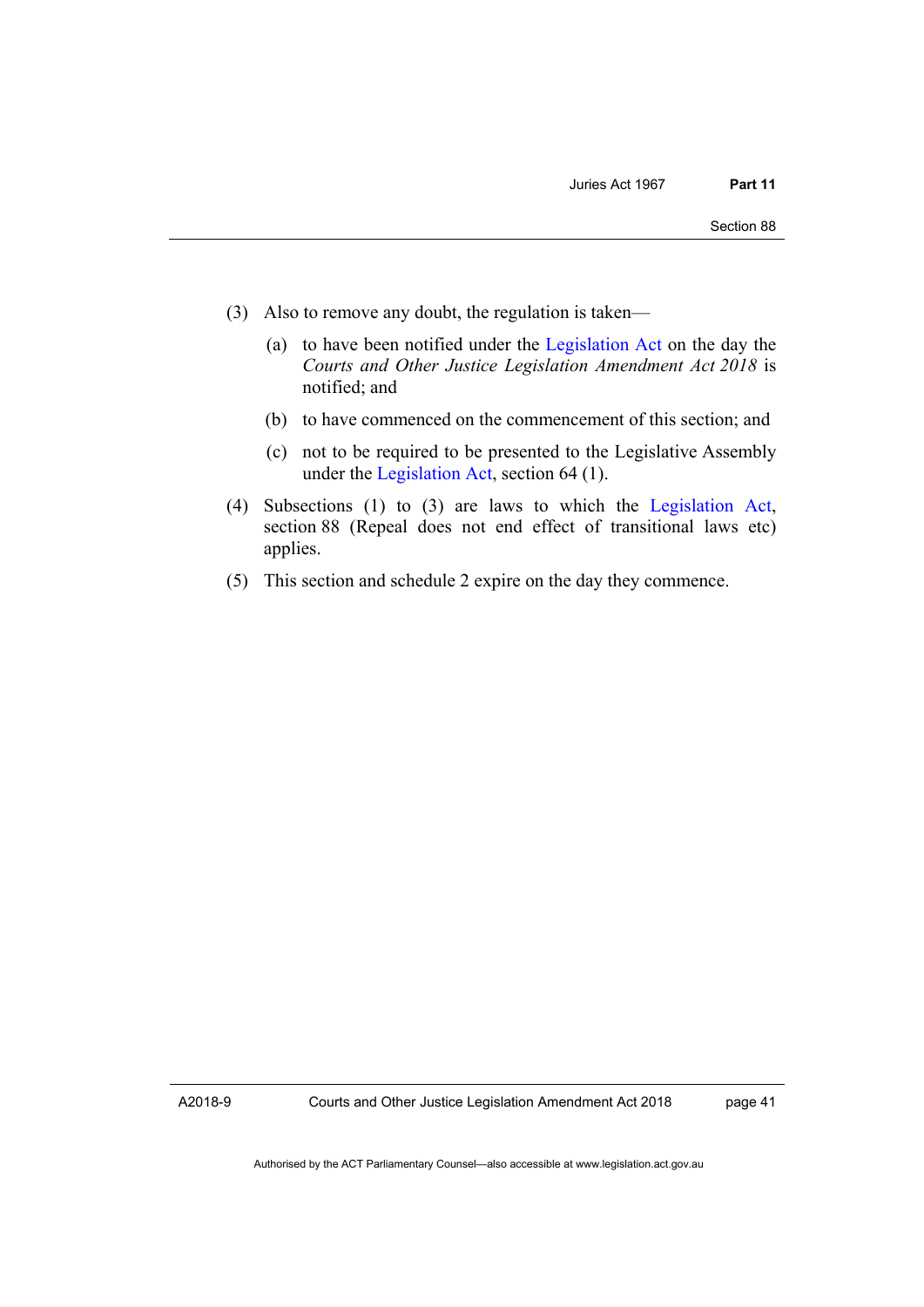Section 89

#### **89 New schedule 2**

*insert* 

# **Schedule 2 Juries Regulation 2018**

(see s 53)



Australian Capital Territory

# **Juries Regulation 2018**

**Subordinate Law SL2018–**

made under the **[Juries Act 1967](http://www.legislation.act.gov.au/a/1967-47)**

## **1 Name of regulation**

This regulation is the *Juries Regulation 2018*.

page 42 Courts and Other Justice Legislation Amendment Act 2018

A2018-9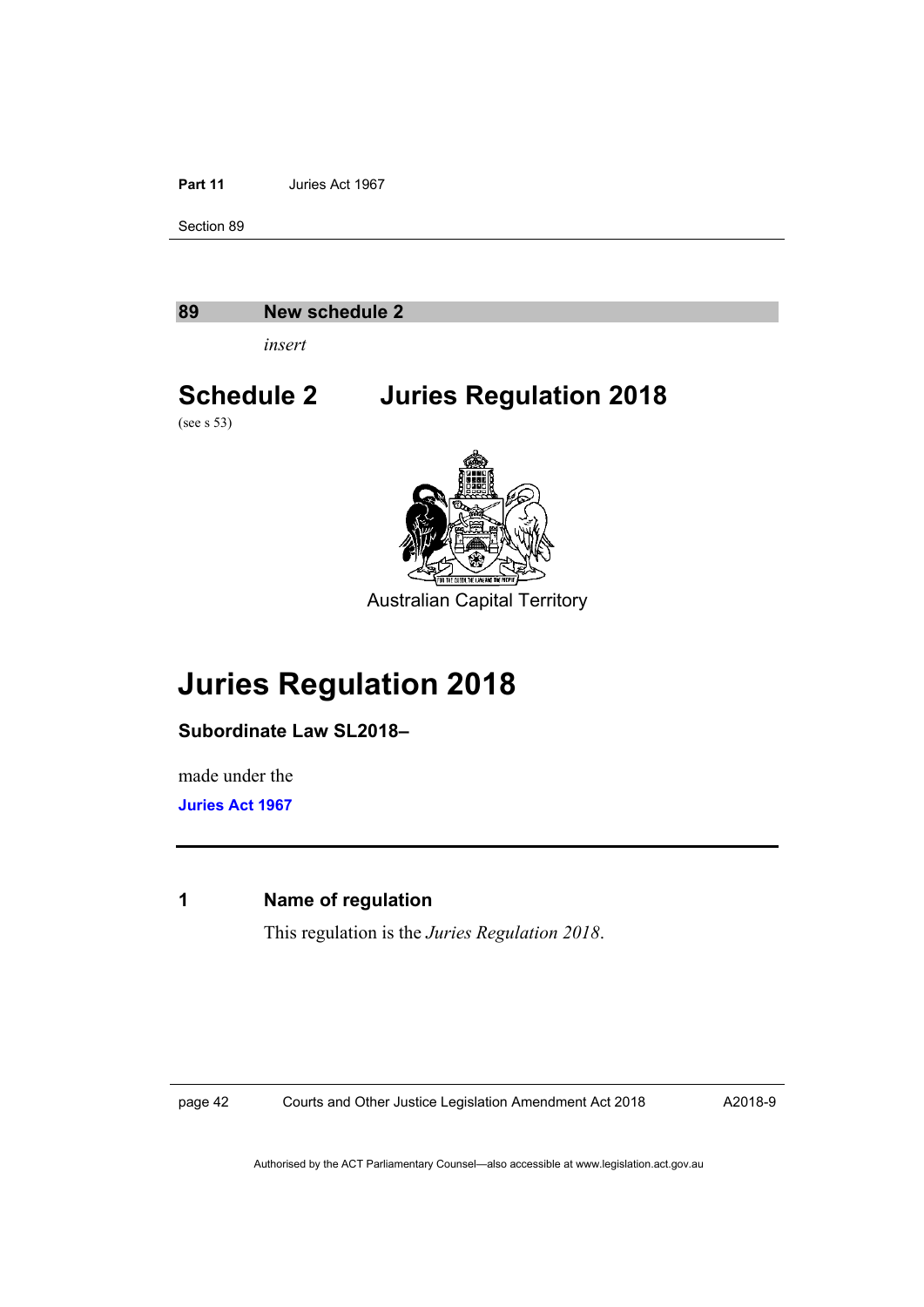## **2 Notes**

A note included in this regulation is explanatory and is not part of this regulation.

## **3 Disqualified people, exempt people and people who may claim exemption—Act, s 11**

- (1) A person mentioned in schedule 1, part 1.2, column 2 is disqualified for the period mentioned in column 3.
- (2) A person mentioned in schedule 1, part 1.3, column 2 is exempt for the period mentioned in column 3.
- (3) A person mentioned in schedule 1, part 1.4 may claim an exemption.

A2018-9

*Note* See the [Legislation Act](http://www.legislation.act.gov.au/a/2001-14), s 127 (1), (4) and (5) for the legal status of notes.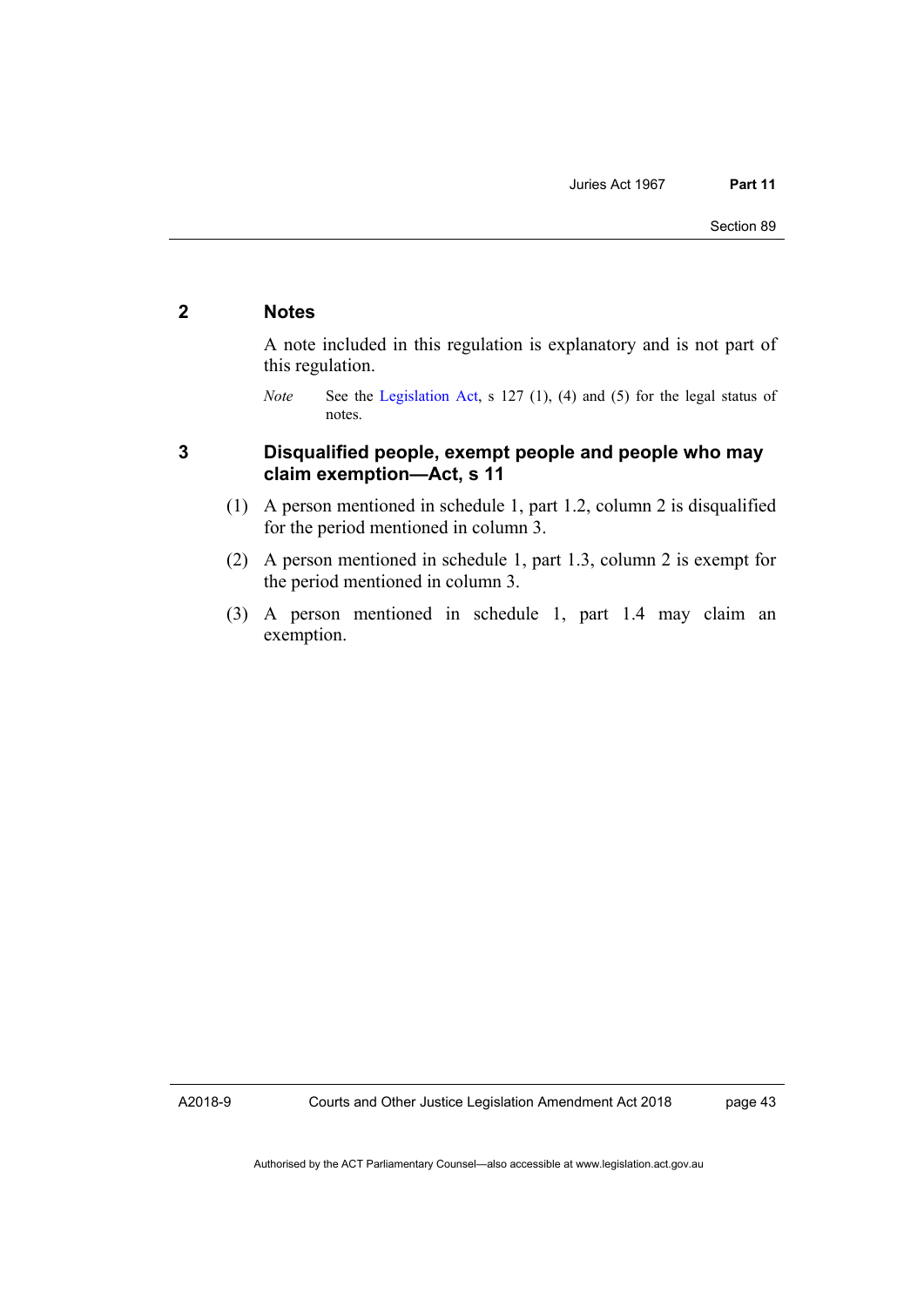Section 89

# **Schedule 1 Jury service**

(see s 3)

# **Part 1.1 General**

### **1.1 Meaning of** *standard***—sch 1**

In this schedule:

*standard* means the period during which a person is employed in the occupation or affected by the circumstance mentioned in schedule 1, part 1.3, column 2.

- *Note 1 Doctor*, *enrolled nurse*, *nurse*, *nurse practitioner* and *public trustee and guardian* are defined in the [Legislation Act](http://www.legislation.act.gov.au/a/2001-14), dictionary, pt 1.
- *Note 2 Nurse* includes a midwife (see [Legislation Act,](http://www.legislation.act.gov.au/a/2001-14) dict, pt 1).

# **Part 1.2 Disqualified people**

#### **Table 1.2**

| column 1<br>item | column 2<br>disqualified people                                                                              | column 3<br>disqualification<br>period |
|------------------|--------------------------------------------------------------------------------------------------------------|----------------------------------------|
|                  | a person who has been convicted, within or outside the<br>ACT, of an offence punishable by life imprisonment | life                                   |
|                  | a person who has been convicted, within or outside the<br>ACT, of a terrorist offence                        | life                                   |

page 44 Courts and Other Justice Legislation Amendment Act 2018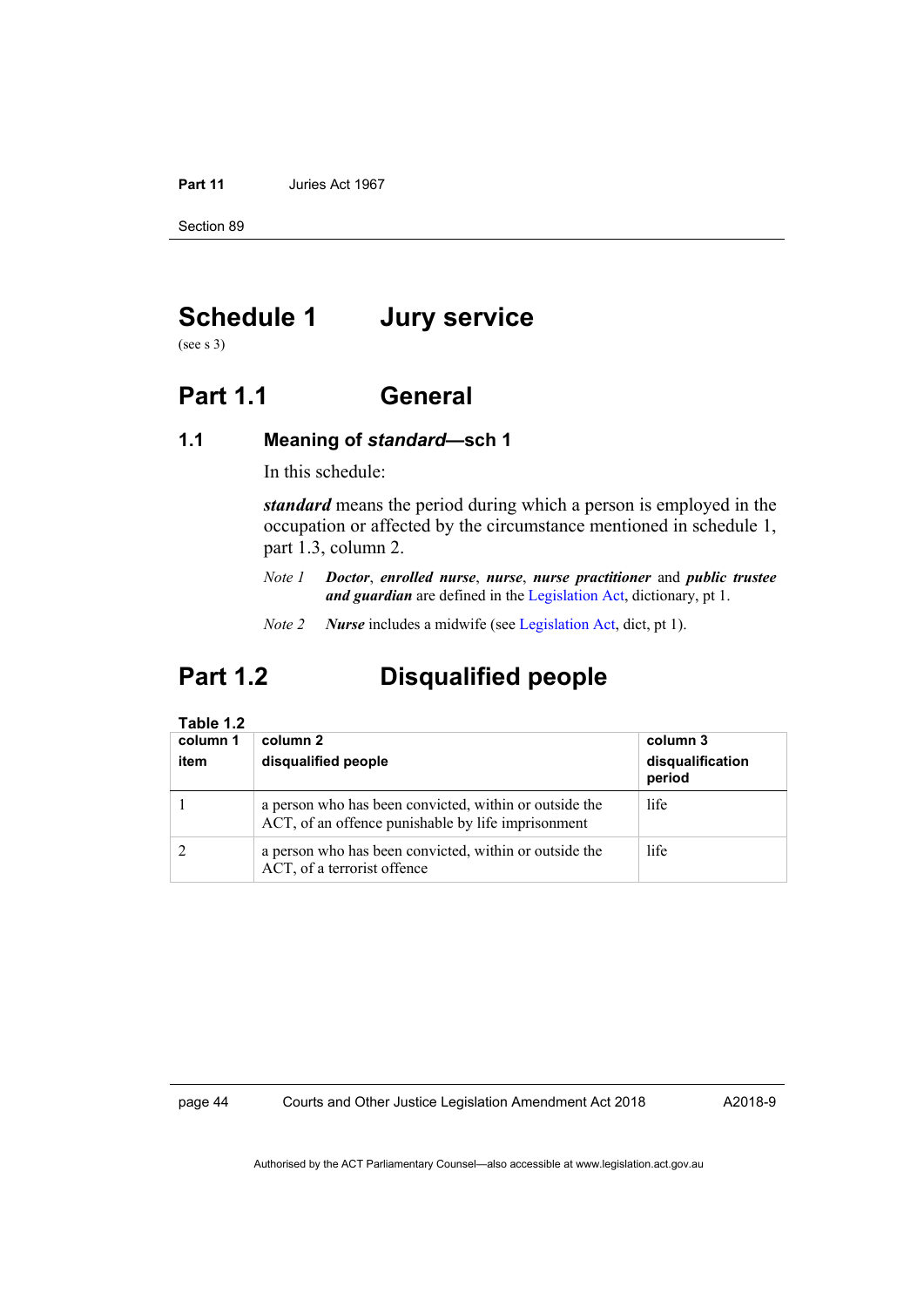#### Section 89

| column 1<br>item | column <sub>2</sub><br>disqualified people                                                                                                                                                                                                                                                                                                                                                                                                                                                                                 | column 3<br>disqualification<br>period                                                                                                                                                                                                                                                   |
|------------------|----------------------------------------------------------------------------------------------------------------------------------------------------------------------------------------------------------------------------------------------------------------------------------------------------------------------------------------------------------------------------------------------------------------------------------------------------------------------------------------------------------------------------|------------------------------------------------------------------------------------------------------------------------------------------------------------------------------------------------------------------------------------------------------------------------------------------|
| $\mathfrak{Z}$   | a person who has been convicted, within or outside the<br>ACT, of an offence-<br>involving-<br>(a)<br>(i)<br>actual or threatened violence; or<br>(ii)<br>endangering life; and<br>(b)<br>punishable by imprisonment for 15 years or more<br><b>Examples</b><br>murder, manslaughter, grievous bodily harm<br><b>Note</b><br>An example is part of the regulation, is not exhaustive<br>and may extend, but does not limit, the meaning of the<br>provision in which it appears (see Legislation Act,<br>s 126 and s 132). | life                                                                                                                                                                                                                                                                                     |
| 4                | a person who has been convicted, within or outside the<br>ACT, of a sexual offence punishable by imprisonment for<br>10 years or more                                                                                                                                                                                                                                                                                                                                                                                      | life                                                                                                                                                                                                                                                                                     |
| 5                | a person who has been convicted, within or outside the<br>ACT, of unlawfully possessing or making explosives                                                                                                                                                                                                                                                                                                                                                                                                               | life                                                                                                                                                                                                                                                                                     |
| 6                | a person who has been convicted, within or outside the<br>ACT of an offence and given a prison sentence, other than<br>a prison sentence for failing to pay a fine, when 18 years<br>or older                                                                                                                                                                                                                                                                                                                              | (a) if sentence less<br>than 3 months-<br>5 years after the<br>sentence or<br>post-prison good<br>behaviour order<br>or parole ends;<br>$\alpha$<br>(b) if sentence 3<br>months or<br>more-10 years<br>after the<br>sentence or<br>post-prison good<br>behaviour order<br>or parole ends |

Courts and Other Justice Legislation Amendment Act 2018

page 45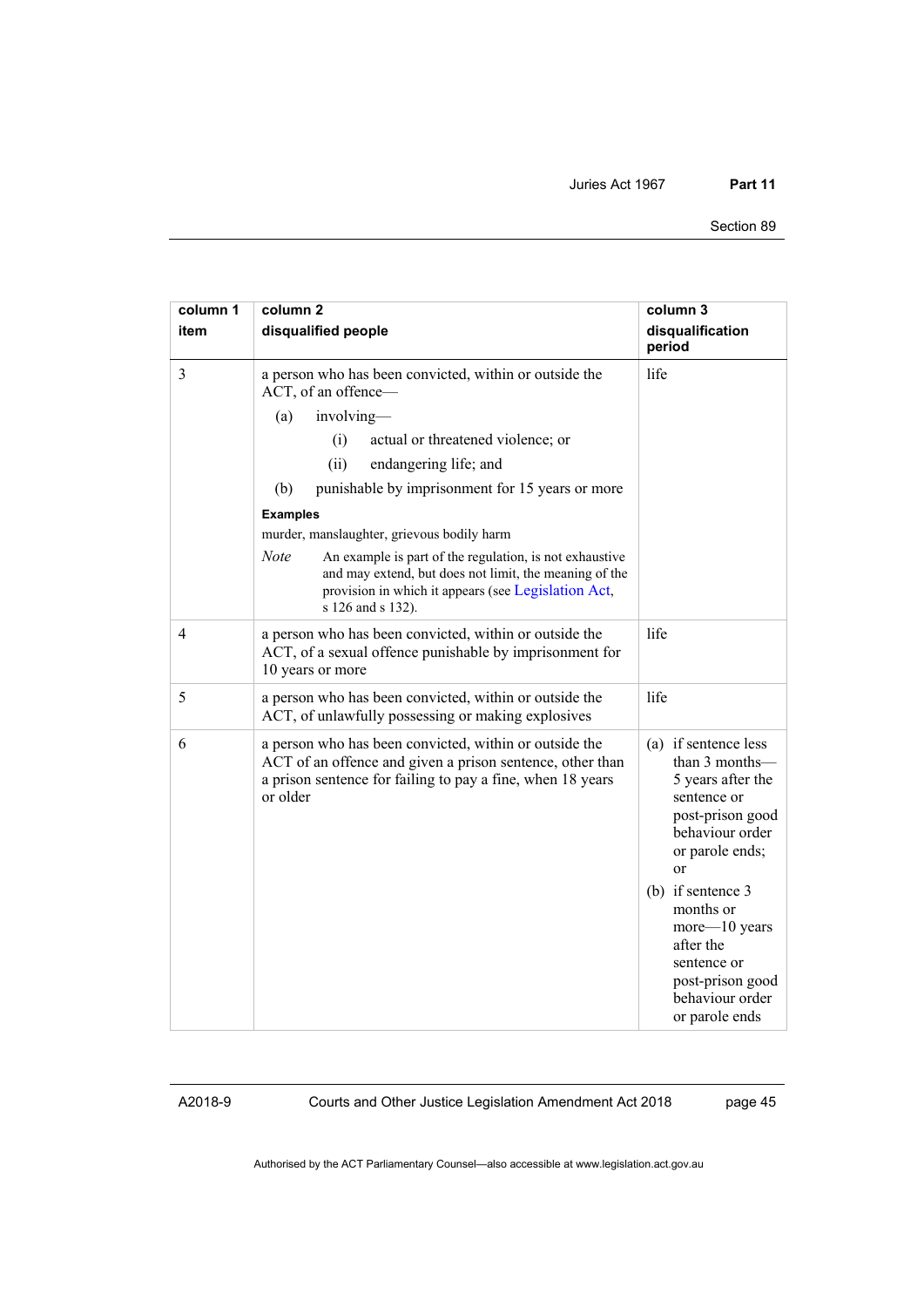Section 89

| column 1<br>item | column <sub>2</sub><br>disqualified people                                                                                                                                                 | column 3<br>disqualification<br>period                         |
|------------------|--------------------------------------------------------------------------------------------------------------------------------------------------------------------------------------------|----------------------------------------------------------------|
|                  | a person who has been convicted, within or outside the<br>ACT of an offence and given a detention order, other than<br>a detention order for failing to pay a fine, when under 18<br>years | 3 years after the<br>detention period<br>ends                  |
| 8                | a person who has been convicted, within or outside the<br>ACT of an offence and given a good behaviour order,<br>whether or not there is a community service order attached                | 3 years after the<br>good behaviour<br>order ends              |
| 9                | a person who has been convicted, within or outside the<br>ACT of an offence punishable by imprisonment, who is<br>awaiting sentencing or the outcome of an appeal                          | period until sentence<br>imposed or outcome<br>of appeal known |

# **Part 1.3 Exempt people**

| Table 1.3      |                                                                                                                                                                                                                                  |                                                                      |
|----------------|----------------------------------------------------------------------------------------------------------------------------------------------------------------------------------------------------------------------------------|----------------------------------------------------------------------|
| column 1       | column <sub>2</sub>                                                                                                                                                                                                              | column 3                                                             |
| item           | exempt people                                                                                                                                                                                                                    | exemption period                                                     |
| 1              | a person exempt from serving as a juror under—<br>the <i>Jury Exemption Act 1965</i> (Cwlth), section 4 or<br>$\bullet$<br>regulations under that section; or<br>the <i>Navigation Act 2012</i> (Cwlth), section 89<br>$\bullet$ | standard                                                             |
| $\overline{2}$ | a magistrate or coroner                                                                                                                                                                                                          | 2 years after the<br>appointment as<br>magistrate or<br>coroner ends |
| 3              | an employee of the government of a foreign country or of an<br>international organisation                                                                                                                                        | standard                                                             |
| $\overline{4}$ | the official secretary to the Governor-General                                                                                                                                                                                   | standard                                                             |
| 5              | an Australian legal practitioner under the Legal Profession<br><i>Act 2006</i> , or an employee of an Australian legal practitioner                                                                                              | standard                                                             |
| 6              | a practising doctor                                                                                                                                                                                                              | standard                                                             |

page 46 Courts and Other Justice Legislation Amendment Act 2018

A2018-9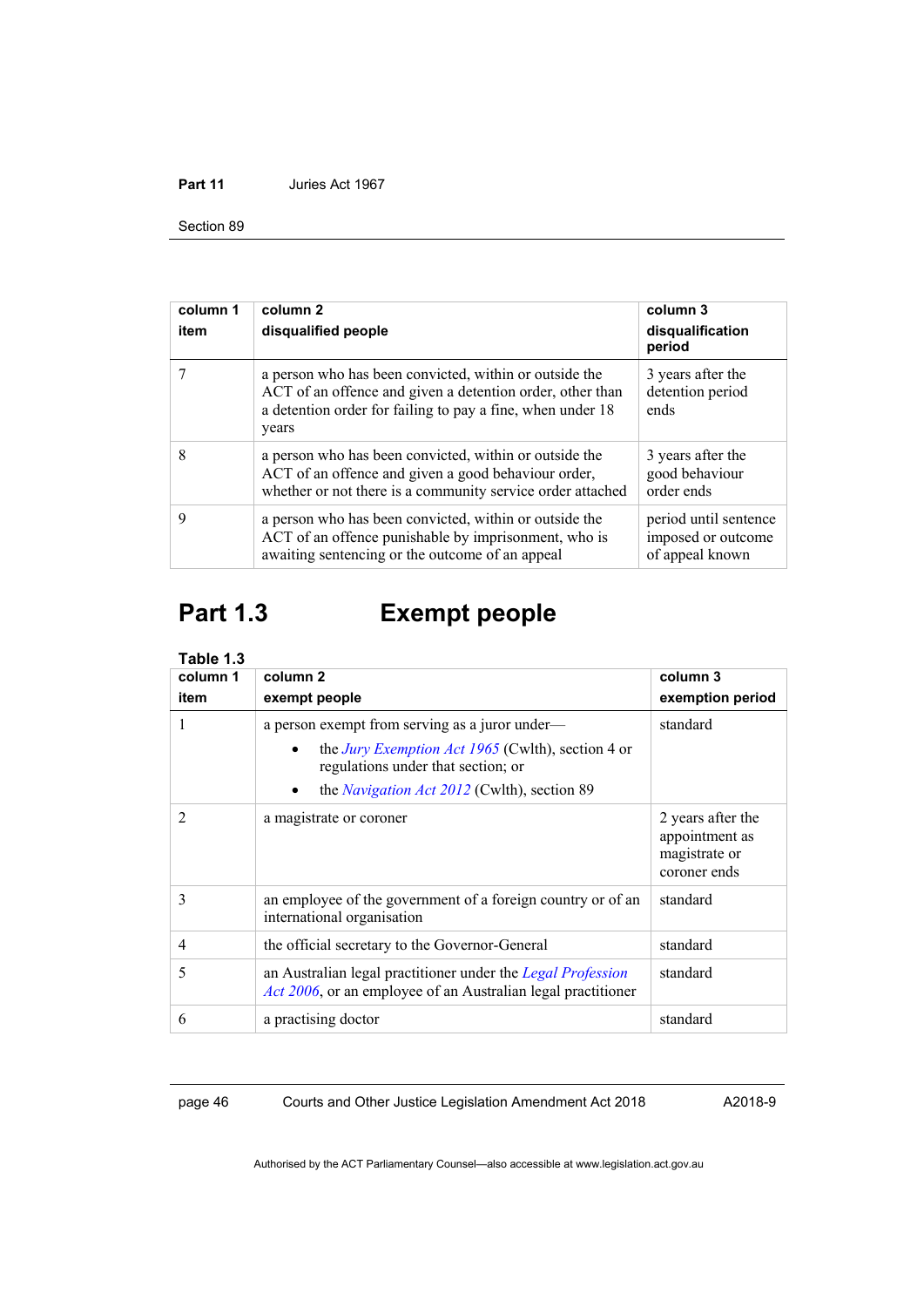| column 1<br>item | column <sub>2</sub><br>exempt people                                                                                                                                                                                                            | column 3<br>exemption period                                            |
|------------------|-------------------------------------------------------------------------------------------------------------------------------------------------------------------------------------------------------------------------------------------------|-------------------------------------------------------------------------|
| 7                | a police officer                                                                                                                                                                                                                                | 5 years after the<br>employment as<br>police officer ends               |
| 8                | a person with full-time duties as a member of an emergency<br>service                                                                                                                                                                           | standard                                                                |
| 9                | a person living in the Jervis Bay Territory                                                                                                                                                                                                     | standard                                                                |
| 10               | a judge or associate judge of the Supreme Court                                                                                                                                                                                                 | 2 years after the<br>appointment as<br>judge or associate<br>judge ends |
| 11               | a member of the Legislative Assembly or a member of staff<br>of a member of the Legislative Assembly who is an adviser<br>or private secretary                                                                                                  | standard                                                                |
| 12               | a director-general                                                                                                                                                                                                                              | standard                                                                |
| 13               | a public servant in the staff of the following:<br>(a) the Supreme Court;<br>(b) the Magistrates Court                                                                                                                                          | 2 years after the<br>employment ends                                    |
| 14               | a public servant providing legal professional services in the<br>staff of the Justice and Community Safety Directorate                                                                                                                          | standard                                                                |
| 15               | a public servant providing legal professional services in the<br>staff of the following:<br>(a) the Legal Aid Commission (A.C.T.);<br>(b) the Office of the Director of Public Prosecutions                                                     | 2 years after the<br>employment ends                                    |
| 16               | a person holding any of the following positions in the<br>Legislative Assembly:<br>$(a)$ clerk;<br>(b) deputy clerk;<br>(c) clerk assistant;<br>(d) sergeant-at-arms;<br>(e) editor of debates;<br>(f) secretary to a committee of the Assembly | standard                                                                |

Courts and Other Justice Legislation Amendment Act 2018

page 47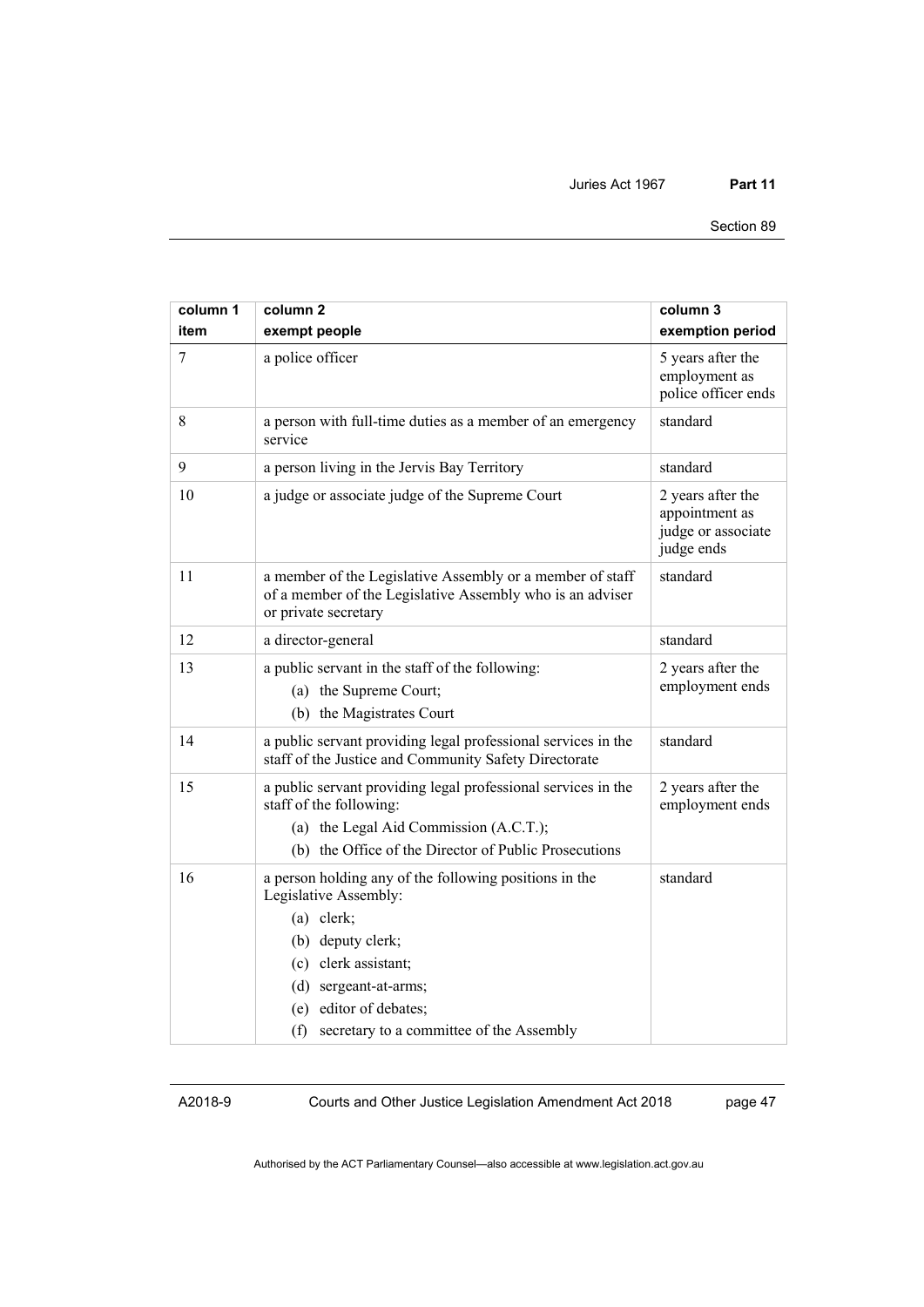Section 89

| column 1 | column <sub>2</sub>                                                                                                                                                    | column 3                              |
|----------|------------------------------------------------------------------------------------------------------------------------------------------------------------------------|---------------------------------------|
| item     | exempt people                                                                                                                                                          | exemption period                      |
| 17       | an employee at any of the following places:                                                                                                                            | 2 years after the<br>employment ends  |
|          | (a) a place declared to be a detention place under the<br>Children and Young People Act 2008, section 142;                                                             |                                       |
|          | (b) a place approved as a place of care under the<br>Children and Young People Act 2008, section 525;                                                                  |                                       |
|          | (c) a place declared to be a therapeutic protection place<br>under the Children and Young People Act 2008,<br>section 625                                              |                                       |
| 18       | the emergency services commissioner and a chief officer, or<br>deputy chief officer, of an emergency service                                                           | standard                              |
| 19       | an employee of ACT Corrective Services                                                                                                                                 | 2 years after the<br>employment ends  |
| 20       | a person appointed as any of the following:                                                                                                                            | standard                              |
|          | (a) a royal commission under the <i>Royal Commissions</i><br>Act 1991, section 5;                                                                                      |                                       |
|          | (b) a board of inquiry under the <i>Inquiries Act 1991</i> ,<br>section $5$ ;                                                                                          |                                       |
|          | (c) a member of the judicial council established under<br>the Judicial Commissions Act 1994, section 5A;                                                               |                                       |
|          | (d) a member of a judicial commission under the<br>Judicial Commissions Act 1994, section 6                                                                            |                                       |
| 21       | a public servant during the period the public servant is made<br>available to a royal commission, board of inquiry or judicial<br>commission                           | standard                              |
| 22       | a commissioner under the <i>Human Rights Commission</i><br>Act 2005 or the public trustee and guardian under the <i>Public</i><br><b>Trustee and Guardian Act 1985</b> | 2 years after the<br>appointment ends |
| 23       | a person for whom a guardian has been appointed under the<br>Guardianship and Management of Property Act 1991                                                          | standard                              |

page 48 Courts and Other Justice Legislation Amendment Act 2018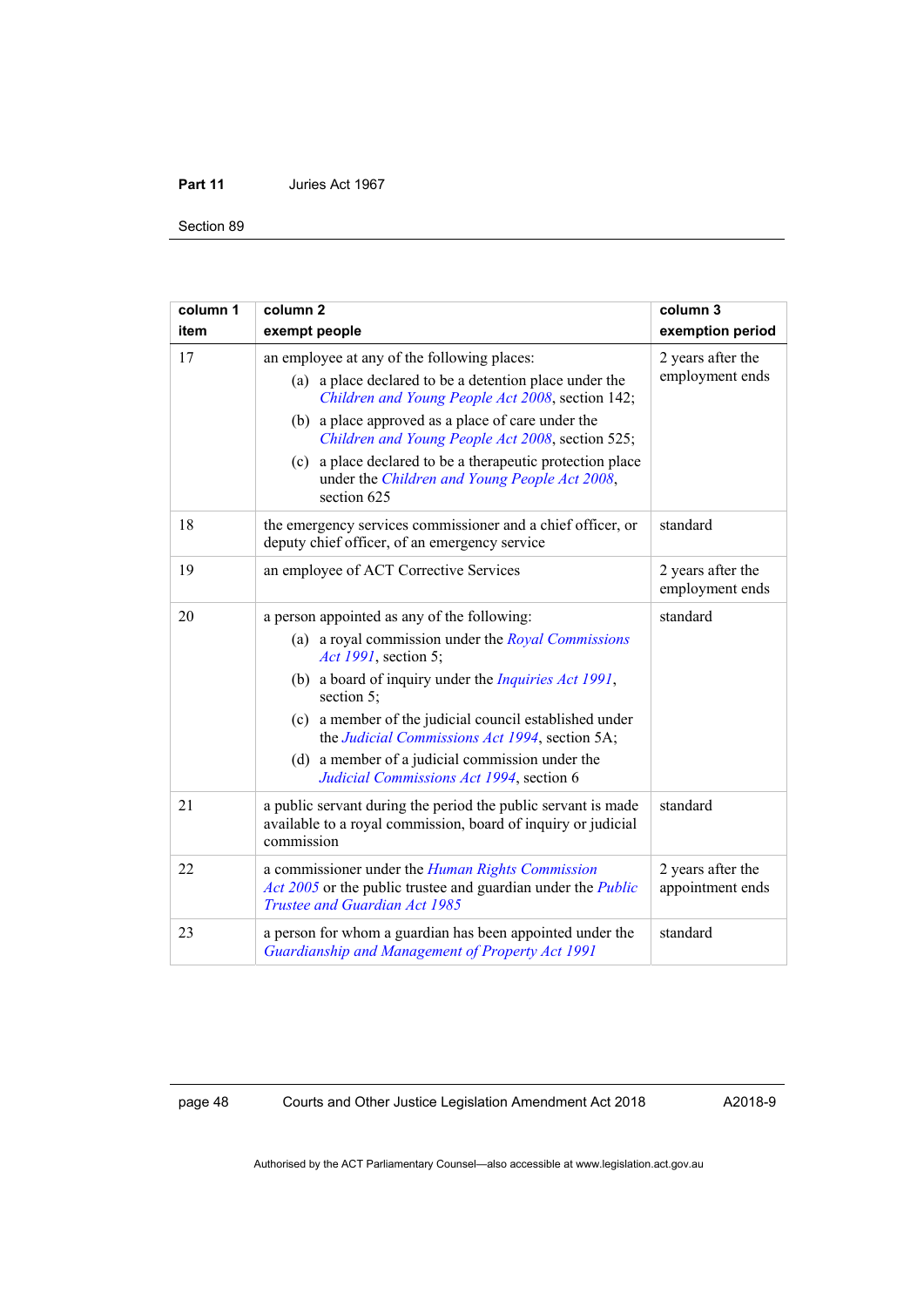# **Part 1.4 People who may claim exemption**

| Table 1.4      |                                                                                                                                                                                             |
|----------------|---------------------------------------------------------------------------------------------------------------------------------------------------------------------------------------------|
| column 1       | column <sub>2</sub>                                                                                                                                                                         |
| item           | people who may claim exemption                                                                                                                                                              |
| 1              | a minister of religion                                                                                                                                                                      |
| $\overline{2}$ | a practising member of a religious society or order the beliefs or principles of<br>which are incompatible with jury service                                                                |
| 3              | a professor, lecturer, school principal or teacher engaged in full-time teaching<br>of organised classes at a university, college or school                                                 |
| 4              | an editor of a newspaper                                                                                                                                                                    |
| 5              | a practising nurse, practising enrolled nurse, practising nurse practitioner                                                                                                                |
| 6              | a household officer or member of staff of the Governor-General                                                                                                                              |
| 7              | a person who is 70 years old or older                                                                                                                                                       |
| 8              | a person with disability within the meaning of the Disability Services Act 1991,<br>including a person who is totally or partially blind, or totally or partially deaf                      |
| 9              | a person who is subject to a mental health order under the Mental Health<br>Act 2015                                                                                                        |
| 10             | a person who is unable to read and speak the English language                                                                                                                               |
| 11             | a person who lives with, and is caring full-time for, a person who is sick or<br>infirm or who is a person with disability within the meaning of the <i>Disability</i><br>Services Act 1991 |

A2018-9

Courts and Other Justice Legislation Amendment Act 2018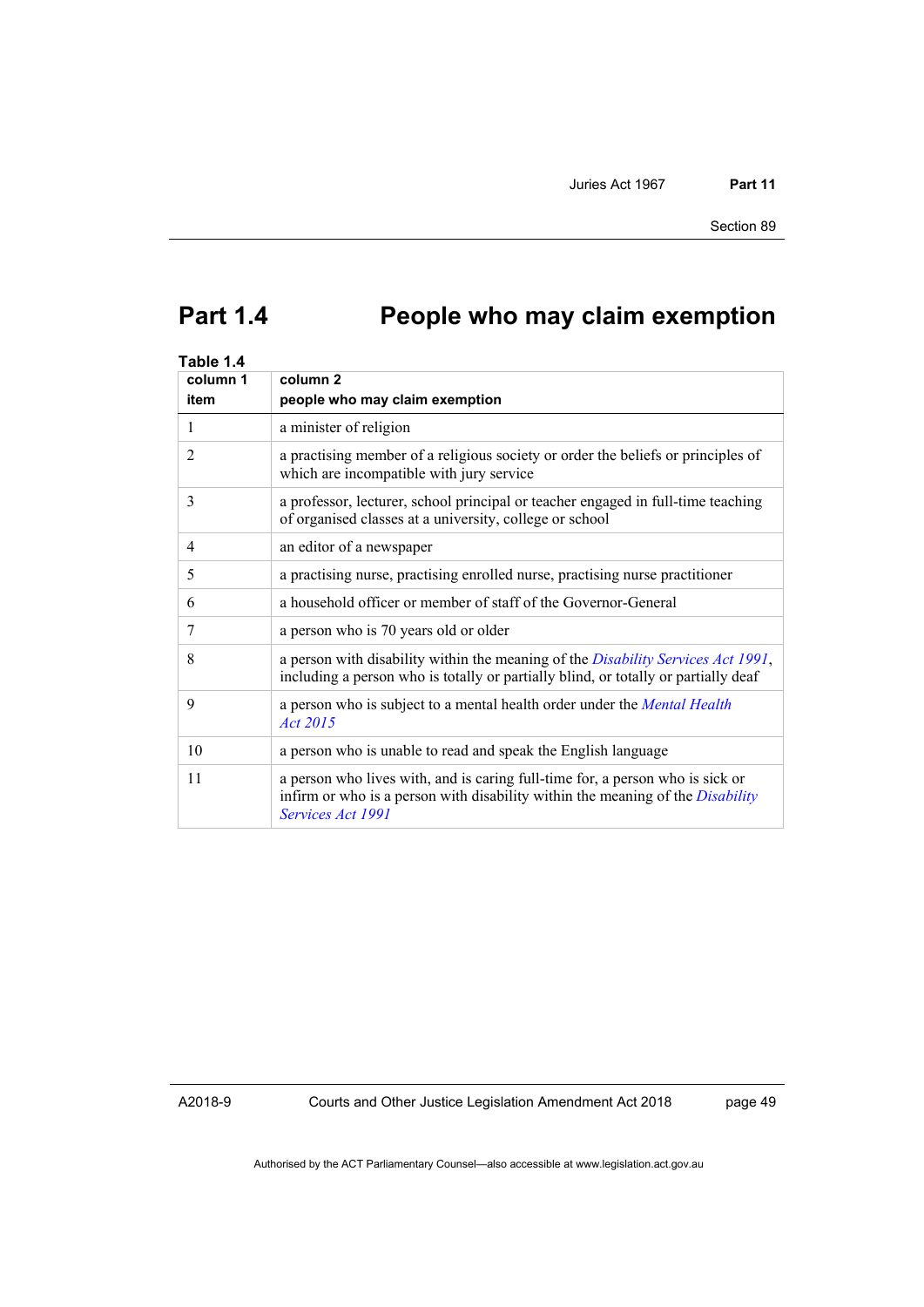Section 90

#### **90 Schedule 1, part 1.1**

*substitute* 

## **Part 1.1**

(see s 45)

#### **Juror's oath**

I swear (*or the person taking the oath may promise*) by Almighty God (*or the person may name a god recognised by the person's religion*) that I will give a true verdict according to the evidence.

#### **Juror's affirmation**

I solemnly and sincerely declare and affirm that I will give a true verdict according to the evidence.

#### **91 Schedule 1, new parts 1.1A and 1.1B**

*insert* 

## **Part 1.1A**

(see s 45A)

#### **Interpreter's oath**

I swear (*or the person taking the oath may promise*) by Almighty God (*or the person may name a god recognised by the person's religion*) that I will well and truly interpret the proceedings and the jury's deliberations and that I will not otherwise participate in the jury's deliberations or disclose anything about those deliberations, except as allowed or required by law.

A2018-9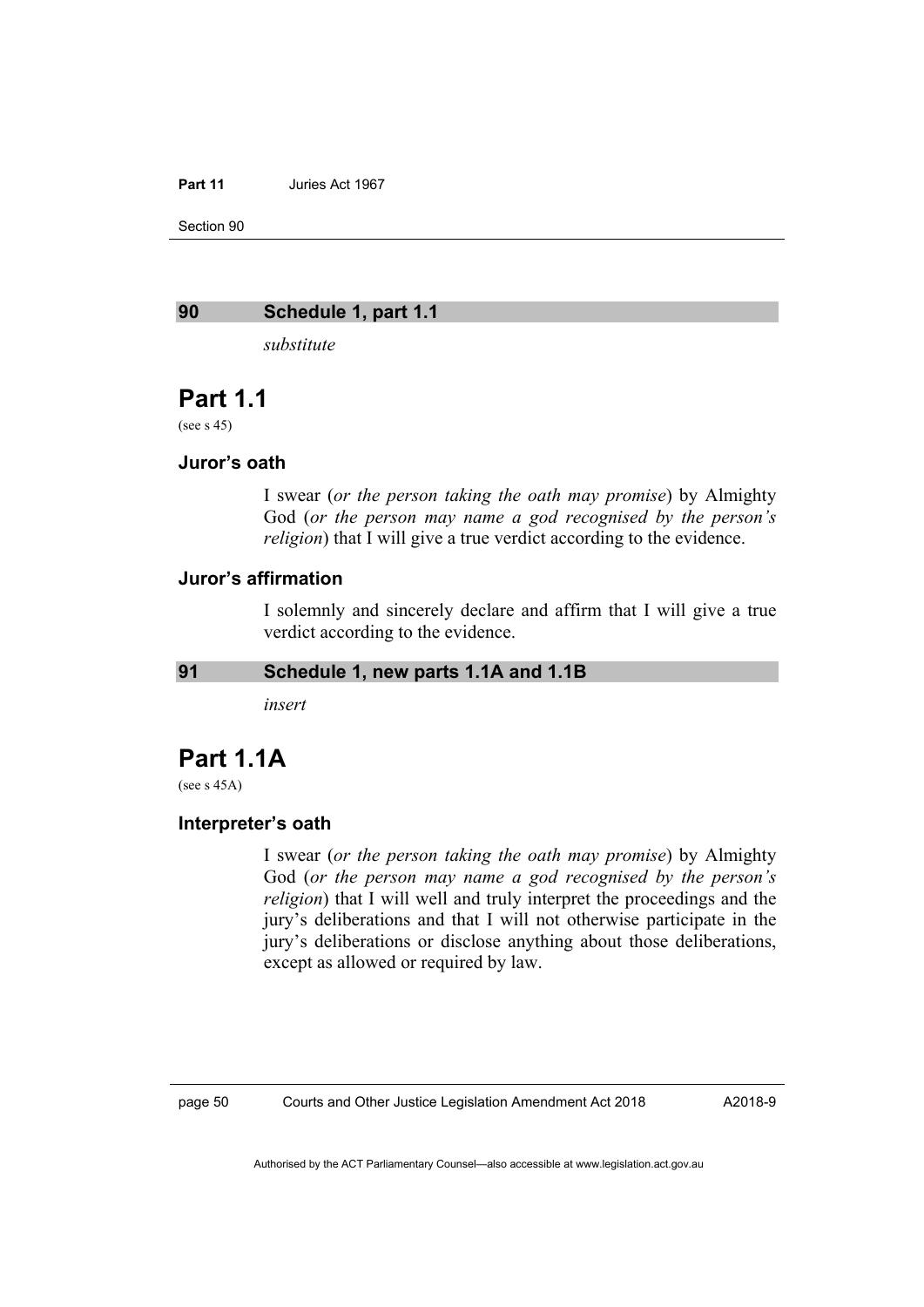#### **Interpreter's affirmation**

I solemnly and sincerely declare and affirm that I will well and truly interpret the proceedings and the jury's deliberations and that I will not otherwise participate in the jury's deliberations or disclose anything about those deliberations, except as allowed or required by law.

# **Part 1.1B**

(see s 45B)

### **Supporter's oath**

I swear (*or the person taking the oath may promise*) by Almighty God (*or the person may name a god recognised by the person's religion*) that I will well and truly support the juror to discharge the juror's duties, and that I will not otherwise participate in the jury's deliberations or disclose anything about those deliberations, except as allowed or required by law.

#### **Supporter's affirmation**

I solemnly and sincerely declare and affirm that I will well and truly support the juror to discharge the juror's duties, and that I will not otherwise participate in the jury's deliberations or disclose anything about those deliberations, except as allowed or required by law.

A2018-9

Courts and Other Justice Legislation Amendment Act 2018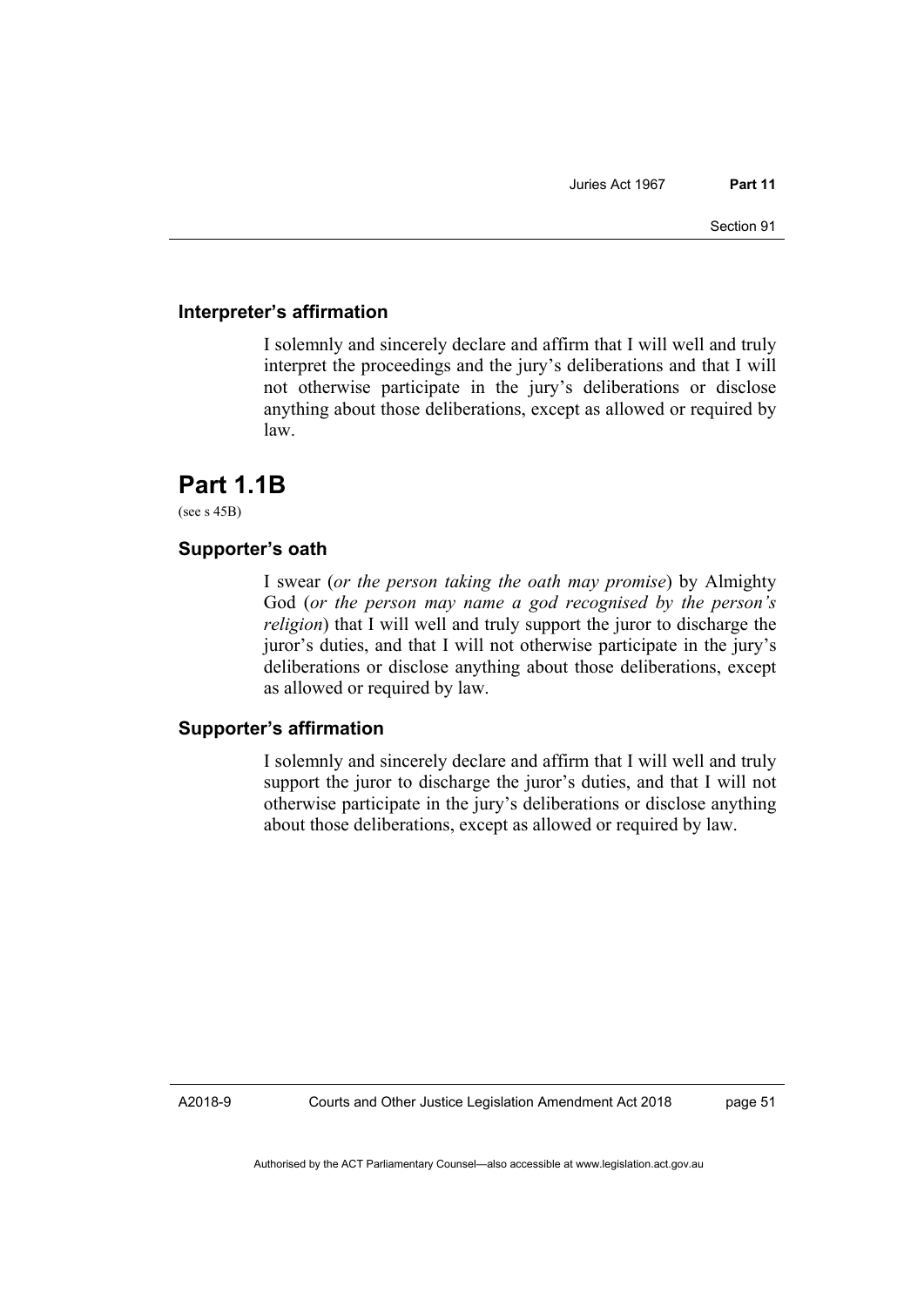Section 92

#### **92 Schedule 1, parts 1.2, 1.3 and 1.4**

*substitute* 

# **Part 1.2**

(see s 46)

#### **Oath by person in charge of jury**

I swear (*or the person taking the oath may promise*) by Almighty God (*or the person may name a god recognised by the person's religion*) that I will keep this jury in my charge, that I will not allow anyone to speak to any juror, except as allowed or required by law and that I will not speak to any juror myself concerning the issues before the court.

### **Affirmation by person in charge of jury**

I solemnly and sincerely declare and affirm that I will keep this jury in my charge, that I will not allow anyone to speak to any juror, except as allowed or required by law and that I will not speak to any juror myself concerning the issues before the court.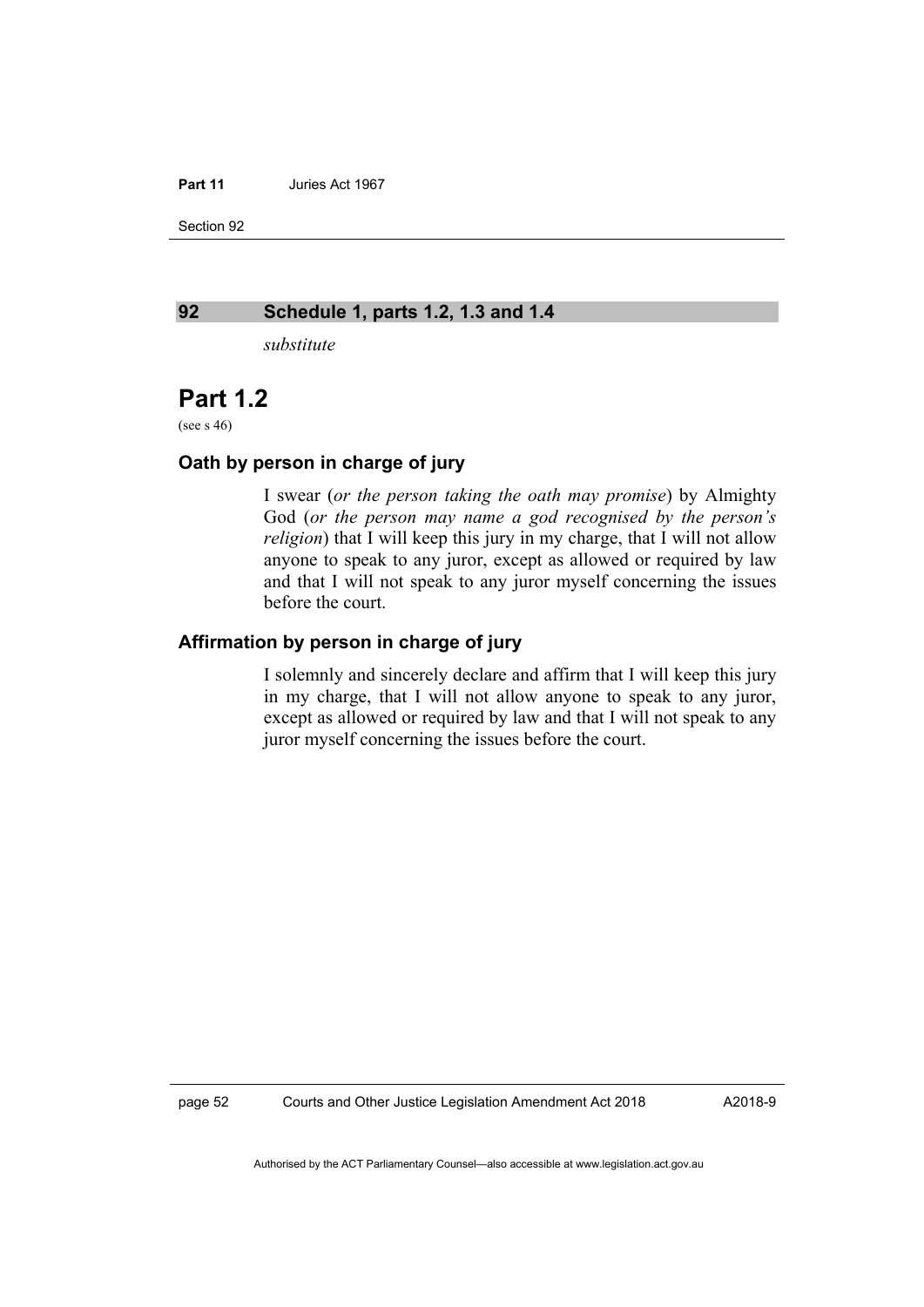# **Part 1.3**

(see s 47 (2) (a))

#### **Oath by person in charge of jurors on a view**

I swear (*or the person taking the oath may promise*) by Almighty God (*or the person may name a god recognised by the person's religion*) that I will faithfully attend this jury to the place (or property) that the jury has been ordered by the judge to view, that I will not allow anyone to speak to any juror concerning the issues before the court, other than the persons appointed and sworn to show that place (or property) to this jury, except as otherwise allowed or required by law and that I will not speak to any juror myself concerning the issues before the court.

#### **Affirmation by person in charge of jurors on a view**

I solemnly and sincerely declare and affirm that I will faithfully attend this jury to the place (or property) that the jury has been ordered by the judge to view, that I will not allow anyone to speak to any juror concerning the issues before the court, other than the persons appointed and sworn to show that place (or property) to this jury, except as otherwise allowed or required by law and that I will not speak to any juror myself concerning the issues before the court.

A2018-9

Courts and Other Justice Legislation Amendment Act 2018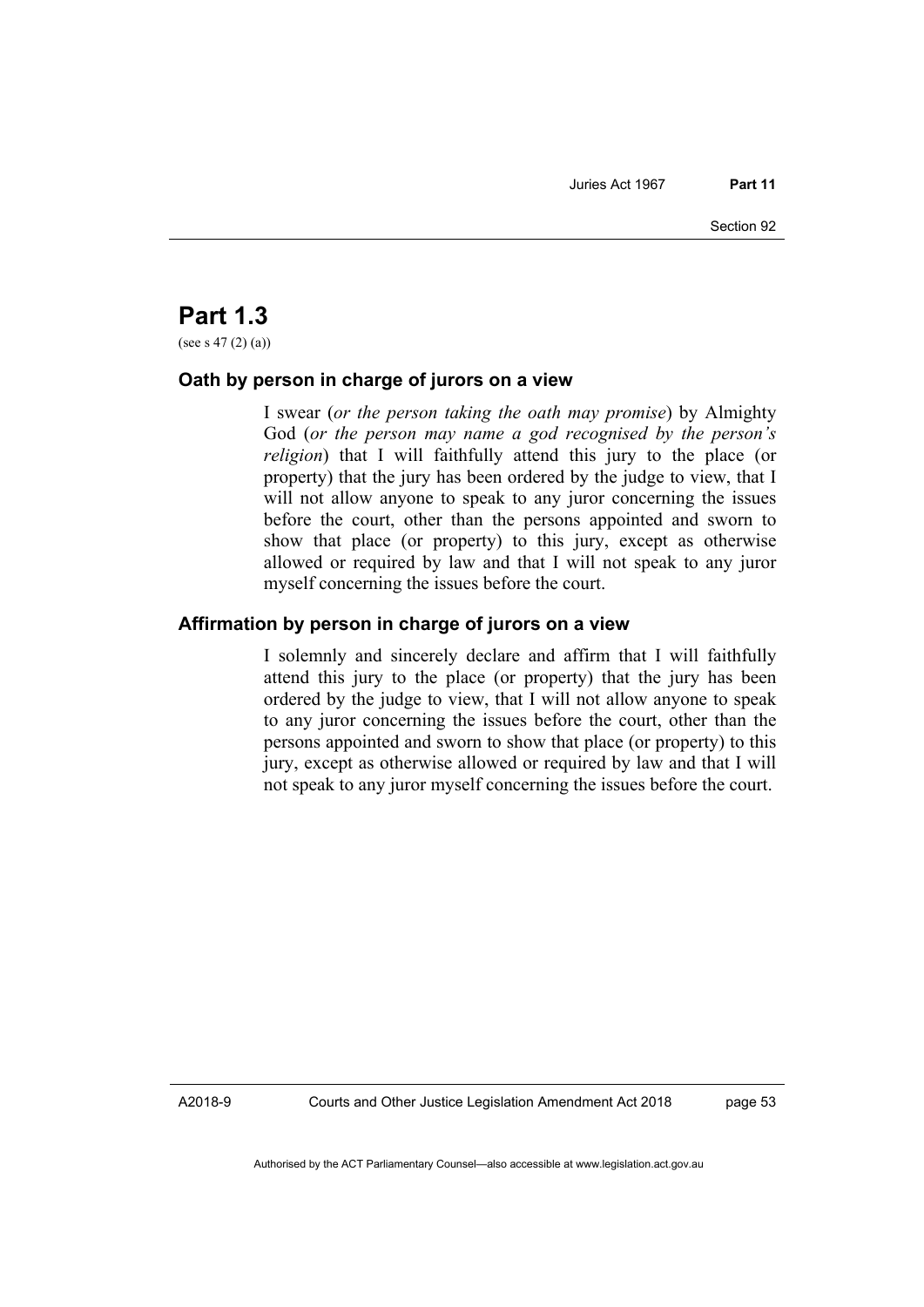Section 93

# **Part 1.4**

(see s  $47(2)(b)$ )

#### **Oath by person appointed to conduct a view**

I swear (*or the person taking the oath may promise*) by Almighty God (*or the person may name a god recognised by the person's religion*) that I will attend this jury and faithfully show this jury the place (or property) that this jury has been ordered by the judge to view and that I will not speak to any juror concerning the issues before the court otherwise than to describe that place (or property).

#### **Affirmation by person appointed to conduct a view**

I solemnly and sincerely declare and affirm that I will attend this jury and faithfully show this jury the place (or property) that this jury has been ordered by the judge to view and that I will not speak to any juror concerning the issues before the court otherwise than to describe that place (or property).

| 93 | <b>Jury service</b><br><b>Schedule 2</b>      |
|----|-----------------------------------------------|
|    | omit                                          |
| 94 | Dictionary, definition of ballot box          |
|    | omit                                          |
| 95 | Dictionary, definition of disqualified person |
|    | omit                                          |
|    | section 10                                    |
|    | substitute                                    |
|    | section 11 $(a)$                              |
|    |                                               |

page 54 Courts and Other Justice Legislation Amendment Act 2018

A2018-9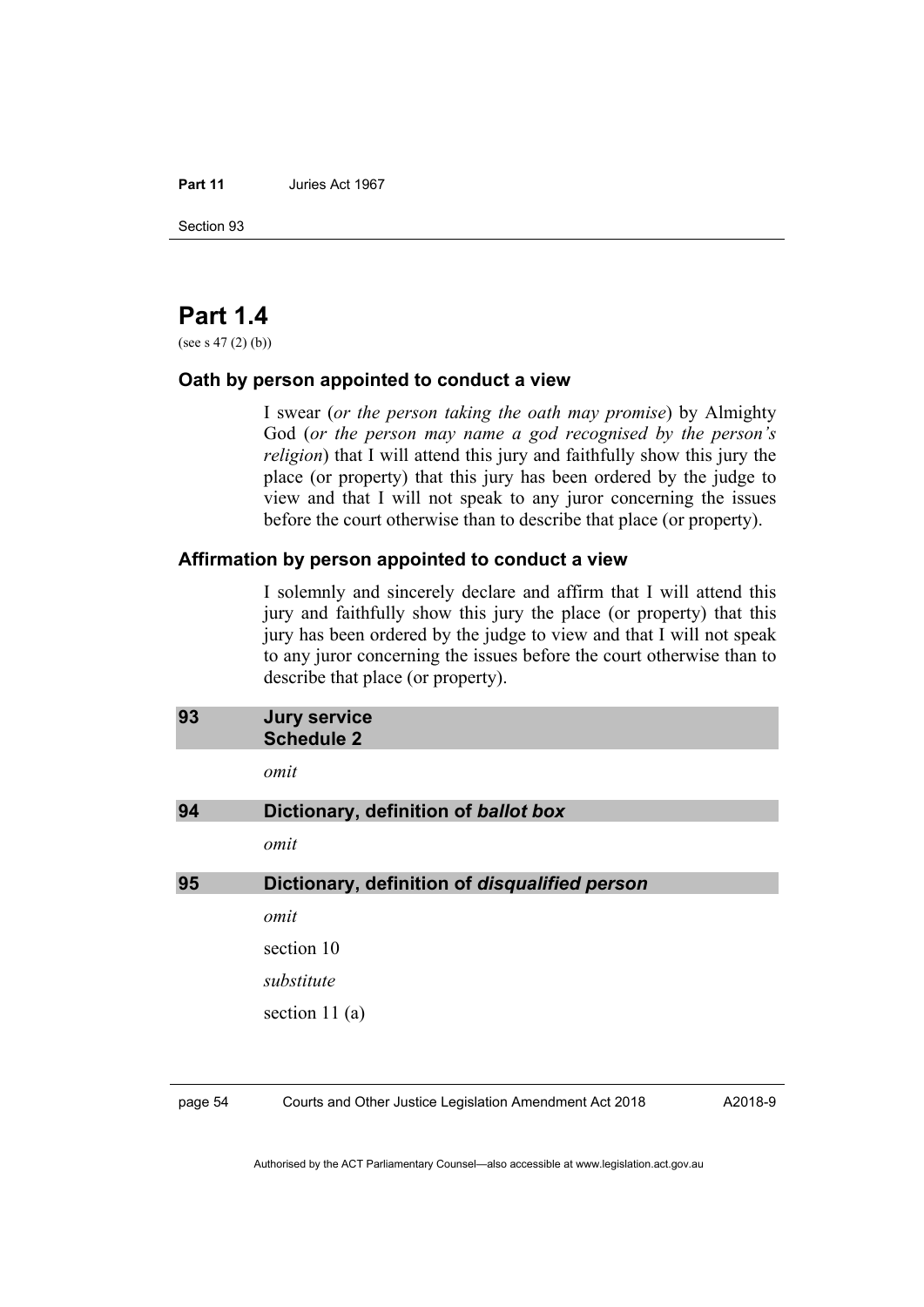Section 96

| 96  | Dictionary, definition of identifying number                           |
|-----|------------------------------------------------------------------------|
|     | omit                                                                   |
|     | section $27(3)(a)$                                                     |
|     | substitute                                                             |
|     | section $27(1)$ (b)                                                    |
| 97  | Dictionary, definition of jury card                                    |
|     | omit                                                                   |
| 98  | Dictionary, new definition of jury pool                                |
|     | insert                                                                 |
|     | <i>jury pool</i> —see section 27.                                      |
| 99  | Dictionary, definition of panel of jurors                              |
|     | omit                                                                   |
| 100 | Dictionary, definition of person called                                |
|     | substitute                                                             |
|     | <b>person called</b> means a person whose identifying number is called |
|     | out by the proper officer.                                             |
| 101 | Dictionary, new definition of support person                           |
|     | insert                                                                 |
|     | support person—see the Discrimination Act 1991, section 5AA (3).       |
|     |                                                                        |

page 55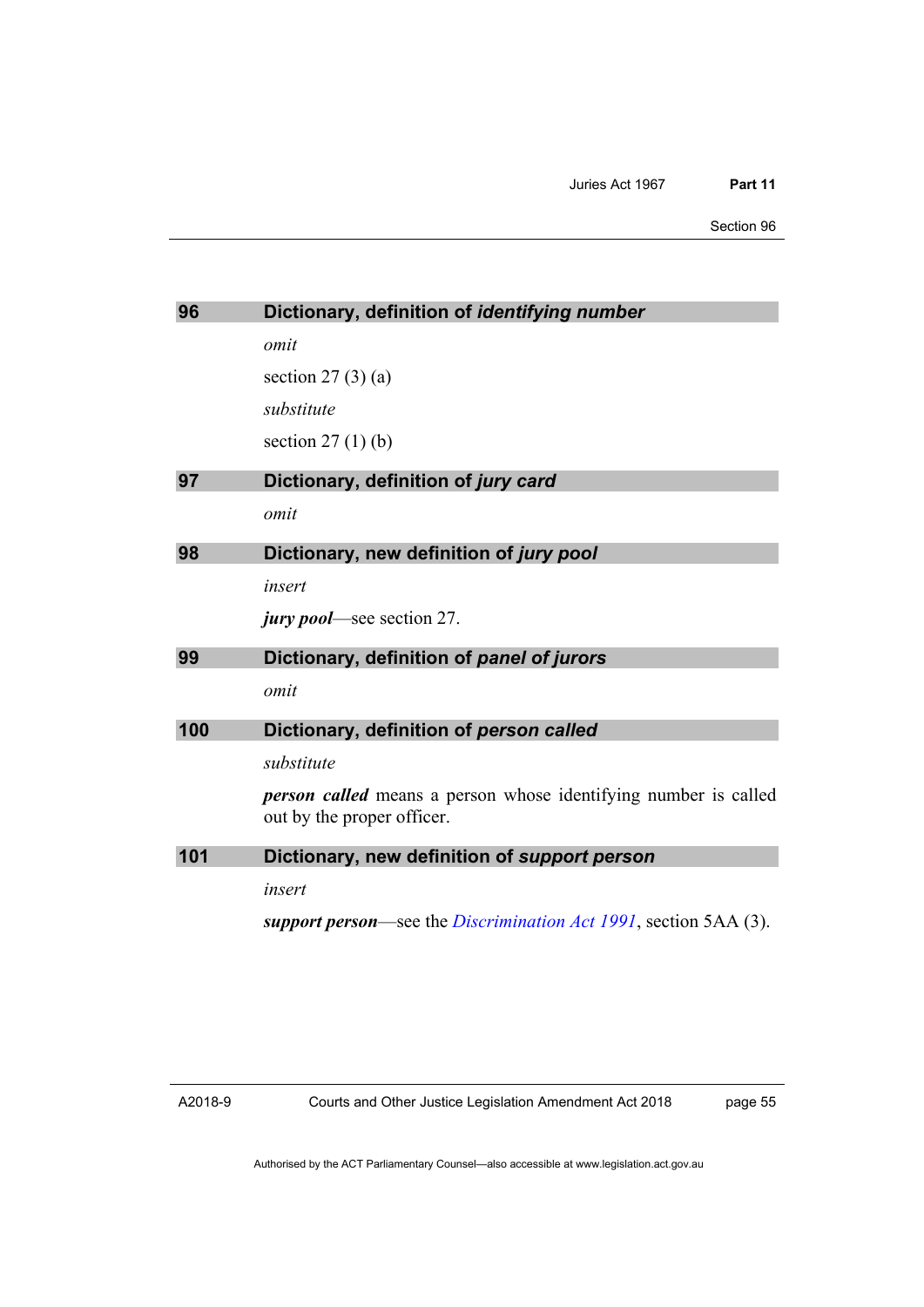#### Part 12 **Legislation Act 2001**

Section 102

# **Part 12 Legislation Act 2001**

# **102 When document taken to be served Section 250 (2), note**

*omit*  4th

*substitute* 

7th

page 56 Courts and Other Justice Legislation Amendment Act 2018

A2018-9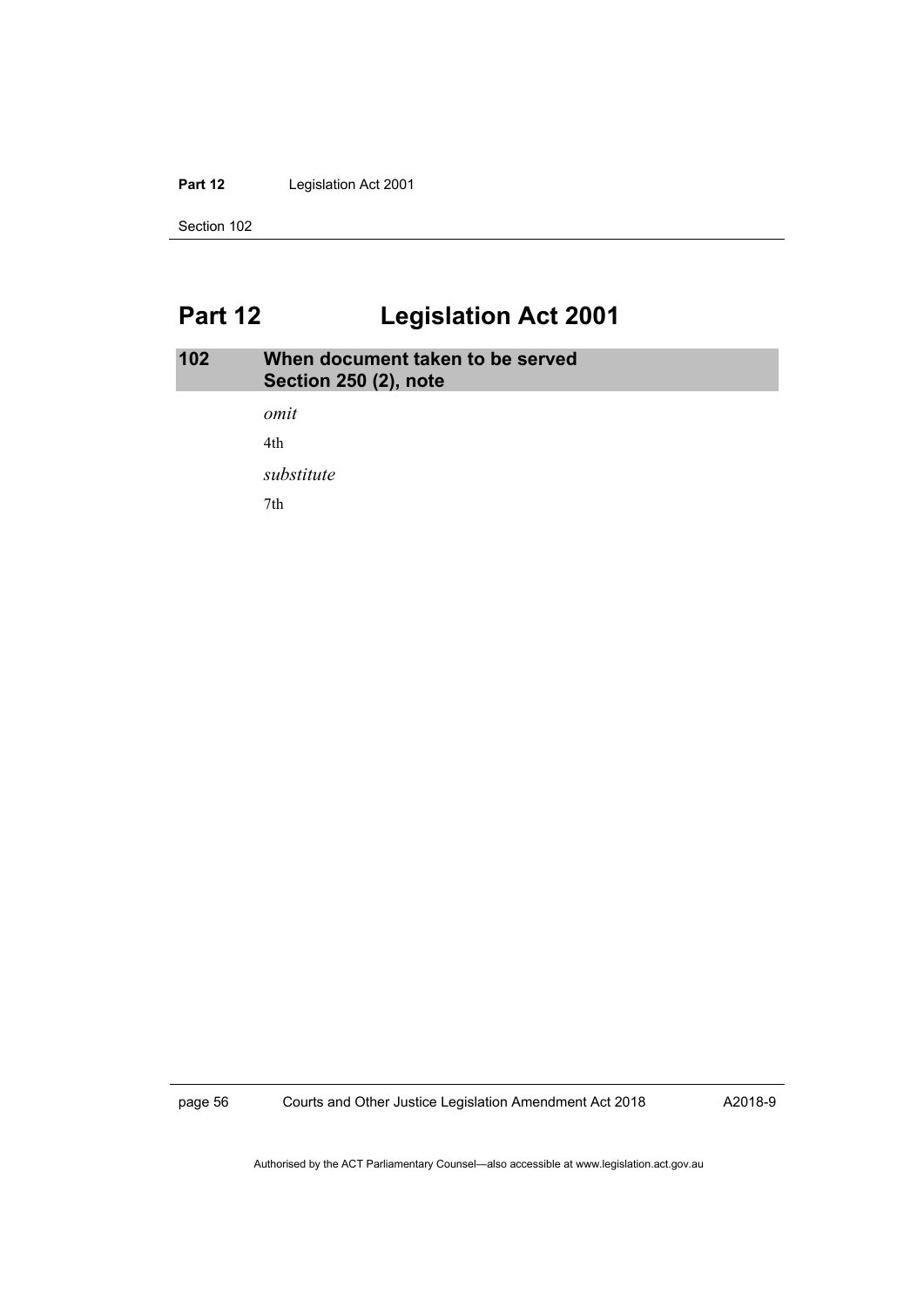# **Part 13 Magistrates Court Act 1930**

#### **103 Defendant's appearance in non-bail proceedings audiovisual links Sections 72B (1)**

*omit* 

place other than participating State

*substitute* 

another place

#### **104 Civil disputes under ACT Civil and Administrative Tribunal Act Section 266A (2), note**

*substitute* 

*Note* The *[ACT Civil and Administrative Tribunal Act 2008](http://www.legislation.act.gov.au/a/2008-35)*, s 71 provides for the enforcement by an appropriate court of a money order or non-money order made by the tribunal under the *[Court Procedures Rules 2006](http://www.legislation.act.gov.au/sl/2006-29)*, pt 2.18 (Enforcement).

#### **105 Sections 311 (1) (a) and 316 (2) (a)**

*omit* 

place other than participating State

*substitute* 

another place

A2018-9

page 57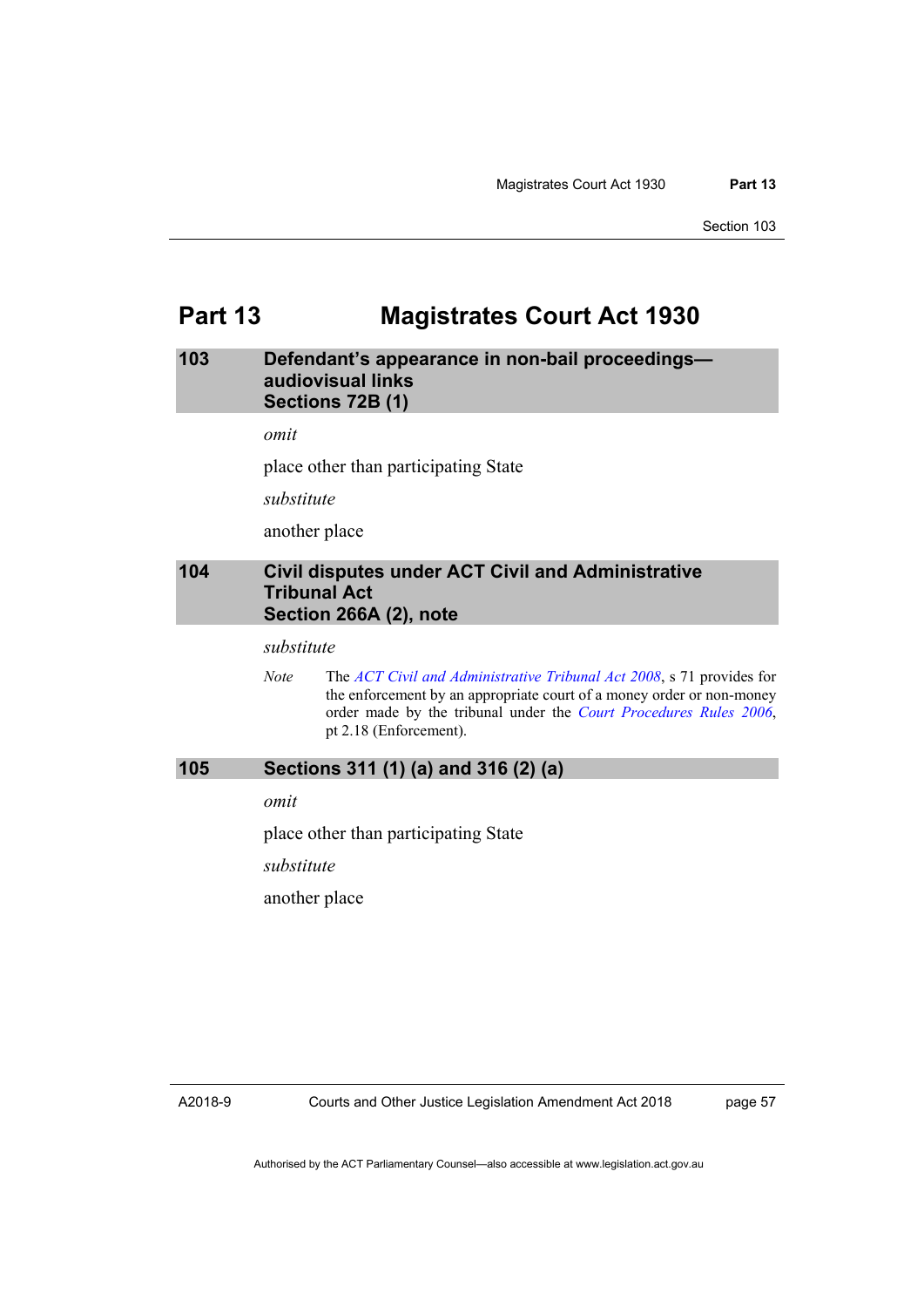#### **Part 14 Caths and Affirmations Act 1984**

Section 106

# **Part 14 Oaths and Affirmations Act 1984**

## **106 Certain provisions subject to court rules Section 5, 2nd and 3rd dot points**

*substitute* 

section 8 (Oath or affirmation by interpreter)

| 107 | <b>Section 8 heading</b>           |
|-----|------------------------------------|
|     | substitute                         |
| 8   | Oath or affirmation by interpreter |
|     |                                    |
| 108 | <b>Section 8</b>                   |
|     | omit                               |
|     | to interpret a spoken language     |

an interpreter

### **109 Oath or affirmation by interpreter of signs Section 9**

*omit* 

## **110 Alternative form and manner for oath New section 21 (2)**

*insert* 

(2) It is not necessary that a religious text be used in taking an oath.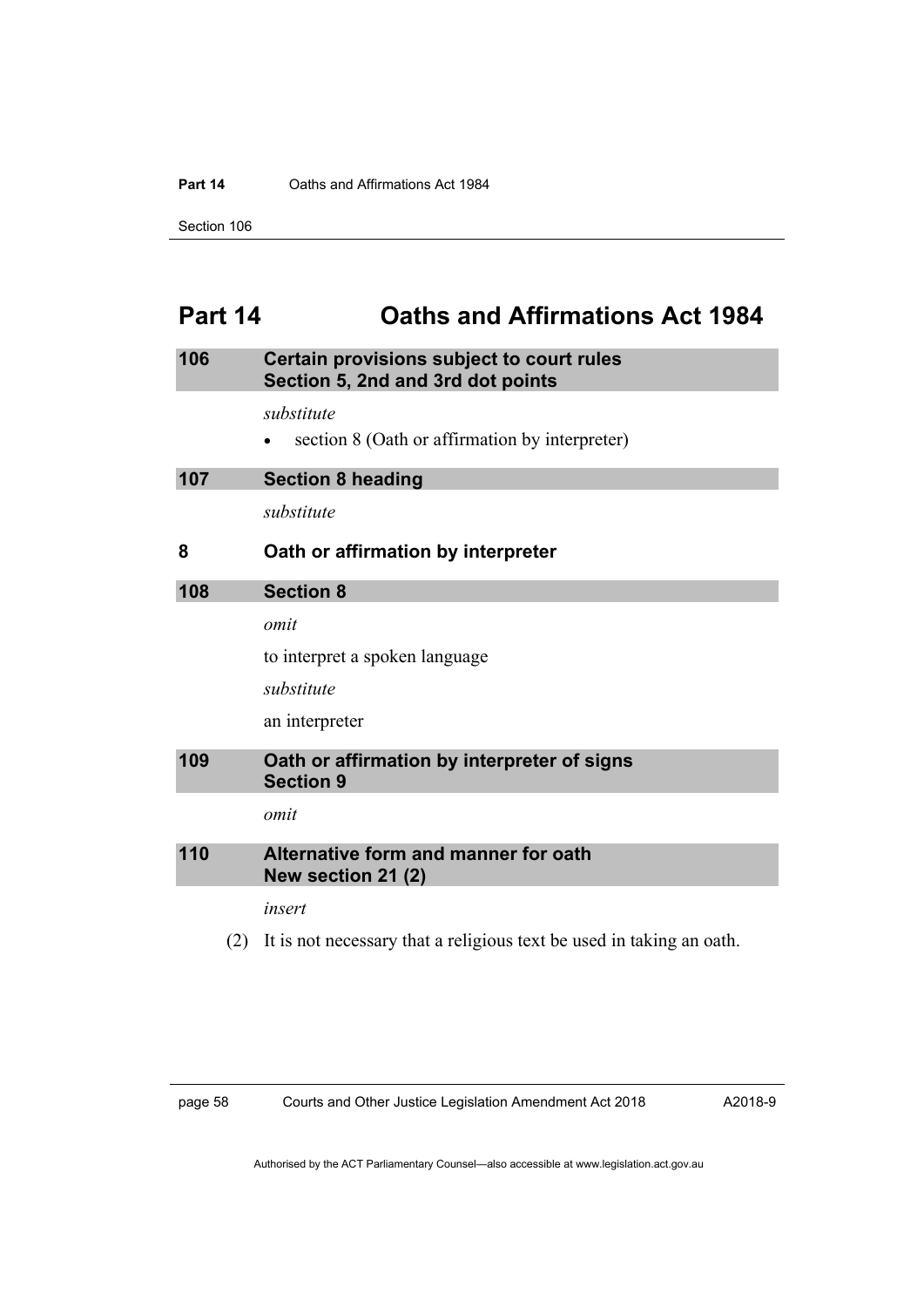#### **111 Schedules 1 to 5**

*substitute* 

# **Schedule 1 Oath and affirmation of office**

(see s  $6$ )

#### Oath

I, A.B., swear (*or the person taking the oath may promise*) by Almighty God (*or the person may name a god recognised by the person's religion*) that I will well and truly serve in the office of

So help me God! (*or the person may use a similar expression recognised by the person's religion*)

#### Affirmation

I, A.B., solemnly and sincerely declare and affirm that I will well and truly serve in the office of

A2018-9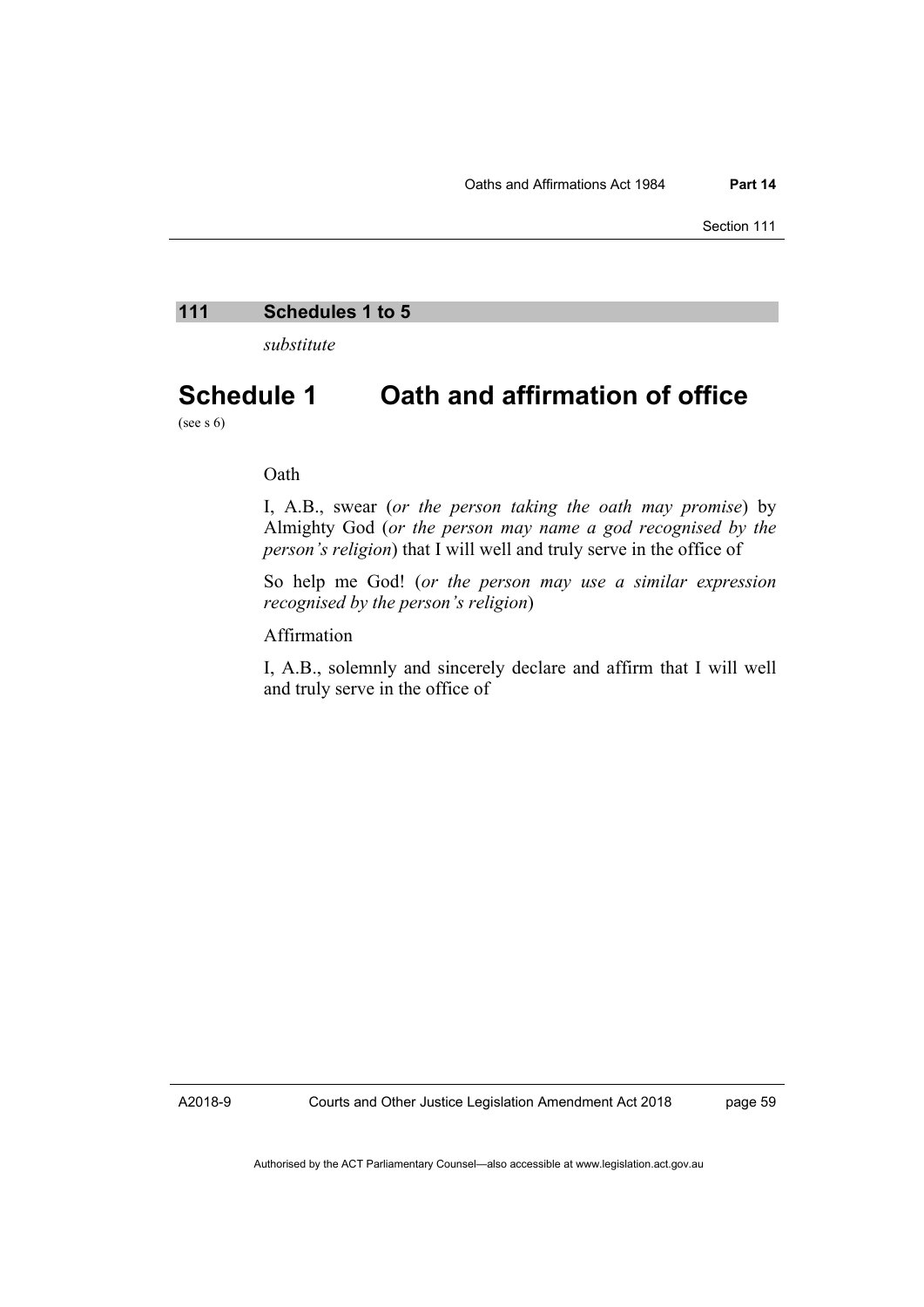Section 111

# **Schedule 1A Oaths and affirmations by member of Legislative Assembly**

(see s 6A)

# **Part 1A.1**

Oath

I, A.B., swear (*or the person taking the oath may promise*) by Almighty God (*or the person may name a god recognised by the person's religion*) that I will be faithful and bear true allegiance to Her Majesty Queen Elizabeth, Her heirs and successors according to law. So help me God! (*or the person may use a similar expression recognised by the person's religion*)

Affirmation

I, A.B., solemnly and sincerely declare and affirm that I will be faithful and bear true allegiance to Her Majesty Queen Elizabeth, Her heirs and successors according to law.

page 60 Courts and Other Justice Legislation Amendment Act 2018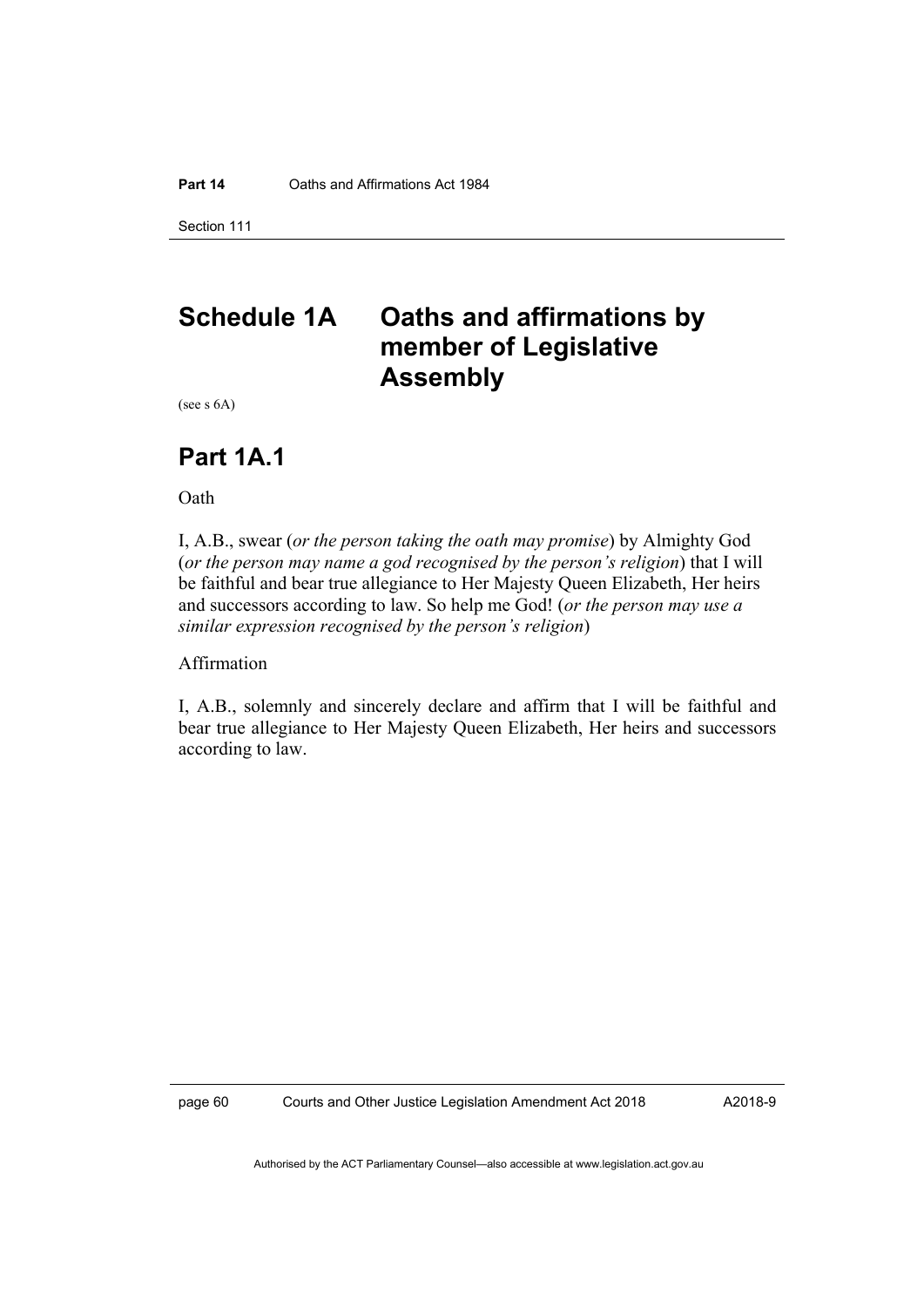# **Part 1A.2**

**Oath** 

I, A.B., swear (*or the person taking the oath may promise*) by Almighty God (*or the person may name a god recognised by the person's religion*) that I will faithfully serve the people of the Australian Capital Territory as a member of the Legislative Assembly and discharge my responsibilities according to law. So help me God! (*or the person may use a similar expression recognised by the person's religion*)

## Affirmation

I, A.B., solemnly and sincerely declare and affirm that I will faithfully serve the people of the Australian Capital Territory as a member of the Legislative Assembly and discharge my responsibilities according to law.

# **Schedule 2 Oath and affirmation by witness**

(see s 7)

**Oath** 

I swear (*or the person taking the oath may promise*) by Almighty God (*or the person may name a god recognised by the person's religion*) that the evidence I give will be the truth, the whole truth, and nothing but the truth.

## Affirmation

I solemnly and sincerely declare and affirm that the evidence I give will be the truth, the whole truth, and nothing but the truth.

A2018-9

Courts and Other Justice Legislation Amendment Act 2018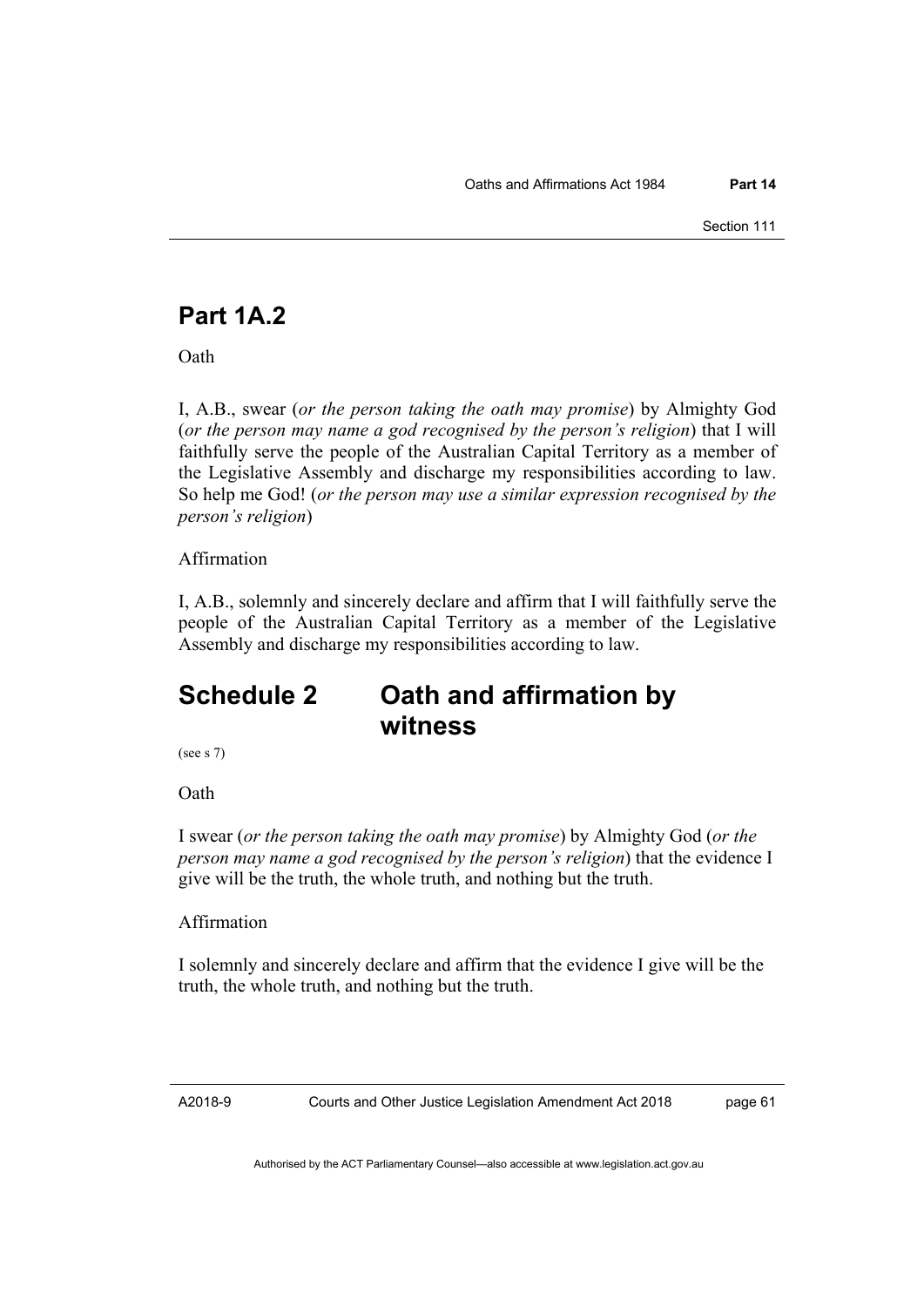Section 111

# **Schedule 3 Oath and affirmation by interpreter**

(see s 8)

**Oath** 

I swear (*or the person taking the oath may promise*) by Almighty God (*or the person may name a god recognised by the person's religion*) that I will well and truly interpret the evidence that will be given and do all other matters and things that are required of me in this case to the best of my ability.

#### Affirmation

I solemnly and sincerely declare and affirm that I will well and truly interpret the evidence that will be given and do all other matters and things that are required of me in this case to the best of my ability.

# **Schedule 5 Oath and affirmation by deponent to affidavit**

(see s 10)

Oath

I swear (*or the person taking the oath may promise*) by Almighty God (*or the person may name a god recognised by the person's religion*) that the signature to this affidavit is my signature and that every statement in the affidavit is true.

#### Affirmation

I solemnly and sincerely declare and affirm that the signature to this affidavit is my signature and that every statement in the affidavit is true.

page 62 Courts and Other Justice Legislation Amendment Act 2018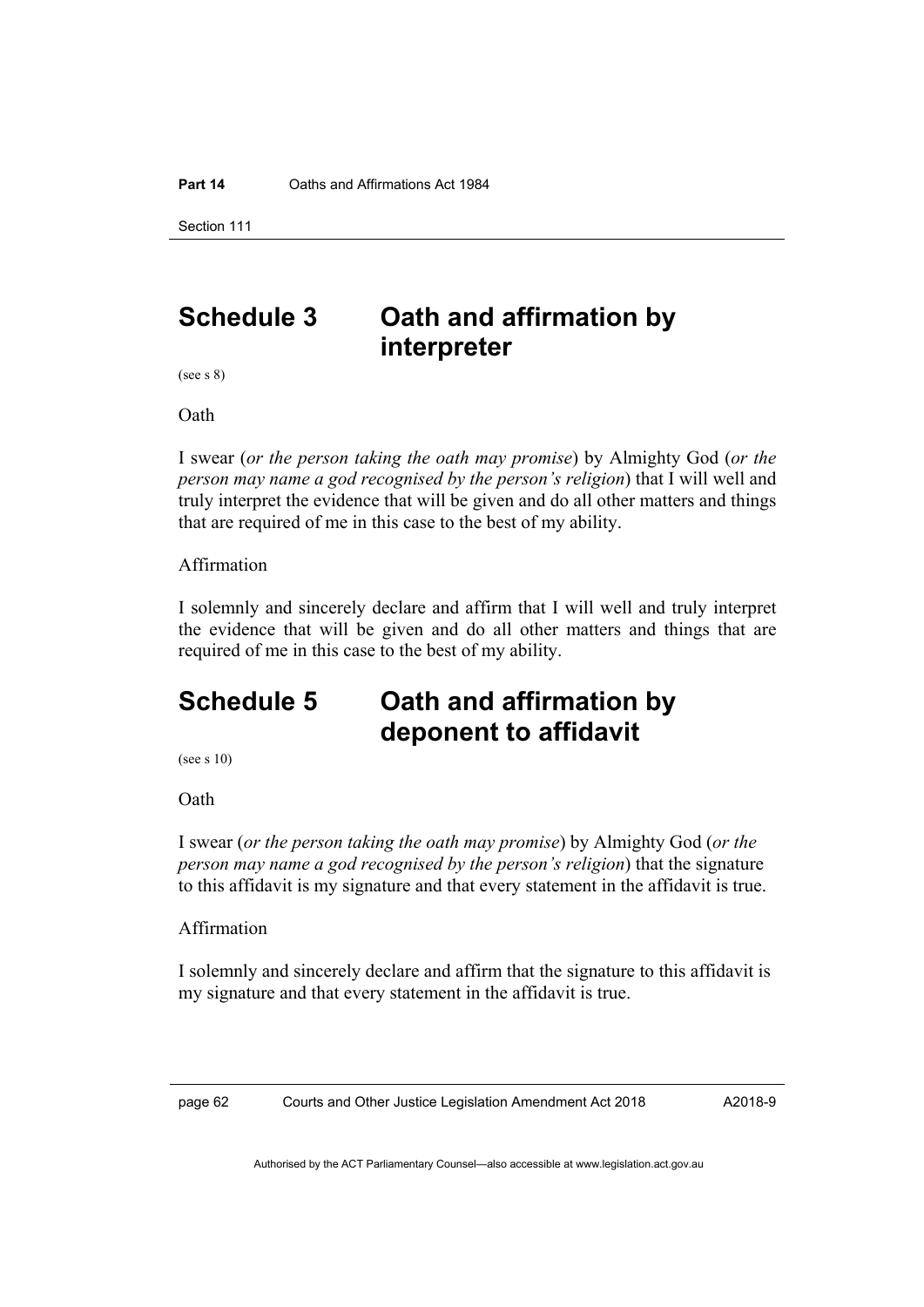# **Part 15 Royal Commissions Act 1991**

## **112 Appearance by audiovisual or audio links Section 34A (1)**

*omit* 

place other than participating State

*substitute* 

another place

A2018-9

Courts and Other Justice Legislation Amendment Act 2018

page 63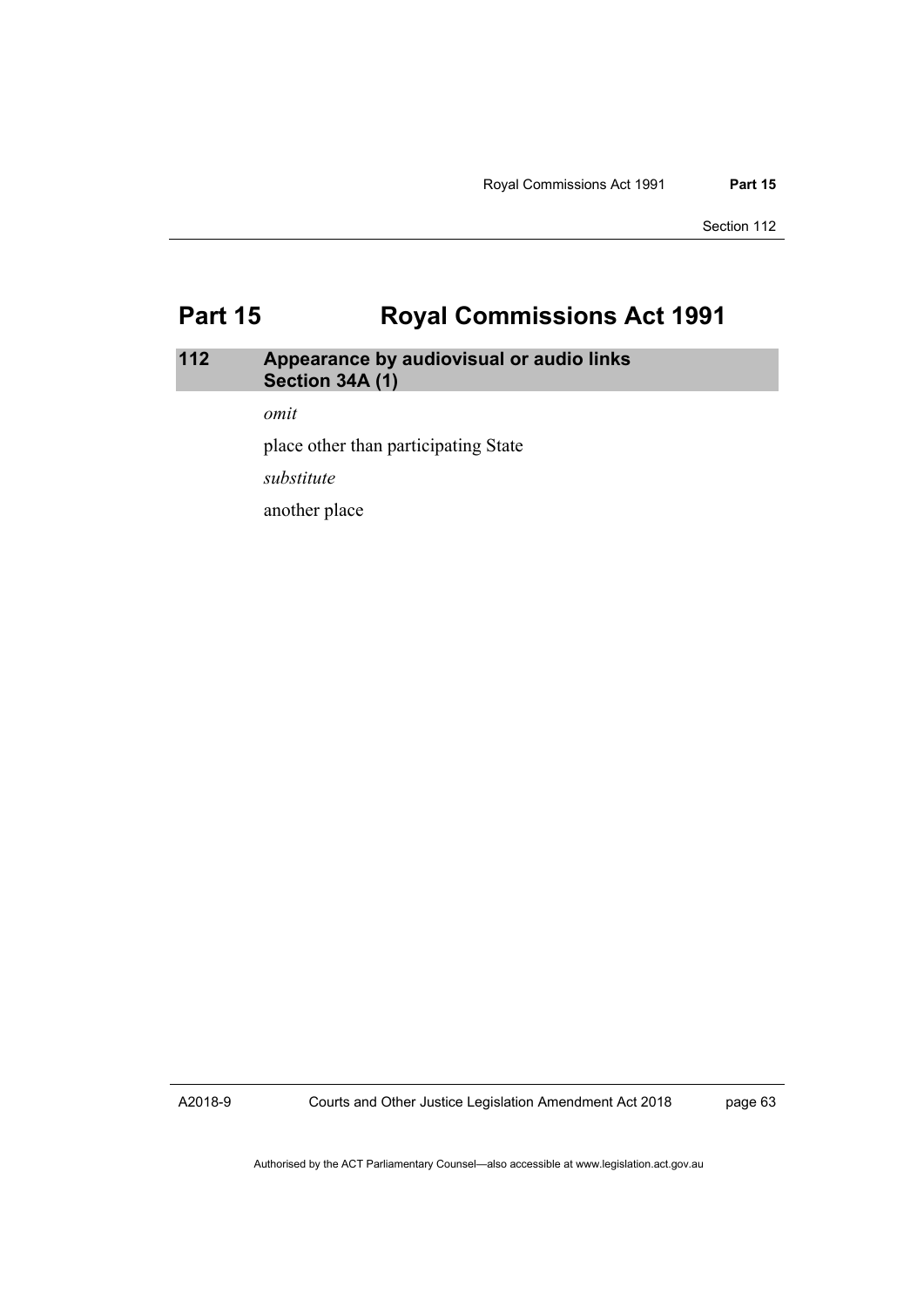#### Part 16 **Supreme Court Act 1933**

Section 113

# **Part 16 Supreme Court Act 1933**

#### **113 Exercise of jurisdiction Section 8 (1) (a)**

*substitute* 

(a) when exercised by the associate judge under section 9; or

**114 Section 8 (2)** 

*substitute* 

 (2) The rules may provide for the jurisdiction of the court otherwise exercisable by a single judge to be exercised by the registrar, in the cases and subject to the conditions prescribed under the rules.

#### **115 Section 9**

*substitute* 

#### **9 Exercise of jurisdiction by associate judge**

- (1) The jurisdiction (including the inherent jurisdiction) of the court that is exercisable by a single judge may be exercised by the associate judge, other than for—
	- (a) a trial on indictment; or
	- (b) a matter before the Court of Appeal.
- (2) However, the associate judge may exercise the jurisdiction of the court in presiding at a pre-trial hearing under the *[Evidence](http://www.legislation.act.gov.au/a/1991-34)  [\(Miscellaneous Provisions\) Act 1991](http://www.legislation.act.gov.au/a/1991-34)*, division 4.2.2B (Sexual offence proceedings—giving evidence at pre-trial hearing).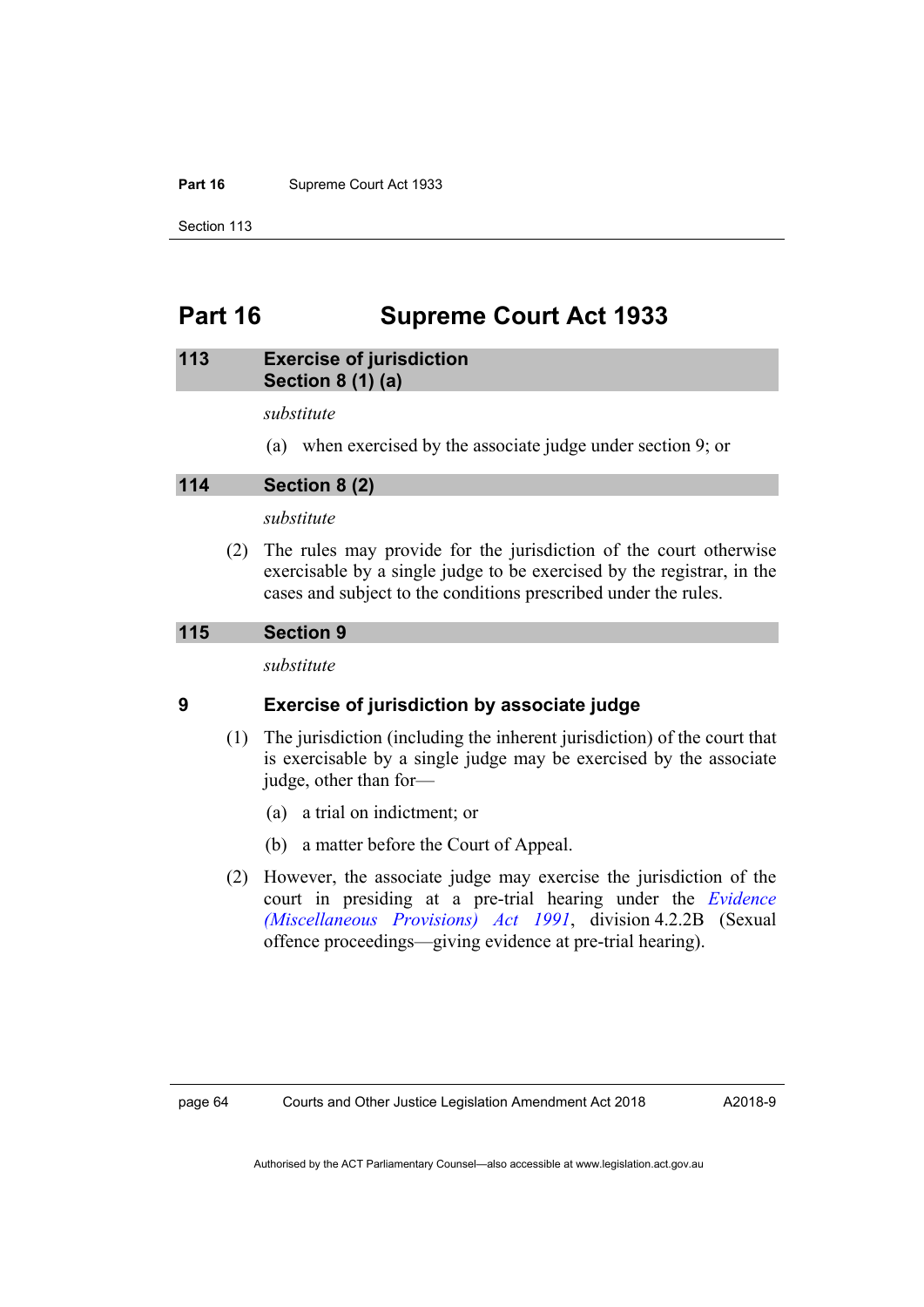- (3) For the exercise of jurisdiction given to the associate judge under this section, the Act has effect as if the court consisted of the judges and the associate judge.
- (4) A person who is dissatisfied with an order of the associate judge made in the exercise of jurisdiction given under this section may appeal as prescribed under the rules to the Court of Appeal.

A2018-9

Courts and Other Justice Legislation Amendment Act 2018

page 65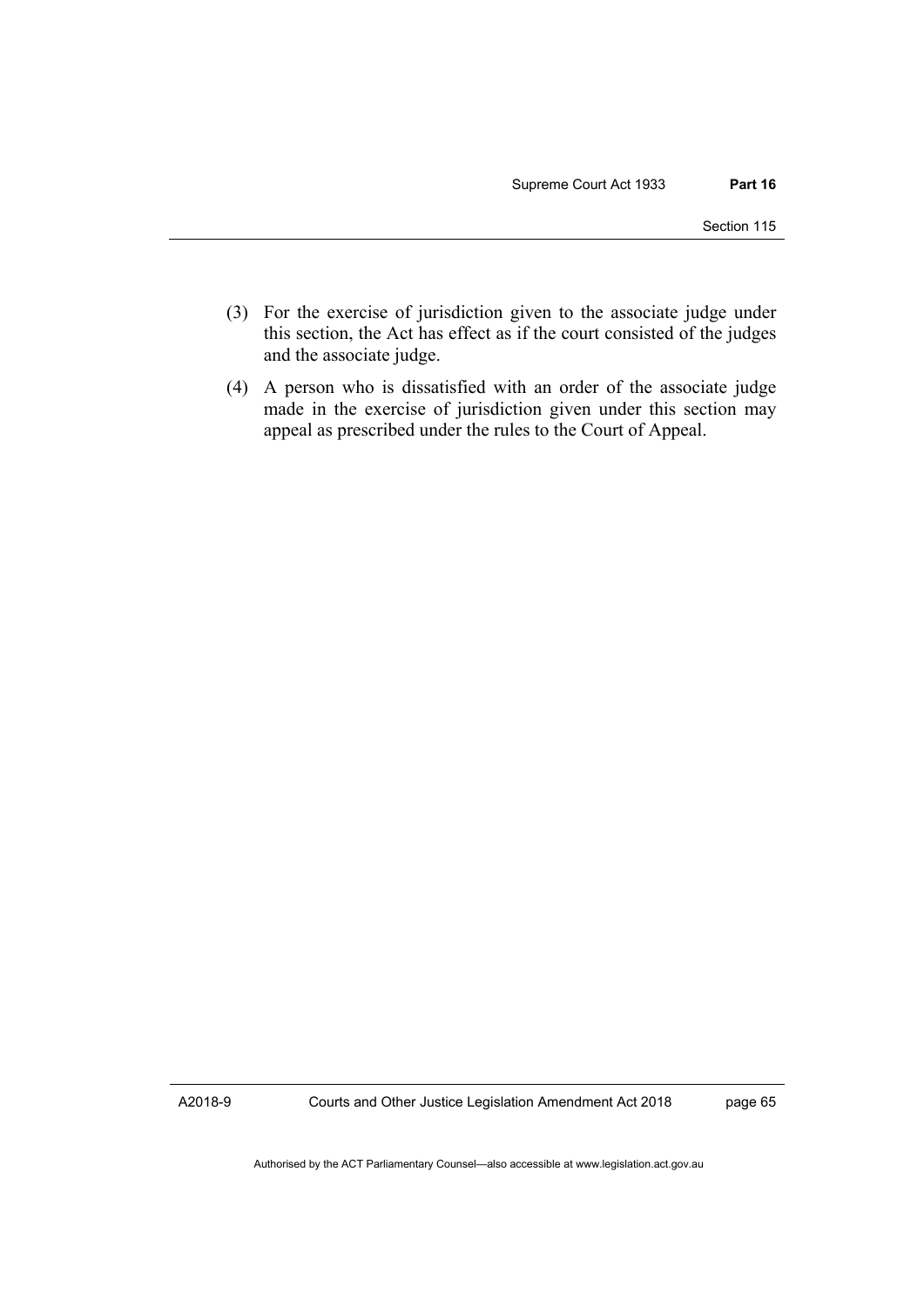Section 116

## **Part 17 Unit Titles (Management) Act 2011**

#### **116 Recovery of expenditure resulting from member or unit occupier's fault Section 31 (4), new definition of** *expense*

*insert* 

*expense*, includes a reasonable legal expense reasonably incurred, including a legal expense relating to a proceeding in the ACAT.

page 66 Courts and Other Justice Legislation Amendment Act 2018

A2018-9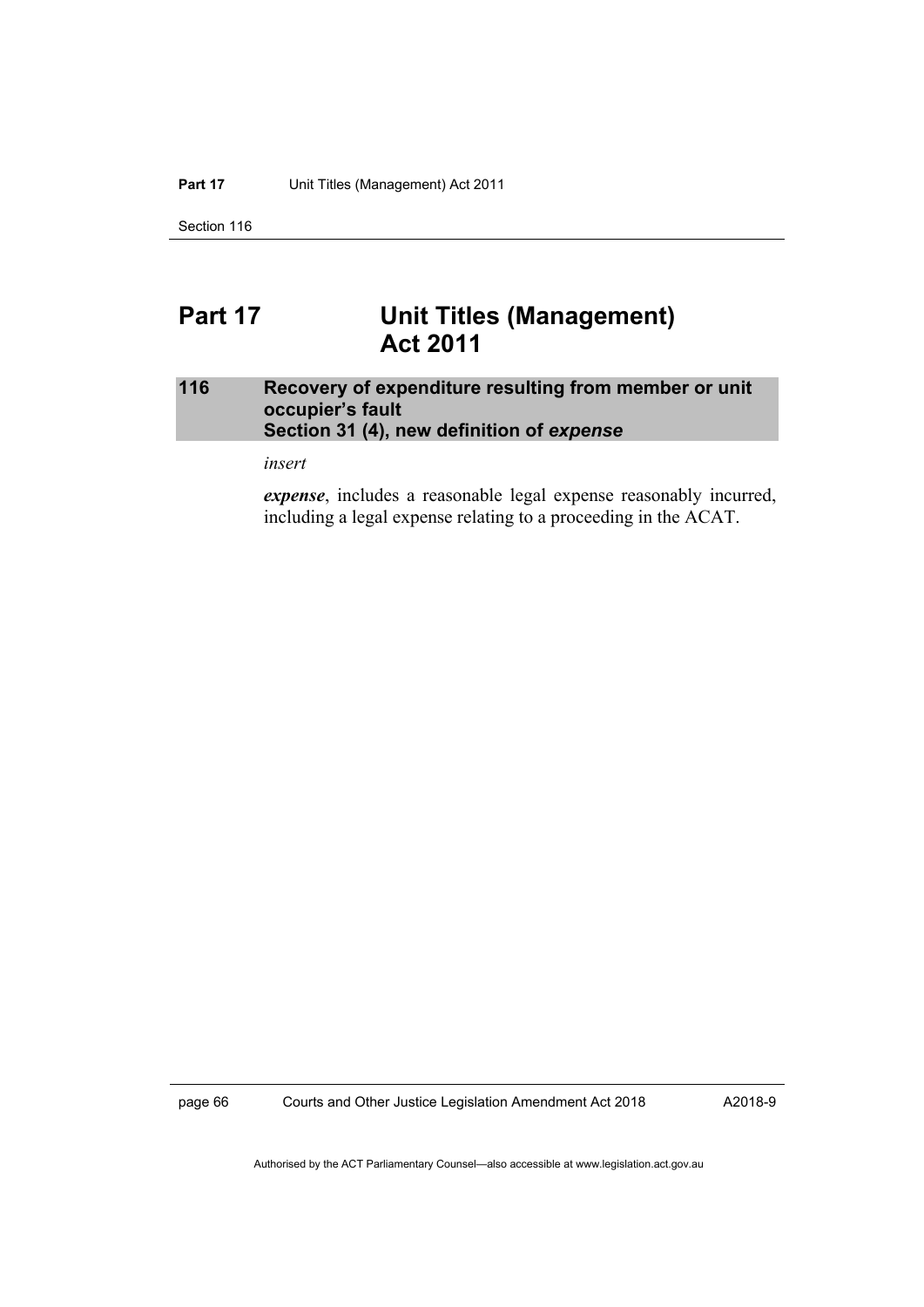Section 117

# **Part 18 Utilities Act 2000**

### **117 Payment for loss or damage Section 181 (5)**

*omit everything after* 

not more than

*insert* 

\$25 000.

A2018-9

Courts and Other Justice Legislation Amendment Act 2018

page 67